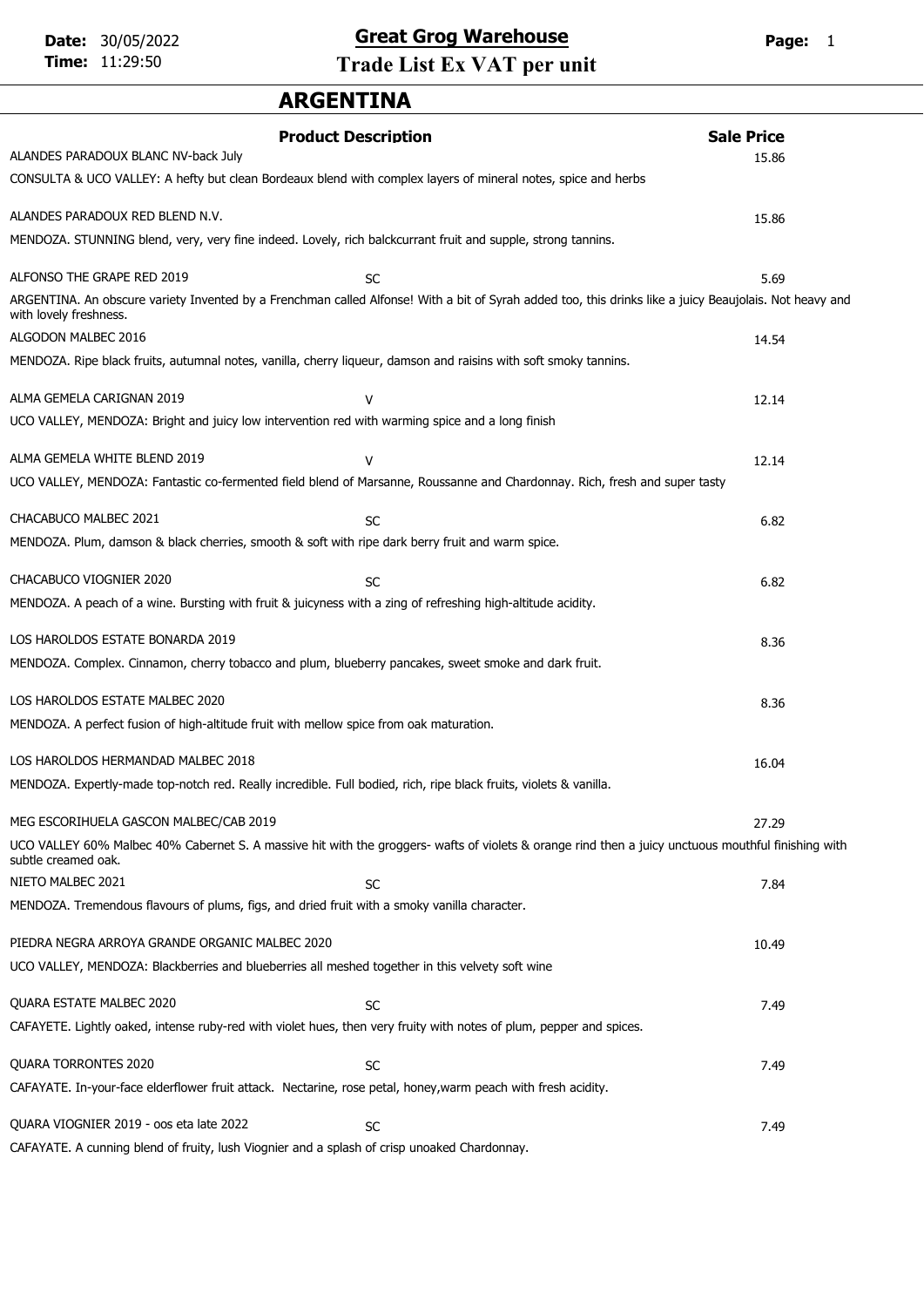| <b>Date: 30/05/2022</b>                                                                    | <b>Great Grog Warehouse</b>                                                                                                                             | Page: 2           |
|--------------------------------------------------------------------------------------------|---------------------------------------------------------------------------------------------------------------------------------------------------------|-------------------|
| Time: 11:29:50                                                                             | Trade List Ex VAT per unit                                                                                                                              |                   |
| SUNAL ILOGICO EXTREME ALTITUDE MALBEC 2018                                                 |                                                                                                                                                         | 16.27             |
| olive, herbs and spice                                                                     | SALTA: Made with grapes grown at an alititude of 2,400m this is a super serious wine. Massively intense and complex with flavours of dark fruits, black |                   |
| TESORO ANDES MALBEC/BONARDA 2021                                                           | <b>SC</b>                                                                                                                                               | 6.44              |
| MENDOZA. Brooding dark damson and bramble fruit with a twist of gentle spice. Great value. |                                                                                                                                                         |                   |
| <b>VERUM CAB FRANC 2020</b>                                                                |                                                                                                                                                         | 13.34             |
|                                                                                            | PATAGONIA. Classic elements of Cabernet Franc on the nose- wild strawberry, pencil shavings and a hint of blackcurrant.                                 |                   |
|                                                                                            | <b>AUSTRIA</b>                                                                                                                                          |                   |
|                                                                                            | <b>Product Description</b>                                                                                                                              | <b>Sale Price</b> |
| GRUNER VELTLINER-SEPP MOSER 2020/21                                                        | <b>SC</b>                                                                                                                                               | 8.99              |
| flavour                                                                                    | NIEDEROSTERREICH. One of Austria top producers, dry & aromatic white wine, touch of white pepper atop of a pile of white peach and just ripe pear       |                   |
|                                                                                            | <b>AUSTRALIA</b>                                                                                                                                        |                   |
|                                                                                            | <b>Product Description</b>                                                                                                                              | <b>Sale Price</b> |
| BELLA LUNA NERO D'AVOLA 2018                                                               | <b>SC</b>                                                                                                                                               | 8.36              |
|                                                                                            | VICTORIA. A whole spectrum of flavours in this wine ranging from floral to fruit to spice with some herby notes chucked in too. Yum                     |                   |
| BREMERTON OLD ADAM SHZ 2018-oos back Aug                                                   |                                                                                                                                                         | 22.49             |
|                                                                                            | LANGHORN CREEK. Old Adam visited a mystical vineyard, from which he picked little berries of concentrated juice turning them into an elixir of legends. |                   |
| BREMERTON SELKIRK SHIRAZ 2019                                                              | <b>SC</b>                                                                                                                                               | 11.24             |
|                                                                                            | LANGHORNE CREEK. Deep vibrant colour, lifted pepper aroma, rich, sweet ripe berry fruit and a hint of coconut oak.                                      |                   |
| CAPEL VALE DEBUT CABERNET MERLOT 2019                                                      | <b>SC</b>                                                                                                                                               | 9.37              |
|                                                                                            | MARGARET RIVER A gorgeous nose of cassis and berry compote is followed a burst of ripe fruit and fresh tannin, all cradled by soft oak.                 |                   |
| CAPEL VALE DEBUT SAUVIGNON/SEM 2020                                                        | <b>SC</b>                                                                                                                                               | 9.37              |
|                                                                                            | MARGARET RIVER A clean crisp nose of lime sorbet and white flowers. A bright palate of fresh citrus and herbaceous green leaf.                          |                   |
| <b>CORIOLE FIANO 2020</b>                                                                  | <b>SC</b>                                                                                                                                               | 11.81             |

MCLAREN VALE: Floral, fruity number with fresh acidity and great texture

| CORIOLE NERO 2020                                                                                                          | <b>SC</b>                                                                                                                                                | 10.91 |
|----------------------------------------------------------------------------------------------------------------------------|----------------------------------------------------------------------------------------------------------------------------------------------------------|-------|
| MCLAREN VALE: Macerated raspberry, cherry cola and strawberry ice cream. A beautifully drinking summer fruit bomb.         |                                                                                                                                                          |       |
|                                                                                                                            |                                                                                                                                                          |       |
| CORIOLE SHIRAZ SANGIOVESE 2019                                                                                             | SC.                                                                                                                                                      | 9.19  |
|                                                                                                                            | MCLAREN VALE: Spicy (60% Shiraz) and juicy (40% Sangiovese) is a great combo. Black tea, bay and spicy berries with ripe tannins and a refreshing finish |       |
|                                                                                                                            |                                                                                                                                                          |       |
| DON'T TELL GARY SHIRAZ 2019                                                                                                | <b>SC</b>                                                                                                                                                | 9.22  |
| GRAMPIANS. N. Rhone in style, super peppery and aromatic, the pepper totally woven through the soft dark fruits.           |                                                                                                                                                          |       |
|                                                                                                                            |                                                                                                                                                          |       |
| JJ HAHN "Hermanns" Shiraz 2018                                                                                             | SC.                                                                                                                                                      | 11.54 |
| Extremely classy red by Rolf Binder. Fine grain tannins, judicious oak, fine fruit, superb length and balance of flavours. |                                                                                                                                                          |       |
|                                                                                                                            |                                                                                                                                                          |       |
| JJ HAHN "Stelzer" Merlot 2018                                                                                              | <b>SC</b>                                                                                                                                                | 11.54 |
| A particularly fine red made by Rolf Binder. Drinks well on its own now but is best washed down with a drop of food.       |                                                                                                                                                          |       |
|                                                                                                                            |                                                                                                                                                          |       |

MCPHERSON 'JOCK'S' CABERNET 2018 SC 6.86 VICTORIA. Great concentration, juicy-bright-fruit and perfume. A racing wine; goes bloody quickly when opened.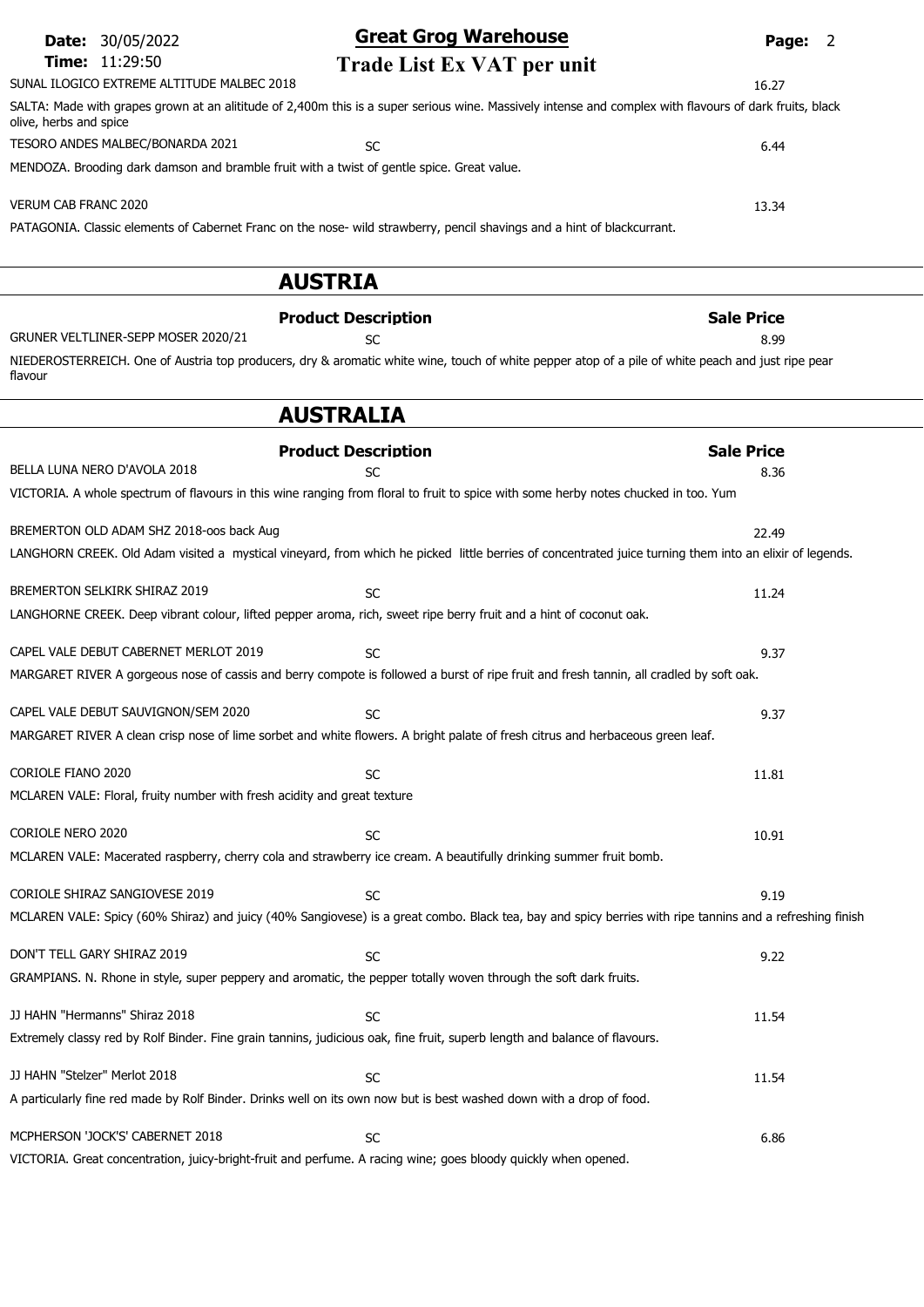| <b>Date: 30/05/2022</b>                                                                                        | <b>Great Grog Warehouse</b>                                                                                                                                | Page: 3 |
|----------------------------------------------------------------------------------------------------------------|------------------------------------------------------------------------------------------------------------------------------------------------------------|---------|
| Time: 11:29:50                                                                                                 | Trade List Ex VAT per unit                                                                                                                                 |         |
| MOLLY DOOKER BOXER SHIRAZ 2019                                                                                 | SC                                                                                                                                                         | 18.37   |
|                                                                                                                | MACLAREN VALE. Full of spicy red fruit with a generous portion of dark chocolate on the nose; plum and cassis with hints of vanilla and oak on the palate. |         |
| MURPHY'S SHIRAZ 2020                                                                                           |                                                                                                                                                            |         |
| MURRAY RIVER. Our standard bearer and all round champion wine. Cherry, cassis, mocha, sweet plum and spice.    | SC                                                                                                                                                         | 5.32    |
|                                                                                                                |                                                                                                                                                            |         |
| MURPHY'S UNOAKED CHARDONNAY 2020/21                                                                            | <b>SC</b>                                                                                                                                                  | 5.32    |
| MURRAY RIVER. Soft and fruit driven daily drinker brimming with nectarine, melon and peach.                    |                                                                                                                                                            |         |
|                                                                                                                |                                                                                                                                                            |         |
| PICKLES SAUVIGNON BLANC 2019                                                                                   | SC                                                                                                                                                         | 6.86    |
| VICTORIA: Delightful Sauvignon with classic flavours of passion fruit and papaya with a hint of green pepper   |                                                                                                                                                            |         |
| RIVER RETREAT SAUVIGNON BLANC 2021                                                                             | SC                                                                                                                                                         | 7.34    |
| MILDURA. Zesty and tropical easy drinking Sauvignon from Anthony Murphy of Trentham Estate.                    |                                                                                                                                                            |         |
|                                                                                                                |                                                                                                                                                            |         |
| ROLF BINDER EDEN VALLEY RIESLING 2019-Delisted                                                                 | SC                                                                                                                                                         | 10.49   |
| EDEN VALLEY: Classic aromatic and vibrant style with pristine flavours of citrus fruit and intense minerality. |                                                                                                                                                            |         |
| SOLDIERS BLOCK CHARDONNAY 2021                                                                                 | <b>SC</b>                                                                                                                                                  | 6.11    |
|                                                                                                                | VICTORIA. Vibrant fleshy chardonnay full of nectarine, melon and citrus fruit. A small portion is oaked to add weight.                                     |         |
|                                                                                                                |                                                                                                                                                            |         |
| SOLDIERS BLOCK SHIRAZ 2021                                                                                     | <b>SC</b>                                                                                                                                                  | 6.11    |
| LANGHORNE CREEK. Great value. Mulberry plums, some herby notes and a lick of vanilla.                          |                                                                                                                                                            |         |
| TRENTHAM COONAWARRA CAB SAV 2018                                                                               | SC                                                                                                                                                         | 11.99   |
|                                                                                                                | COONAWARRA A deep ameythist purple hue. A burst of ripe fruit bouncing off the classic minty eucalyptus notes the region is famous for.                    |         |
|                                                                                                                |                                                                                                                                                            |         |
| TRENTHAM HEATHCOTE SHIRAZ 2017                                                                                 | <b>SC</b>                                                                                                                                                  | 11.99   |
|                                                                                                                | HEATHCOTE. Bloody marvellous stuff. Rich, balanced, long, ripe and smooth. Pepper, plum, dark cherry, chocolate & toasty oak                               |         |
| TRENTHAM MERLOT 2019                                                                                           |                                                                                                                                                            |         |
| BIG RIVERS. Soft and velvety with layers of sweet plum, cherry and spice with a touch of mocha and subtle oak. | <b>SC</b>                                                                                                                                                  | 8.77    |
|                                                                                                                |                                                                                                                                                            |         |
| TRENTHAM NEBBIOLO 2019                                                                                         | SC                                                                                                                                                         | 9.34    |
| BIG RIVERS. Effectively a Barolo made in Australia. Blackberry, plum, complex spice, earth and ripe tannins.   |                                                                                                                                                            |         |
|                                                                                                                |                                                                                                                                                            |         |
| TRENTHAM TASMANIAN PINOT NOIR 2019                                                                             | SC                                                                                                                                                         | 11.99   |
| TASMANIA: Soft, silky and elegant pinot with bright bramble fruits and toasty oak                              |                                                                                                                                                            |         |
| VINTRIGUE PINOT GRIS                                                                                           | SC                                                                                                                                                         | 6.14    |
|                                                                                                                | VICTORIA. Complex, textural and slightly savoury Pinot Gris with aromatic nuances of pears, lychees and exotic spice.                                      |         |
|                                                                                                                |                                                                                                                                                            |         |

|                                                                                             | <b>CHILE</b>                                                                                                  |                   |
|---------------------------------------------------------------------------------------------|---------------------------------------------------------------------------------------------------------------|-------------------|
|                                                                                             | <b>Product Description</b>                                                                                    | <b>Sale Price</b> |
| ADOBE RESERVE PINOT NOIR 2020                                                               | SC                                                                                                            | 6.98              |
|                                                                                             | BIO-BIO. Fairly light, delicate and elegant pinot with fresh, sour cherry notes, strawberry and subtle spice. |                   |
| ADOBE RESERVE SAUVIGNON BLANC 2020                                                          | SC                                                                                                            | 6.98              |
|                                                                                             | CASABLANCA VALLEY. Citrus and grapefruit, lime notes with a subtle touch of white pepper and delicate herbs.  |                   |
| ARAUCANO RESERVA CARMENERE 2020                                                             | SC                                                                                                            | 8.69              |
| COLCHAGUA VALLEY. The purest, freshly crushed blackcurrant fruit, very smooth and complete. |                                                                                                               |                   |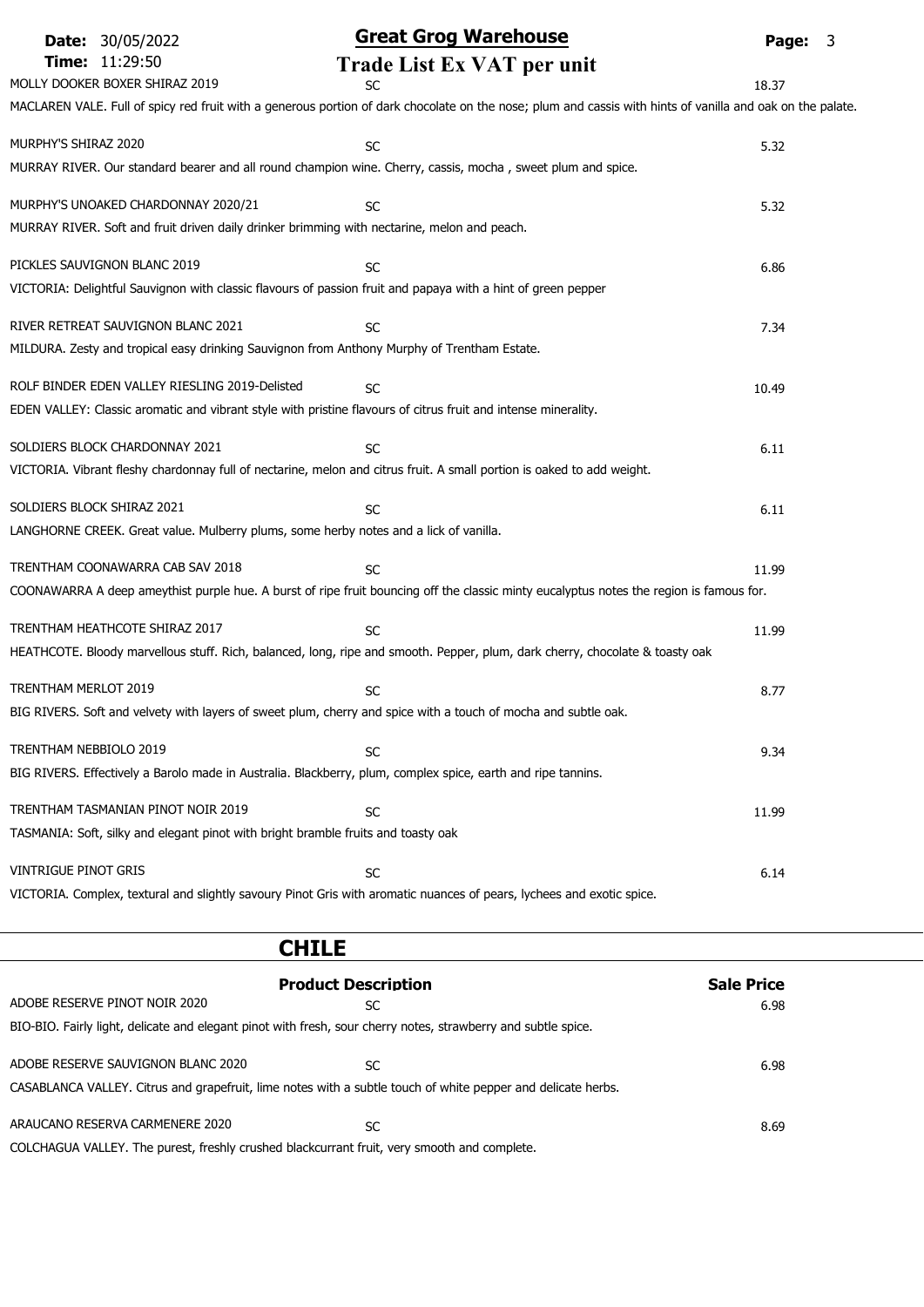|                          | <b>Date: 30/05/2022</b>                      | <b>Great Grog Warehouse</b>                                                                                                            | Page: 4 |  |
|--------------------------|----------------------------------------------|----------------------------------------------------------------------------------------------------------------------------------------|---------|--|
|                          | Time: 11:29:50                               | Trade List Ex VAT per unit                                                                                                             |         |  |
|                          | BODEGA VOLCANES DE CHILE RESERVA MERLOT 2020 |                                                                                                                                        | 8.92    |  |
|                          |                                              | RAPEL VALLEY: Fantastic value higher end merlot. Deliciously soft with plums and chocolate.                                            |         |  |
| DAGAZ CARMENERE 2018     |                                              |                                                                                                                                        | 13.64   |  |
|                          |                                              | COLCHAGUA. Elegant with lovely acidity to balance the bright black fruit notes and peppery spice.                                      |         |  |
|                          | DAGAZ TIERRAS DE PUMANQUE 2018               | v                                                                                                                                      | 27.26   |  |
|                          |                                              | (Cab/Carm/P.Syrah/P.Verdot) Vibrant, multi layered and complex. Intense black and red fruit, rich, soft tannins and balancing acidity. |         |  |
|                          | HUMO BLANCO RESERVA SYRAH 2018               | SC                                                                                                                                     | 10.42   |  |
|                          |                                              | LOLOL. Complex, supple wine with concentrated flavours of black cherries, liquorice and white pepper                                   |         |  |
|                          | PATRIA NUEVA CABERNET SAUVIGNON 2019         |                                                                                                                                        | 7.42    |  |
|                          |                                              | CURICO VALLEY. Juicy and intense super tasty cabernet full of dark cherry, strawberry, cedar, licorice, roasted nuts and toast.        |         |  |
|                          | PATRIA NUEVA RESERVE CHARDONNAY 2020         |                                                                                                                                        | 7.42    |  |
|                          |                                              | CURICO VALLEY. Wow this is gorgeous. Bags of peaches and melon, toast, butter, cream and coconut caramel.                              |         |  |
|                          | SANTA ALBA MERLOT 2021-back end May          | SC                                                                                                                                     | 5.36    |  |
|                          |                                              | CURICO VALLEY. Racy little red from a family-owned winery. Soft & juicy day-to-day glugger with black fruits and subtle smoke.         |         |  |
|                          | SANTA ALBA RESERVE CABERNET 2019             |                                                                                                                                        | 6.44    |  |
|                          |                                              | CURICO VALLEY. Mellow for a Cabernet. Nice, juicy, plum fruit, good balance of tannins & fruit. Great value for money.                 |         |  |
|                          | SANTA ALBA RESERVE CARMENERE 2019            |                                                                                                                                        | 6.44    |  |
|                          |                                              | CURICO VALLEY. Like merlot with knobs on - it's rich, velvety plummy, dark and luscious with a dark chocolate bar finish.              |         |  |
|                          | SANTA ALBA RESERVE PINOT NOIR 2021           |                                                                                                                                        | 6.52    |  |
|                          |                                              | MAULE VALLEY. Cherries, wild berries and a note of cinnamon smoke, dark cherries covered in chocolate & vanilla ice cream.             |         |  |
|                          | SANTA ALBA SAUVIGNON BLANC 2021              | SC                                                                                                                                     | 5.36    |  |
|                          |                                              | CURICO VALLEY. Gooseberry, wild herbs and ripe citrus fruits. Light, dry and full of fruit.                                            |         |  |
| SANTIAGO PINOT NOIR 2021 |                                              | SC                                                                                                                                     | 5.54    |  |
|                          |                                              | CURICO VALLEY. "Bletchly Park" level of brilliance. Pale and fresh, cherry, strawberry and hints of sweet spice.                       |         |  |
|                          | SANTIAGO SAUVIGNON BLANC 2021                | SC                                                                                                                                     | 5.33    |  |
|                          |                                              | CURICO VALLEY. Bright as a button, clean as a whistle with bags of lemon and lime, tastes light and fresh and breezy.                  |         |  |
|                          | SIERRA GRANDE CABERNET 2021                  | <b>SC</b>                                                                                                                              | 5.99    |  |
|                          |                                              | CENTRAL VALLEY. Really soft and pure cabernet bursting with blackcurrant, herbs and hints of green pepper.                             |         |  |
|                          | SIERRA GRANDE MERLOT 2021                    | SC                                                                                                                                     | 5.78    |  |
|                          |                                              | CENTRAL VALLEY. Juicy, soft and fresh, easy drinking merlot full of plums, blackcurrant and cranberry.                                 |         |  |
|                          | SIERRA GRANDE SAUVIGNON BLANC 2021           | SC                                                                                                                                     | 6.04    |  |
|                          |                                              | CENTRAL VALLEY. Well made, good quality, VERY crisp, refreshing. Green apples, limes, citrus, kiwi with racy acidity.                  |         |  |
|                          | TABALI GRAN RESERVA VIOGNIER 2019/20         | SC                                                                                                                                     | 8.24    |  |
|                          |                                              | LIMARI. Fresh and aromatic with citrus, orange and stone fruit. Subtle but delicious.                                                  |         |  |
|                          | TABALI TALINAY CHARDONNAY 2020-Limited       |                                                                                                                                        | 14.17   |  |
|                          |                                              | LIMARI VALLEY: Pristine chablis like Chardonnay with intense flavours of citrus and tropical fruits with a mineral, saline finish.     |         |  |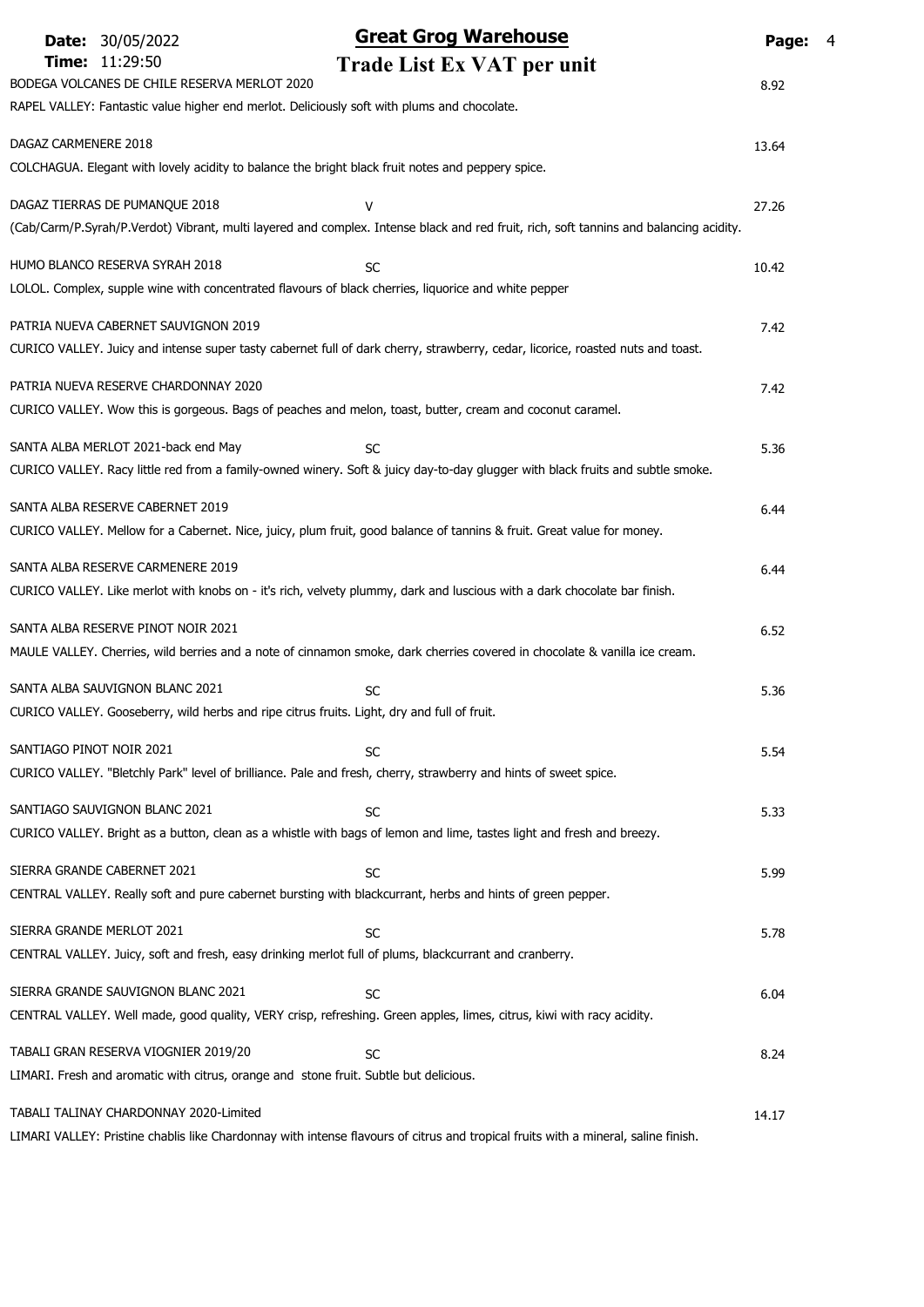| <b>Date: 30/05/2022</b>      |                                                                | <b>Great Grog Warehouse</b>                                                                                                                                 | Page: 5 |  |
|------------------------------|----------------------------------------------------------------|-------------------------------------------------------------------------------------------------------------------------------------------------------------|---------|--|
| <b>Time: 11:29:50</b>        |                                                                | Trade List Ex VAT per unit                                                                                                                                  |         |  |
|                              | TABALI TALINAY SAUVIGNON BLANC 2020                            |                                                                                                                                                             | 12.52   |  |
| nettles.                     |                                                                | LIMARI VALLEY: Pure limestone soils and a cool climate give this Sauvignon a great streak of minerality alongside the intense flavours of lemons, limes and |         |  |
| TORO DE PIEDRA CARIGNAN 2018 |                                                                |                                                                                                                                                             | 10.19   |  |
|                              | MAULE VALLEY. Dangerously soft. Long flavoured top quality red |                                                                                                                                                             |         |  |
|                              | TORO DE PIEDRA GRAN RES CAB/CARM 2019                          |                                                                                                                                                             | 10.19   |  |
|                              |                                                                | CURICO VALLEY. Blinder. This is a complex and serious wine, dark fruits, a mix of spices, leather, bitter chocolate and coffee.                             |         |  |
|                              | VENTEPURO SAUVIGNON BLANC 2021-back w/c 23.5.22                | <b>SC</b>                                                                                                                                                   | 7.01    |  |
|                              |                                                                | CURICO VALLEY: Ventepuro means 'pure wind' and this wine is full of pure, intense flavours of citrus, tropical fruits and grassy notes                      |         |  |
|                              | VIU MANENT LA CAPILLA CAB SAUV SINGLE VINEYARD 2018            |                                                                                                                                                             | 16.49   |  |
|                              |                                                                | COLCHAGUA VALLEY. Brilliant single vineyard cab. Complex, rich yet refreshing mouthful of red fruit, cedar, herbs and black cherry.                         |         |  |
|                              | VIU MANENT SAN CARLOS MALBEC 2018/20*back end April            |                                                                                                                                                             | 16.49   |  |
|                              |                                                                | COLCHAGUA VALLEY. Totally delicious elegant and fresh malbec with sweet ripe blackberry/currant fruit and floral notes.                                     |         |  |
|                              | VIU MANENT SECRET VIOGNIER 2018                                | <b>SC</b>                                                                                                                                                   | 10.04   |  |
|                              |                                                                | COLCHAGUA VALLEY. Perfumed, silky, elegant. Pear, papaya & apricot. 15% of the blend in this series of wines is a secret. Shhhh                             |         |  |

| <b>FRANCE</b>                                                                                                                        |                   |
|--------------------------------------------------------------------------------------------------------------------------------------|-------------------|
| <b>Product Description</b>                                                                                                           | <b>Sale Price</b> |
| ALIGOTE BOURGOGNE DOMAINE ROMANIN 2020                                                                                               | 9.89              |
| MACON. Village produced Aligote. Zingy, zesty and zuper tasting.                                                                     |                   |
| <b>AUXERROIS SIMONNET FEBVRE 2018</b>                                                                                                | 9.37              |
| AUXOIS: Fruity yet steely, clean and crisp. A fine wine from a very fine producer                                                    |                   |
| BOURGOGNE PINOT NOIR 2019/20 VALLET FRERES                                                                                           | 13.79             |
| BURGUNDY. Traditional red Burgundy with a touch of earth underneath a ripe, sweet fruit core. Very lovely indeed.                    |                   |
| BRISE DE FRANCE MERLOT 2020-oos back w/c 6/6<br><b>SC</b>                                                                            | 5.74              |
| VIN DE FRANCE. Great value. Pretty rich and soft with loads of soft blackcurranty berry fruit and spice.                             |                   |
| BRISE DE FRANCE SAUVIGNON 2021<br><b>SC</b>                                                                                          | 5.74              |
| VIN DE FRANCE. Crisp, clean and aromatic, citrus and floral notes. Hard to ignore at this price really.                              |                   |
| CAHORS, CHATEAU LABARRADE 2018                                                                                                       | 6.97              |
| CAHORS. 100% Malbec. Concentrated blackcurrant, redcurrant, blackberry fruit, soft woody notes, licorice and mint.                   |                   |
| CHABLIS DE LA MOTTE VIEILLES VIGNES 2020-00S                                                                                         | 13.79             |
| BURGUNDY. From 50+ year old vines and partially fermented in oak this is a textured, full & complex baked apple delight.             |                   |
| CHABLIS IER CRU MONTMAINS SIMONNET FEBVRE 2019/20                                                                                    | 25.94             |
| BURGUNDY Serious premier cru Chablis with a real sense of terroir. Fruity, supple and round with a mineral touch.                    |                   |
| CHATEAU CAMBON PELOUSE 2009*LIMITED*                                                                                                 | 21.38             |
| HAUT MEDOC Medium bodied with intense dark fruit, black cherry, liquorice and smoke.<br>50% Cab Sauv, 45% Merlot and 5% Petie Verdot |                   |
| CHATEAU CANTELOUDETTE BLANC ENTRE DEUX MERS 2019                                                                                     | 6.56              |
| BORDEAUX. Fantastic value Entre Deux Mers. Crisp and classic                                                                         |                   |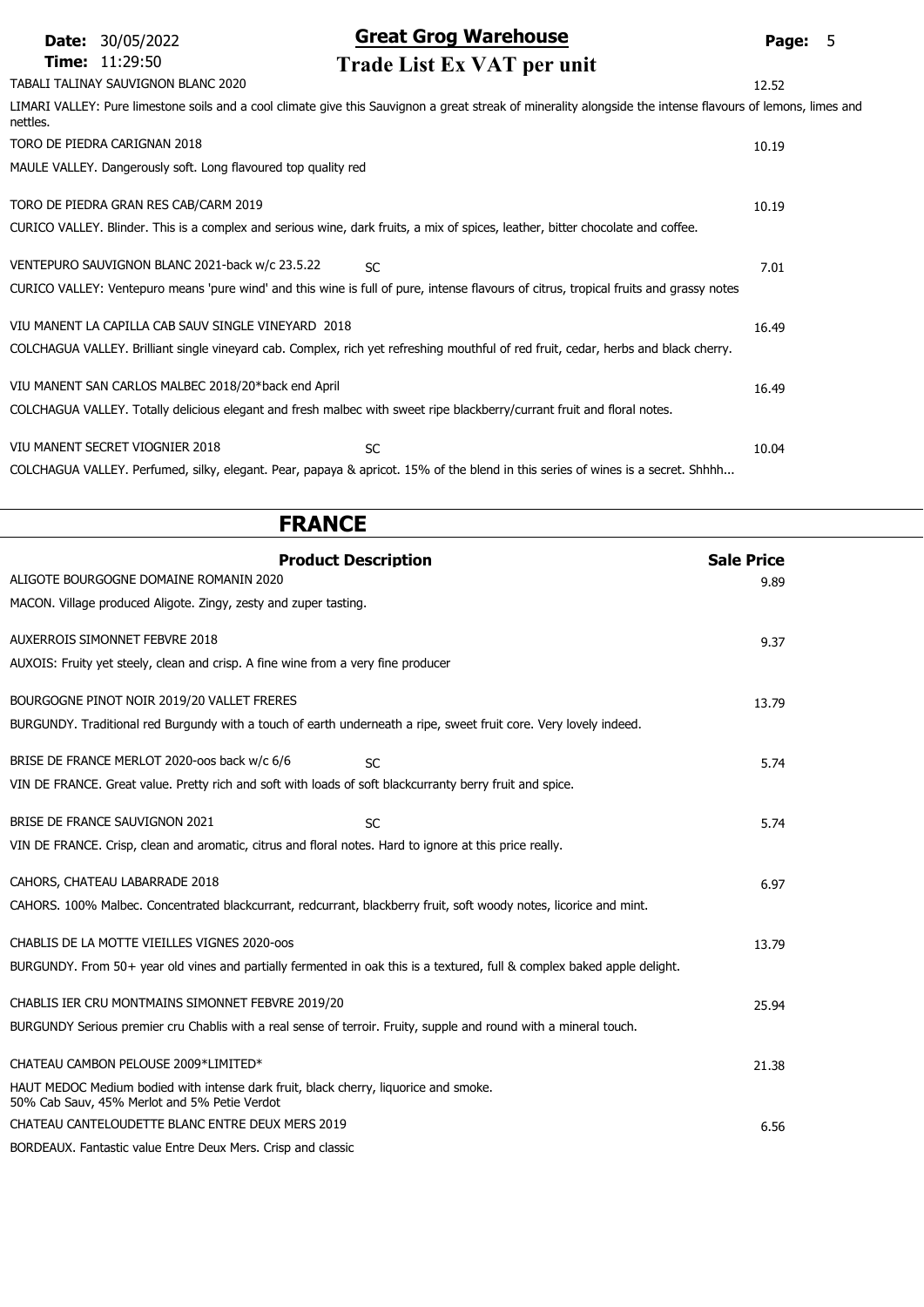|                          | <b>Date: 30/05/2022</b>                                         | <b>Great Grog Warehouse</b>                                                                                                                               | Page:<br>6 |
|--------------------------|-----------------------------------------------------------------|-----------------------------------------------------------------------------------------------------------------------------------------------------------|------------|
|                          | <b>Time: 11:29:50</b><br>CHATEAU DE JAUME "sans sulphites" 2020 | Trade List Ex VAT per unit                                                                                                                                | 8.25       |
|                          |                                                                 | COTES DE ROUSSILON. A blend of Syrah, Grenache and Carignan giving a full on, robust red. Minimum intervention wine.                                      |            |
|                          | CHATEAU DE LAMARQUE 2018                                        | HAUT-MEDOC Cab Sauv, Merlot dominated blend (with a little Petit Verdot). Intense dark fruit, firm but gentle tannins and lovely finish.                  | 17.70      |
|                          | CHATEAU DES JAUME MAURY 2017                                    |                                                                                                                                                           | 10.27      |
|                          |                                                                 | MAURY. 70% Grenache, 30% Carignan. Sweet red berry fruit and vanilla, super soft and silky. This is great!                                                |            |
|                          | CHATEAU LA FLEUR GOUJON Lalande de Pomerol 2018                 |                                                                                                                                                           | 11.47      |
|                          |                                                                 | Unbelieveably smooth, silky Merlot-based Claret at an amazing price (considering how good it is). A Pomerol satellite bargain.                            |            |
|                          | CHATEAU LE PEUY SAINCRIT BORDEAUX 2017                          |                                                                                                                                                           | 7.95       |
|                          |                                                                 | BORDEAUX. 85% Merlot, 15% Cab Sauv A supple, plummy claret with chocolate and delicate spice that punches above its weight.                               |            |
| CHATEAU MAYNE VIEIL 2018 |                                                                 |                                                                                                                                                           | 9.86       |
|                          |                                                                 | FRONSAC. Merlot, lots of creamy dark fruit with earthy, rustic flavours, ripe and very drinkable.                                                         |            |
|                          | CHATEAU SEGUALA ICONE 2019                                      |                                                                                                                                                           | 17.06      |
|                          |                                                                 | ROUSSILLON Phenomenal red from Syrah, Grenache & Carignan. Iconic indeed, will keep for years if required, or decant ages before drinking now.            |            |
|                          | CHATEAUNEUF DU PAPE HAUTS DE BARVILLE 2019                      |                                                                                                                                                           | 22.84      |
| in texture.              |                                                                 | RHONE. A wild, perfumed bouquet evokes ripe red berries, passion fruit and incense, while a smoky mineral flourish builds in the glass. Juicy and smooth  |            |
|                          | CONDRIEU VIDAL-FLEURY 2019                                      |                                                                                                                                                           | 37.31      |
|                          |                                                                 | NORTHERN RHONE: Absolutely world class version of this rare wine. Rich, exotic and intoxicating                                                           |            |
|                          | CORBIERES CHATEAU CARBONAC 2020                                 |                                                                                                                                                           | 6.52       |
|                          |                                                                 | CORBIERES. Syrah, Grenache and Carignan, dark, spicy ripe berries and seriously good for the pennies.                                                     |            |
|                          | COTES RHONE BLANC VIDAL-FLEURY 2020                             |                                                                                                                                                           | 10.46      |
|                          |                                                                 | RHONE: Intense and juicy 100% Viognier with fresh melon, apricots, almonds and white flowers.                                                             |            |
|                          | COTES RHONE CH-ARN RED 'CADENE' 2015                            |                                                                                                                                                           | 16.49      |
|                          |                                                                 | COTES DU RHONE. Single vineyard, single estate, tiny production, family- hand-crafted and Biodynamic Syrah/Grenache. AMAZING!                             |            |
|                          | COTES RHONE CH-ARN RED 2020                                     |                                                                                                                                                           | 9.49       |
|                          |                                                                 | COTES DU RHONE. Superlatively juicy spicy Rhone bombastic red. Syrah/Grenache at its very best. Organic & Biodynamiic to boot, so it is good for you too. |            |
|                          | COTES RHONE CH-ARN VINSOBRES RED 2018                           |                                                                                                                                                           | 11.77      |
|                          |                                                                 | VINSOBRES. Single village wine of immense quality. The wine that created Great Grog in 1999                                                               |            |
|                          | COTES RHONE CH-ARN WHITE 2020                                   |                                                                                                                                                           | 9.49       |
|                          |                                                                 | COTES DU RHONE. A Marsanne, Roussanne & Viognier classic aromatic, fruity yet complex Rhone from the family winery I first imported from. Biodynamic.     |            |
|                          | COTES RHONE CH-ARN WHITE CADENE 2020 (2021*in April)            |                                                                                                                                                           | 11.77      |
|                          |                                                                 | COTES DU RHONE. Impressive mouthfeel, textural yet unoaked. Viognier, Marsanne, Roussanne aromatics are so good.                                          |            |
|                          | COTES RHONE COTEAUX 2020                                        |                                                                                                                                                           | 8.02       |
|                          |                                                                 | RHONE. Brambles, sweet spice, subtle oak. This is a classy and impressive drop.                                                                           |            |
|                          | COTES RHONE GRIVELIERE 2020                                     |                                                                                                                                                           | 6.89       |
|                          |                                                                 | RHONE. Really cracking grenache-led red- very deep, full-bodied and slightly spicy.                                                                       |            |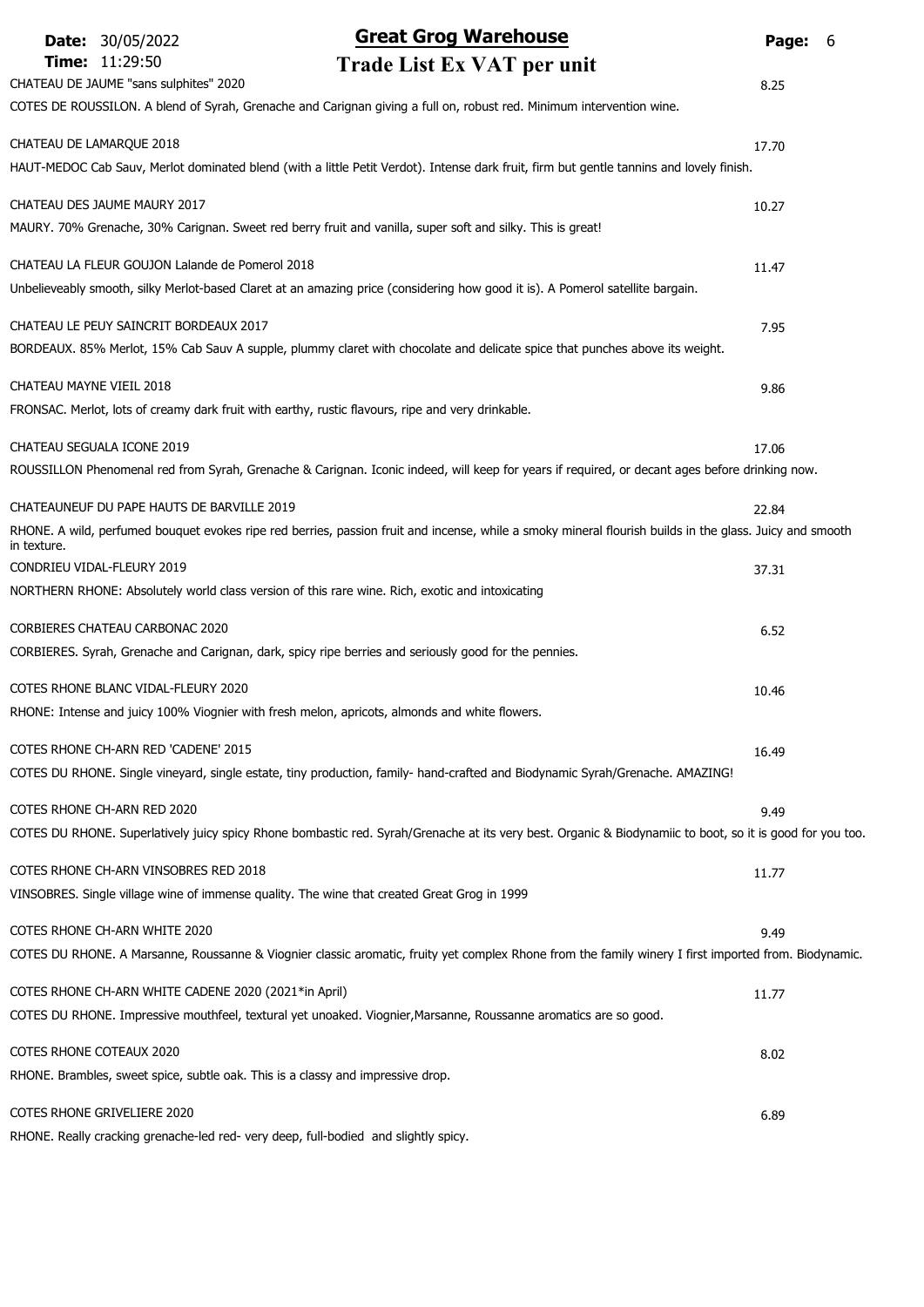|                            | <b>Date: 30/05/2022</b>                                                                                    | <b>Great Grog Warehouse</b>                                                                                                                          | Page: | 7 |
|----------------------------|------------------------------------------------------------------------------------------------------------|------------------------------------------------------------------------------------------------------------------------------------------------------|-------|---|
|                            | <b>Time: 11:29:50</b>                                                                                      | Trade List Ex VAT per unit                                                                                                                           |       |   |
|                            | <b>COTES RHONE SEGURET 2019</b>                                                                            |                                                                                                                                                      | 11.29 |   |
|                            | RHONE. Deep, dark fruit, cracked black pepper, exotic spice and vanilla. As sexy as red wine gets.         |                                                                                                                                                      |       |   |
|                            | COTES RHONE WHITE CLAVEL "REGULUS" 2020                                                                    | <b>SC</b>                                                                                                                                            | 7.27  |   |
|                            |                                                                                                            | RHONE. Rolls around the mouth beautifully. Soft, fruity Viognier balances the body of the Grenache Blanc.                                            |       |   |
|                            | CROZES HERMITAGE ROUGE VIDAL-FLEURY 2019                                                                   |                                                                                                                                                      | 19.13 |   |
|                            |                                                                                                            | NORTHERN RHONE: Dark, peppery, spicy brooding syrah with grilled bell pepper violet and bramble fruit                                                |       |   |
| CUVEE MYTHIQUE RED 2019    |                                                                                                            |                                                                                                                                                      | 9.14  |   |
|                            | PAYS D'OC. Tastes like high-end Rhone. Slightly savoury with ripe fruit, dark chocolate and spice.         |                                                                                                                                                      |       |   |
|                            | DOMAINE LES ORS LIMOUX BLANC 2019                                                                          |                                                                                                                                                      |       |   |
|                            |                                                                                                            | LIMOUX. Delicious peachy, lemony, custardy white made from 85% chardonnay and 15% Mauzac. 10 months in barrel adds lovely complexity and notes of    | 8.89  |   |
| vanilla and coconut. Lush. |                                                                                                            |                                                                                                                                                      |       |   |
|                            | DOMAINE LES ORS LIMOUX ROUGE 2020                                                                          |                                                                                                                                                      | 8.89  |   |
|                            | LIMOUX. Intense and fresh with ripe red fruit, spice and herbs.                                            |                                                                                                                                                      |       |   |
|                            | DOMAINE MAS BARRAU CAB FRANC 2021                                                                          | <b>SC</b>                                                                                                                                            | 7.09  |   |
|                            |                                                                                                            | LANGUEDOC. Ticks all my boxes. Cab Franc needs to have sunshine to ripen and this gets plenty. Red fruit and spice and softness all mashed together. |       |   |
|                            | DOMAINE MAS BELLES EAUX GRENACHE BLANC 2018                                                                |                                                                                                                                                      | 7.72  |   |
|                            |                                                                                                            | PAYS D'OC. Big and tasty fullsome appealing sunny white with bags of flavour; pear, banana and candied orange notes.                                 |       |   |
|                            | DOMAINE MAS BELLES EAUX PETIT VERDOT 2020                                                                  |                                                                                                                                                      | 7.72  |   |
|                            |                                                                                                            | PAYS D'OC Raspberry and chocolate aromas lead on to dark brooding fruit in this big, well structured wine.                                           |       |   |
|                            | DOMAINE MAS BELLES EAUX RED CARMINE 2019                                                                   |                                                                                                                                                      | 17.99 |   |
|                            |                                                                                                            | LANGUEDOC-PEZENAS. Intense black fruit and spice nose with rich fruit, vanilla and spice palate and silky tannins.                                   |       |   |
|                            |                                                                                                            |                                                                                                                                                      |       |   |
|                            | DOMAINE St. PAUL GRENACHE / SYRAH 2021                                                                     | PAYS D'OC Juicy soft red and black fruits with spicy hints and notes of liquorice and some really quite discrete tannins.                            | 7.19  |   |
|                            |                                                                                                            |                                                                                                                                                      |       |   |
|                            | DOMAINE St. PAUL VIOGNIER / MARSANNE 2021                                                                  |                                                                                                                                                      | 7.19  |   |
|                            | PAYS D'OC A tropical fruit bomb beautifully textured with creamy lees ageing.                              |                                                                                                                                                      |       |   |
|                            | DOMAINE VEDILHAN SERICA VIOGNIER 2020-00S                                                                  |                                                                                                                                                      | 7.61  |   |
|                            | LANGUEDOC: Barrel Fermented, rich, sleek and silky with spicy stone fruit and bittersweet orange.          |                                                                                                                                                      |       |   |
|                            | DOMAINE VEDILHAN VIOGNIER 2021-00S                                                                         | SC                                                                                                                                                   | 6.74  |   |
|                            | PAYS D'OC. Ripe, round, spicy. A touch aromatic with honeysuckle and apricots. Lovely with Thai            |                                                                                                                                                      |       |   |
|                            | FIXIN 2018 MOILLARD GRIVOT                                                                                 |                                                                                                                                                      | 18.56 |   |
|                            |                                                                                                            | FIXIN. One of my favourite villages in Burgundy because of the quality vs price ratio. Very fine indeed.                                             |       |   |
| FLEURIE LA MADONE 2021     |                                                                                                            |                                                                                                                                                      | 10.12 |   |
|                            | BEAUJOLAIS. Silky and elegant, crushed berry fruit, morello cherries and dark chocolate.                   |                                                                                                                                                      |       |   |
|                            |                                                                                                            |                                                                                                                                                      |       |   |
|                            | GAVROCHE ROUGE 2020 "Natural"<br>VIN DE FRANCE: Bright and fresh uber drinkable Natural red. Great chilled | SC                                                                                                                                                   | 8.09  |   |
|                            |                                                                                                            |                                                                                                                                                      |       |   |
|                            | GENETIE BOURGOGNE PINOT NOIRE 'ILLUMINE' 2019                                                              |                                                                                                                                                      | 12.29 |   |
|                            | BURGUNDY. Bright and exciting elegant red with refreshing soft berry fruit and wild strawberry.            |                                                                                                                                                      |       |   |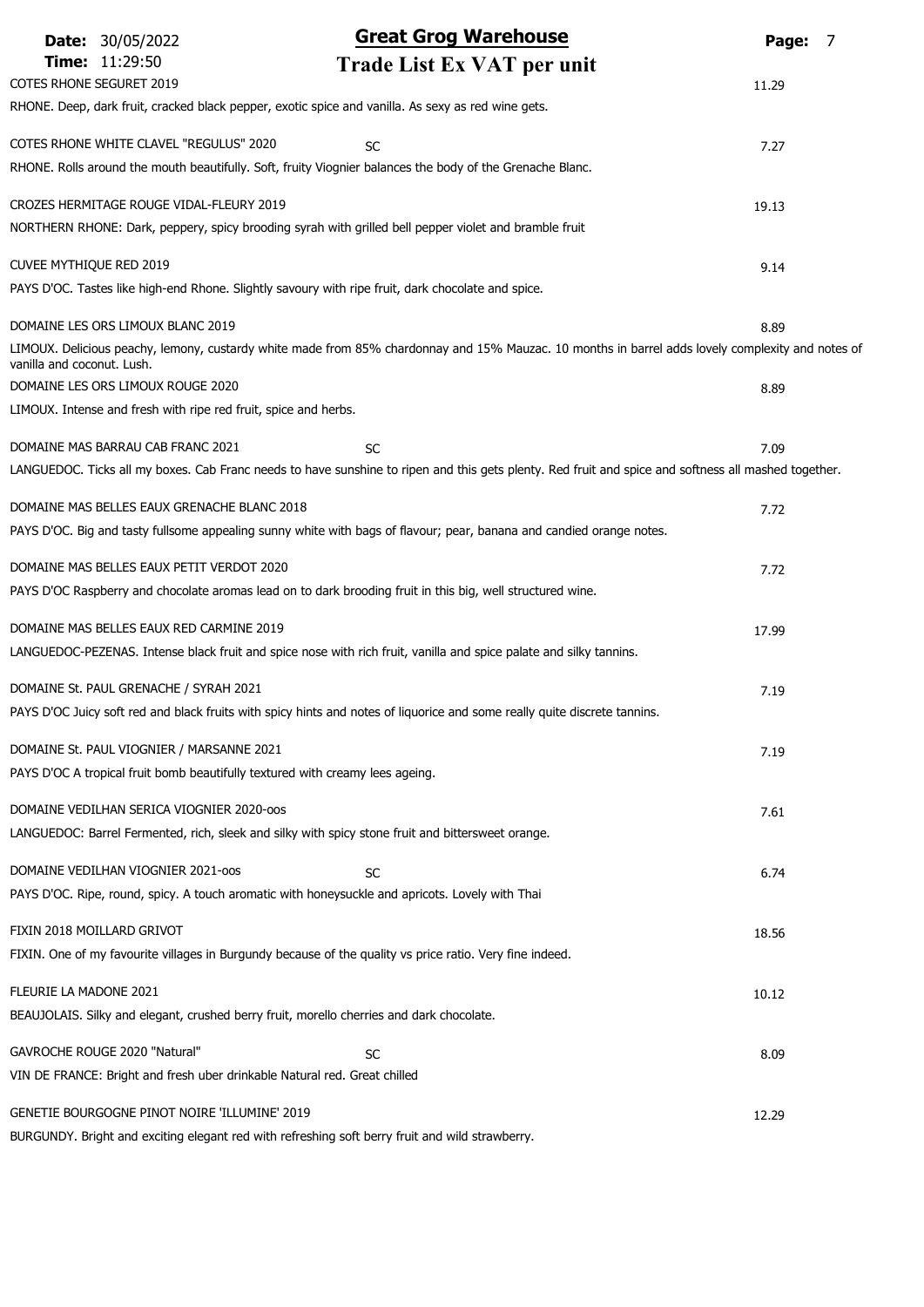|                            | <b>Date: 30/05/2022</b>                                                                        | <b>Great Grog Warehouse</b>                                                                                                                       | Page: | - 8 |
|----------------------------|------------------------------------------------------------------------------------------------|---------------------------------------------------------------------------------------------------------------------------------------------------|-------|-----|
|                            | Time: 11:29:50                                                                                 | Trade List Ex VAT per unit                                                                                                                        |       |     |
|                            | <b>GEVREY CHAMBERTIN VALLET FRERES 2015</b>                                                    |                                                                                                                                                   | 29.99 |     |
|                            |                                                                                                | BURGUNDY. Delicate sweet strawberry fruit, fresh acidity and a clean, vibrant palate. Restrained and elegant.                                     |       |     |
|                            | LA LISSE SOIE D'IVOIRE CHENIN BLANC 2020                                                       | <b>SC</b>                                                                                                                                         | 6.83  |     |
|                            |                                                                                                | VALLEE DE L'AUDE. Loved this when we first tried it- luscious peach/apricot fruit and a dab of creamy oak behind its fruity ears.                 |       |     |
|                            | LES HAUTS du TERTRE MARGAUX 2018                                                               |                                                                                                                                                   |       |     |
|                            |                                                                                                | MARGAUX. Stunning second label from this left bank estate. Rich, plummy and drinking exceptionally well.                                          | 18.75 |     |
|                            |                                                                                                |                                                                                                                                                   |       |     |
| LES OLIVIERS GRENACHE 2020 |                                                                                                | <b>SC</b>                                                                                                                                         | 5.84  |     |
|                            | PAYS D'OC. Eyebrow lifting quality - soft, medium bodied, red fruit, juicy. No obvious tannin. |                                                                                                                                                   |       |     |
|                            | LES VIGNERONS COLOMBARD/VERMENTINO 2020                                                        | <b>SC</b>                                                                                                                                         | 5.47  |     |
|                            |                                                                                                | VIN DE FRANCE. Crisp and refreshing with hints of grapefruit, tropical fruits and lemon with a really clean, zippy finish.                        |       |     |
|                            | LES VIGNERONS red GRENACHE PINOT NOIR 2020                                                     |                                                                                                                                                   |       |     |
|                            | VIN DE FRANCE Juicy, easy drinking, fun red wine                                               | <b>SC</b>                                                                                                                                         | 5.47  |     |
|                            |                                                                                                |                                                                                                                                                   |       |     |
| LES VOLETS MALBEC 2020-00S |                                                                                                | <b>SC</b>                                                                                                                                         | 6.74  |     |
|                            |                                                                                                | VALLEE DE L'AUDE. Crushed blueberries, crème de cassis with a touch of parma violets. Red-fruits, cranberries cocoa nib.                          |       |     |
|                            | MACON-SOLUTRE-POUILLY ROMANIN 2020/21                                                          |                                                                                                                                                   | 10.49 |     |
|                            | BURGUNDY. Chablis-esque in style with a brilliant clean, citrusy quality and creamy texture.   |                                                                                                                                                   |       |     |
|                            | MEURSAULT VALLET FRERE 2020                                                                    |                                                                                                                                                   |       |     |
|                            |                                                                                                | BURGUNDY. Top-end, traditionally made white, making my mouth water just thinking about it; oak, minerals, hazelnut, ripe fruit oh my              | 32.99 |     |
|                            |                                                                                                |                                                                                                                                                   |       |     |
|                            | MINERVOIS LA LIVINIERE THOLOMIES 2017                                                          |                                                                                                                                                   | 17.06 |     |
| Awesome.                   |                                                                                                | MINERVOIS Syrah, Grenache blend from the Languedoc. Pretty ultimate red. deep-dark with peppered vanilla, morello cherry and prune & black olives |       |     |
|                            | MONTAGNY 1ER CRU CHARTON TREBUCHET 2018                                                        |                                                                                                                                                   | 19.12 |     |
|                            | BURGUNDY Big and creamy white Premier Cru single vineyard                                      |                                                                                                                                                   |       |     |
|                            | MUSCADET TRADITION DOMAINE DE LA COMBE 2019                                                    | SC                                                                                                                                                | 7.76  |     |
|                            |                                                                                                | LOIRE VALLEY. Crisp, crunchy thing the purest citrus juice and a touch of mineral salinity, no wonder if goes so well with seafood!!              |       |     |
|                            |                                                                                                |                                                                                                                                                   |       |     |
|                            | ORTOLA ROUGE 2019 (Biodynamic-Organic)                                                         |                                                                                                                                                   | 8.24  |     |
|                            |                                                                                                | LANGUEDOC. 30% Syrah, 30% Grenache, 30% Carignan and 10% Mouvedre. Soft, juicy, spicy and delicious, Fantastic with wild boar!                    |       |     |
|                            | PARLEZ VOUS SAUVIGNON BLANC 2020                                                               | <b>SC</b>                                                                                                                                         | 5.62  |     |
|                            |                                                                                                | VIN DE FRANCE. Fresh, lively and zesty. Very New World in style but with a bit of French elegance.                                                |       |     |
|                            | PICPOUL DE PINET L'ORMARINE 2021                                                               | <b>SC</b>                                                                                                                                         | 7.42  |     |
|                            |                                                                                                | LANGUEDOC. One awe inspiring, quincy, juicy, dry, mouthwatering & minerals. Sexy (classic) bottle shape. So, so nice                              |       |     |
|                            |                                                                                                |                                                                                                                                                   |       |     |
|                            | PLAN DE L'HOMME X CARIGNAN 2020                                                                |                                                                                                                                                   | 11.40 |     |
|                            | TERRASSES DE LARZAC. Black olive, black fruit, very full and smooth in the mouth. No oak       |                                                                                                                                                   |       |     |
|                            | POMEROL BALLADE DE LA POINTE 2018                                                              |                                                                                                                                                   | 19.49 |     |
|                            |                                                                                                | POMMEROL Intense nose of fresh black fruit with wood spices and hints of chocolate. Tannins are smooth and velvety.                               |       |     |
|                            | POUILLY FUISSE "TERROIR DE FUISSE" ROMANIN 2020                                                |                                                                                                                                                   | 14.39 |     |
|                            |                                                                                                | BURGUNDY. Exotic with hints of grapefruit enriched with nutty, vanilla oak from barrel fermentation. Big & tasty.                                 |       |     |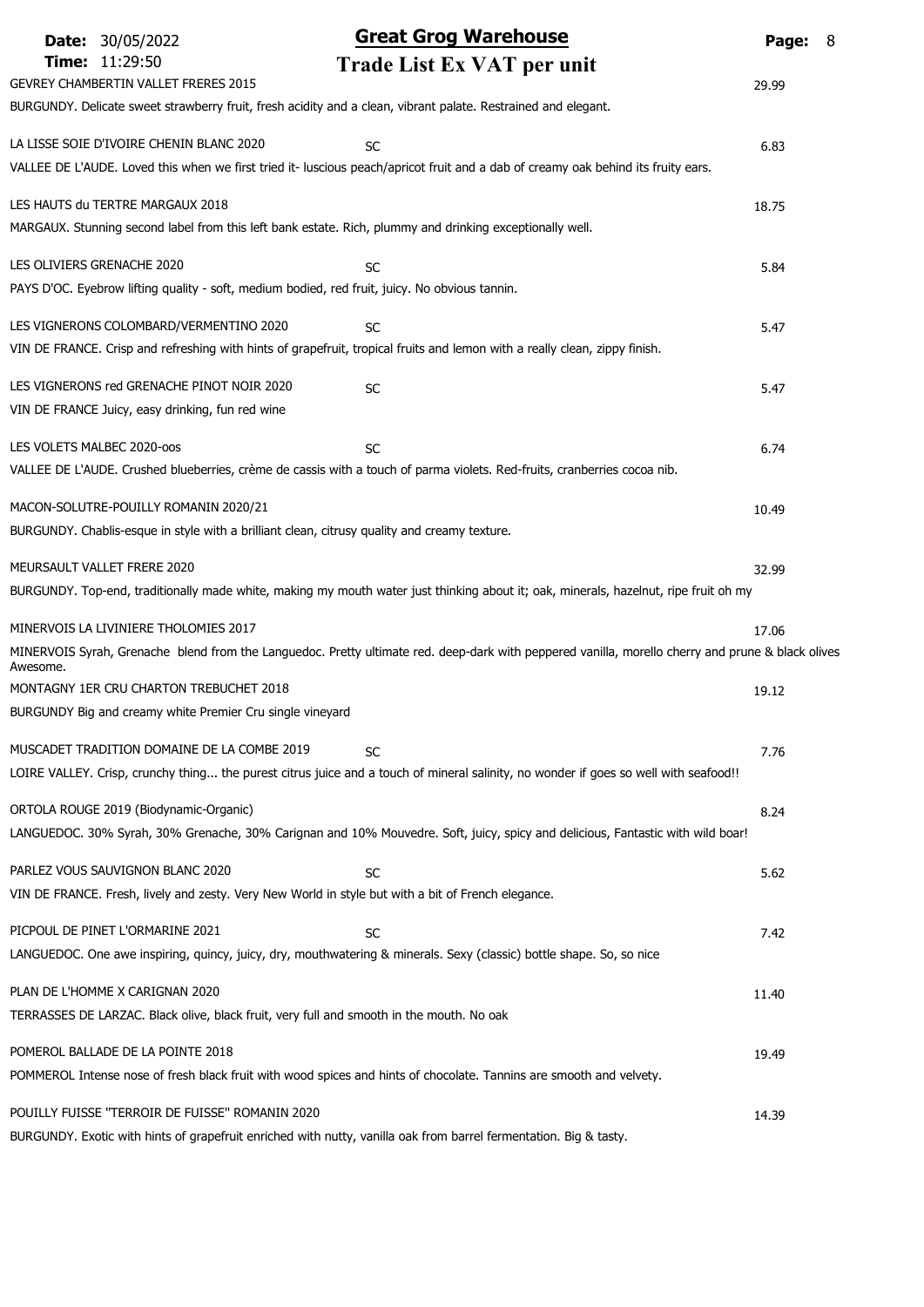| <b>Date: 30/05/2022</b><br>Time: 11:29:50<br>POUILLY FUISSE 1er Cru Au Vignerais 2020<br>BURGUNDY: Amazing wine. Premier Crus (top 10% of all the Pouilly vineyards) are a bit of a rarity. | <b>Great Grog Warehouse</b><br>Trade List Ex VAT per unit                                                                                                            | Page:<br>9<br>17.62       |
|---------------------------------------------------------------------------------------------------------------------------------------------------------------------------------------------|----------------------------------------------------------------------------------------------------------------------------------------------------------------------|---------------------------|
| POUILLY FUISSE old vine LAMURE 2019                                                                                                                                                         | BURGUNDY Richly golden, intense very old vines. Oak fermented and matured. Malolactic buttery notes.                                                                 | 17.55                     |
| POUILLY FUME LA MOYNERIE 2019                                                                                                                                                               | LOIRE. Fresh green apple, lime and wet stone along with a hint of gooseberry and a smoky flintiness. Intense.                                                        | 18.97                     |
| POUILLY FUME LES CHAMPS DE BILLONS 2020                                                                                                                                                     | v<br>LOIRE: Lean, pure with chalky undertones and pristine acidity. Huge ageing potential. An exceptional wine, no overstatement.                                    | 30.86                     |
| POUILLY FUME PETIT F 2020                                                                                                                                                                   | LOIRE: Fresh, lively and with plenty of minerality on the mid palate. A really great 'entry level' (!) Pouilly Fume with gooseberry, lime and smoky flint            | 15.67                     |
| SANCERRE GIRARD 2019 *half bottle*-oos<br>LOIRE. Ripe and generous with intense citrus, mineral and green apples.                                                                           |                                                                                                                                                                      | 8.24                      |
| SANCERRE PRE SEMELE 2020                                                                                                                                                                    | LOIRE VALLEY. Great producer. Crisp, crunchy grapefruit and intense lime, mouthwatering and delicious.                                                               | 15.44                     |
| ST JULIEN CHATEAU LALANDE 2017<br>BORDEAUX. Dense, concentrated and cassis-laden with lashing of new French oak.                                                                            |                                                                                                                                                                      | 22.72                     |
| ST MARTIN CHARDONNAY 2020/21                                                                                                                                                                | <b>SC</b><br>PAYS D'OC. Classy slightly oaked white from the sunny Languedoc. White flowers, white stone fruits, apple and peach.                                    | 6.26                      |
| ST MARTIN PINOT NOIR 2020                                                                                                                                                                   | <b>SC</b><br>PAYS D'OC. Unbelievably juicy and soft Pinot. Not the most complex beast in the world but blindingly gluggable.                                         | 6.26                      |
| TOURAINE GAMAY Pre Baron 2020<br>LOIRE: Surprisingly dense, loads of cherries.                                                                                                              |                                                                                                                                                                      | 8.24                      |
| TOURAINE SAUVIGNON Pre Baron 2020<br>LOIRE: Lovely Loire Sauvignon with gooseberies, white peach, lemon peel and white pepper                                                               | <b>SC</b>                                                                                                                                                            | 8.32                      |
| TURCKHEIM GEWURZTRAMINER 2019                                                                                                                                                               | <b>SC</b><br>ALSACE. Great value, medium-dry white with lychee, rose petal & turkish delight, freshened by zesty grapefruit in the mouth.                            | 9.67                      |
| VACQUEYRAS VIDAL-FLEURY 2018                                                                                                                                                                |                                                                                                                                                                      | 21.37                     |
| fruits and spicy notes.                                                                                                                                                                     | SOUTHERN RHONE. A cacophony of blackberry, heather, rosemary and violet aromas. Silky smooth tannins with some lightly gripping on the finish. Black                 |                           |
|                                                                                                                                                                                             | <b>GERMANY</b>                                                                                                                                                       |                           |
| FRITZ WALTER RIESLING TROCKEN 2019                                                                                                                                                          | <b>Product Description</b><br><b>SC</b><br>PFALZ. Just delicious, textural, soft and super limey Riesling with a gentle touch of spice and a delicate hint of fruit. | <b>Sale Price</b><br>7.57 |
| MESSMER RIESLING 2017<br>PFALZ. Classy lime and granny smith apple filled dry riesling with pithy acidity.                                                                                  | <b>SC</b>                                                                                                                                                            | 11.77                     |

| MESSMER SPATBURGUNDER 2018 | SC | 10.64                                                                                                                                    |
|----------------------------|----|------------------------------------------------------------------------------------------------------------------------------------------|
|                            |    | PFALZ. The best red wine I have ever tried from Germany, nuff said. Delicate Pinot Noir at its' very best. Savoury, smooth and gorgeous. |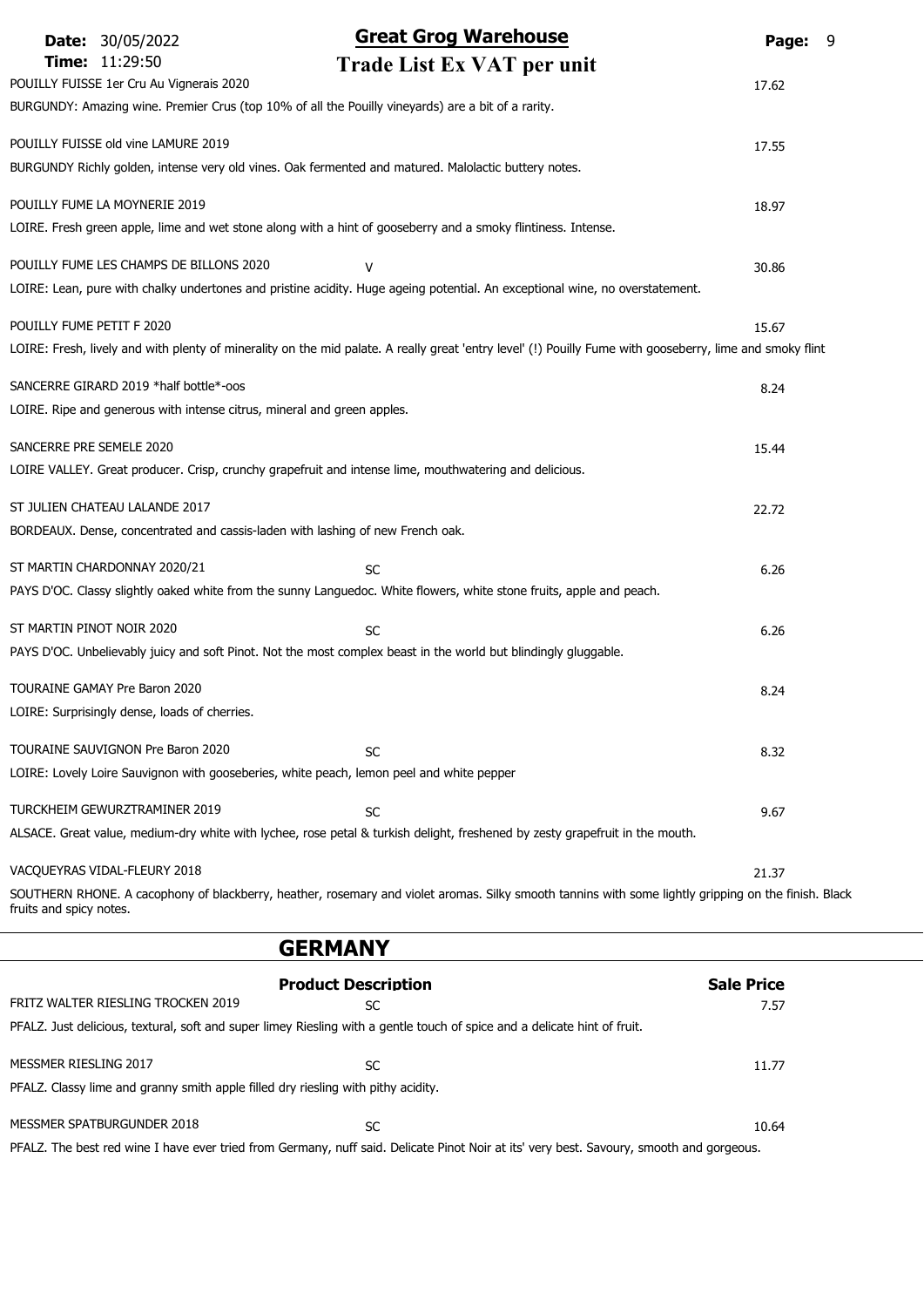MESSMER WEISSBURGUNDER 2020 SC SC 3.19

# Date: 30/05/2022 **Great Grog Warehouse** Page: 10

# Time: 11:29:50<br>MER WEISSBURGUNDER 2020<br>SC<br>SC

PFALTZ. Awesome dry, fresh white made from what the French call "Pinot Blanc", ie White from Burgundy in German, although the French don't grow Pinot Blanc in Burgundy, weird that.

| <b>HUNGARY</b>                                                                                                                                                                            |                           |
|-------------------------------------------------------------------------------------------------------------------------------------------------------------------------------------------|---------------------------|
| <b>Product Description</b><br>DUNAVAR PINOT NOIR 2019<br><b>SC</b><br>PANNON. A juicy, easy drinking Pinot with fresh red berries and crunchy red currants.                               | <b>Sale Price</b><br>5.62 |
| KARDOS DRY FURMINT 2020/21<br>TOKAJ. Dry, brilliantly crisp and elegant white with lovely minerality. Grapefruit, lime and pear fruit balanced with a refreshing, slightly bitter finish. | 9.19                      |
| LITTLE CRICKET GRUNER VELTLINER 2020<br>SC<br>PANNON. Green apple, white pepper and citrus.                                                                                               | 5.62                      |
| <b>ITALY</b>                                                                                                                                                                              |                           |
| <b>Product Description</b><br>ALASIA BRACHETTO D'ACQUI 2020<br>PIEMONTE. Juicy and lightly sparkling sweet red with fresh crushed raspberries, violets and dried rose petals.             | <b>Sale Price</b><br>6.29 |
| AMARONE *MAGNUM* CASALFORTE 2018<br>VENETO, Amazingly concentrated (huge in many ways) wine from dried grapes.                                                                            | 30.74                     |
| AMARONE CASALFORTE 2018<br>VENETO. Super-rich, full bodied red made from dried grapes. Black cherry jam, walnut, cinnamon, vanilla and coffee.                                            | 15.74                     |
| AMARONE MONTRESOR 'FONDATORE' 2016<br>VENETO. Heady, dried fruit explosion of a wine, thick and glossy. Full of rich, dense dark berry fruit with classic raisiny character.              | 29.92                     |
| BARBERA D'ASTI CROCERA 2018<br>PIEMONTE. Rich & full of intense plum, sour cherries & toasty oak with dark chocolate and tangy, juicy aciidty.                                            | 7.87                      |
| BARDOLINO MONTRESOR BIO 2020<br>VENETO. A bright, juicy organic fruit bomb from Corvina, Molinara and Rondilella                                                                          | 7.76                      |
| BAROLO FLORI 2017/18<br>PIEMONTE. Black cherry, truffles and rose petals belie the hefty, grippy tannin filled beast that lurks below.                                                    | 13.42                     |
| CA' DI PONTI CATARRATTO 2021<br><b>SC</b><br>SICILY. Medium bodied, aromatic honeysuckle, peach and a whiff of fennel balanced by lemony zestiness.                                       | 5.17                      |
| CA' DI PONTI NERO D'AVOLA 2019<br>SC<br>SICILY. Lovely little drop. Delicious smoky, spicy red with ripe, plum, black cherry and bitter dark chocolate.                                   | 5.84                      |
| CABERNET SAUVIGNON LUNARDI 2021<br>VENETO. A mellow red with Balsamic notes allied to red berries. Low tannin style.                                                                      | 5.21                      |
| CHARDONNAY LUNARDI 2021<br>VENETO, Unoaked, fruity with a gentle wash of the tropical in the background                                                                                   | 5.21                      |
| CHIANTI BANFI Classico Riserva 2016<br>CHIANTI: Gorgeously complex and beautifully balanced. Plum jam and blackberries mingle with licorice vanilla and leather                           | 17.24                     |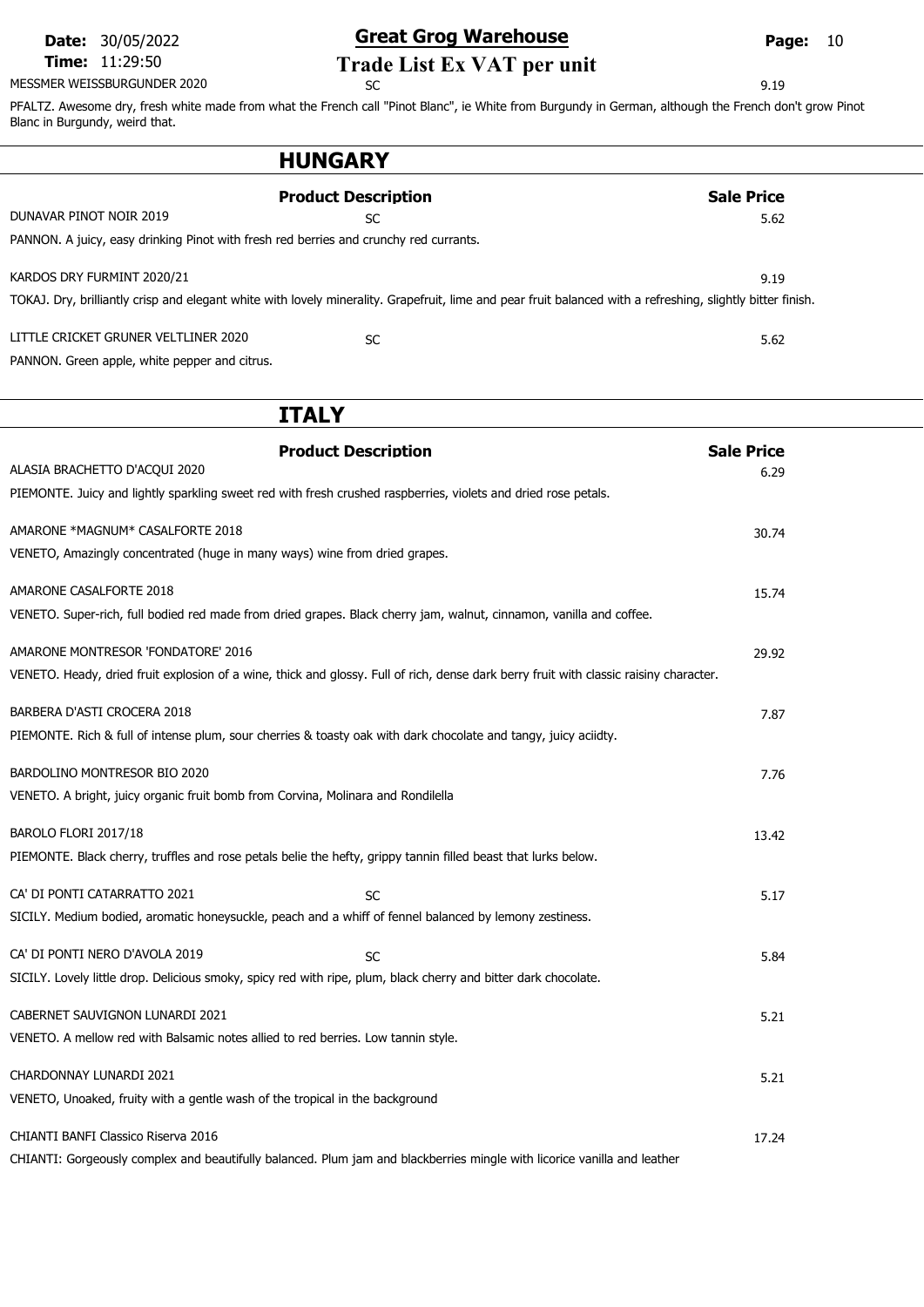|                            | <b>Date: 30/05/2022</b>                                                      | <b>Great Grog Warehouse</b>                                                                                                                             | Page: | 11 |
|----------------------------|------------------------------------------------------------------------------|---------------------------------------------------------------------------------------------------------------------------------------------------------|-------|----|
|                            | Time: 11:29:50<br>COL DI SASSO SANGIOVESE/CABERNET 2019/20                   | Trade List Ex VAT per unit                                                                                                                              | 10.57 |    |
|                            |                                                                              | CHIANTI: Full and soft with bags of concentrated flavours of raspberries and plums. Cabernet & Sangiovese                                               |       |    |
| CORVINA CASTELFORTE 2019   |                                                                              |                                                                                                                                                         | 5.77  |    |
|                            |                                                                              | VENETO. Full bodied, tasty wine full of black cherries and ripe blackberry with vanilla and sweet spice.                                                |       |    |
|                            | FEUDO MACCARI 'NERE' NERO D'AVOLA 2019                                       |                                                                                                                                                         | 8.66  |    |
|                            | SICILY. Warm, succulent ripe figs, black cherry and plum with smoky leather. |                                                                                                                                                         |       |    |
|                            | <b>GARGANEGA CASALFORTE 2020</b>                                             |                                                                                                                                                         | 5.62  |    |
|                            |                                                                              | VERONESE. Full-bodied, almond, citrus, peach, vanilla and a fresh, clean finish. A cracker, with real depth and character.                              |       |    |
| GAVI LA BATTISTINA 2020/21 |                                                                              | <b>SC</b>                                                                                                                                               | 8.74  |    |
|                            |                                                                              | PIEMONTE. Aromatic, zesty, sherbety nose with apple, lemon, pear fruit, and a hint of minerality.                                                       |       |    |
|                            | GPG GARGANEGA/PINOT GRIGIO 2021-Limited                                      | <b>SC</b>                                                                                                                                               | 5.47  |    |
|                            |                                                                              | VENETO. Very good, clean, peachy white, lightly aromatic with citrus and baked apple. Fresh & crisp.                                                    |       |    |
|                            | LA PETTEGOLA VERMENTINO 2020                                                 | <b>SC</b>                                                                                                                                               | 12.14 |    |
|                            |                                                                              | TUSCANY: Beautifully rich yet delicate aromatic white with ripe pear and spice made by Banfi Estate.                                                    |       |    |
| LUGANA BOLLA 2020          |                                                                              | <b>SC</b>                                                                                                                                               | 9.71  |    |
|                            |                                                                              | LUGANA: Such a delightfully fruity, sprightly, bouncy dry white from near Verona in the North. A Sauvignon drinker's dream.                             |       |    |
| MERLOT LUNARDI 2021        |                                                                              | <b>SC</b>                                                                                                                                               | 5.21  |    |
|                            |                                                                              | VENETO, Quite a rich, fullsome, rounded style of Merlot. Over-delivers on flavour for the humble price tag too.                                         |       |    |
|                            | MONTEPULCIANO CAPARRONE 2020                                                 |                                                                                                                                                         | 8.54  |    |
|                            |                                                                              | ABRUZZO. Fairly robust with ripe, spiced red cherry and berry fruit with tangy acidity.                                                                 |       |    |
|                            | MONTEPULCIANO CONVIVIALE 2020                                                | <b>SC</b>                                                                                                                                               | 5.84  |    |
|                            |                                                                              | ABRUZZO. Intense vibrant morello cherry fruit, layered up with bramble and a soft, sweet lick of oak.                                                   |       |    |
|                            | ORIGINE BIANCO TERRA SICILIANA 2016 organic/natural                          |                                                                                                                                                         | 18.74 |    |
|                            |                                                                              | SICIILY: A stunning orange wine with rich and complex flavours of dehydrated apricot, vanilla and tobacco. A blend of Grillo and Zibibbio(Muscat)       |       |    |
|                            | OTTAVIENELLO TENUTA SERRANOVA 2018                                           |                                                                                                                                                         | 9.19  |    |
|                            | examples from elsewhere. Total yumsters.                                     | PUGLIA. Ottavienello is actually Cinsault, and this one is a dark, sumptuous, velvety, black forest gateau of a wine, quite unlike the lighter, thinner |       |    |
| PECORINO Archivio 2020     |                                                                              |                                                                                                                                                         | 7.61  |    |
|                            |                                                                              | ABRUZZO. Grapefruit zest, creamy lemon texture and ripe stone fruit in this stunning Italian wine.                                                      |       |    |
| PECORINO CAPARRONE 2021    |                                                                              |                                                                                                                                                         | 7.79  |    |
|                            |                                                                              | ABRUZZO. 100% Pecorino. Floral, delicate aromas, lemon & apple fruit, light but deceptively intense, really clean, fresh and pleasing.                  |       |    |
| PINOT GRIGIO ANCORA 2021   |                                                                              | <b>SC</b>                                                                                                                                               | 5.33  |    |
|                            |                                                                              | PAVIA. Crisp, delicate, soft peach, zingy lemon zest and superbly clean. Amazing stuff!                                                                 |       |    |
|                            | PINOT GRIGIO LUNARDI 2021                                                    | <b>SC</b>                                                                                                                                               | 5.47  |    |
|                            |                                                                              | VENETO. Excellent version that shines out amongst its bland brethren. Lively, peachy & lovely.                                                          |       |    |
|                            | PRIMITIVO VALLONE VERSANTE 2021                                              | <b>VEG</b>                                                                                                                                              | 7.87  |    |
|                            | SALENTO uber-ripe & friendly, just like our Angus                            |                                                                                                                                                         |       |    |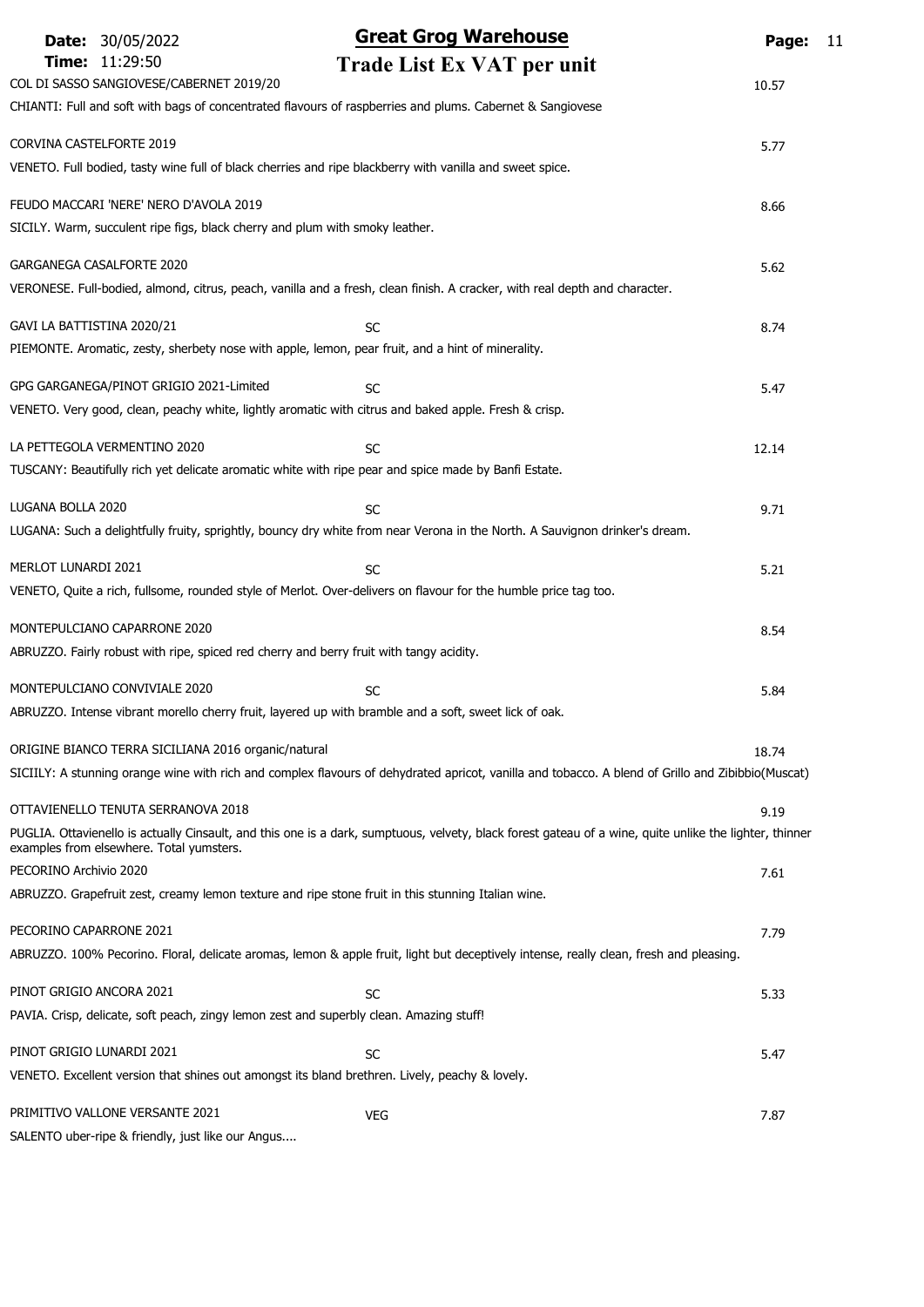|                          | <b>Date: 30/05/2022</b>                                                                           | <b>Great Grog Warehouse</b>                                                                                                                                 | Page: | 12 |
|--------------------------|---------------------------------------------------------------------------------------------------|-------------------------------------------------------------------------------------------------------------------------------------------------------------|-------|----|
|                          | Time: 11:29:50                                                                                    | Trade List Ex VAT per unit                                                                                                                                  |       |    |
|                          | PROSECCO SPAGO ROSSO FRIZANTE                                                                     |                                                                                                                                                             | 7.88  |    |
|                          | VENETO: Light and aromatic frothy fizz with stone fruits and white flowers                        |                                                                                                                                                             |       |    |
|                          | ROSSO PICENO CACCIALEPRE 2016-Delisted                                                            |                                                                                                                                                             | 10.64 |    |
|                          | MARCHE. Really silky, dark cherry and chocolate filled delight.                                   |                                                                                                                                                             |       |    |
|                          | SALICE SALENTINO GIARDINELLI 2018                                                                 | <b>SC</b>                                                                                                                                                   | 8.24  |    |
|                          | PUGLIA. Ripe and fruity with hints of liquorice, spicey oak and some proper deep bramble.         |                                                                                                                                                             |       |    |
|                          |                                                                                                   |                                                                                                                                                             |       |    |
|                          | SANGIOVESE DI PUGLIA ANCORA 2021                                                                  | SC<br>PUGLIA. A fresh and lively everyday drinking red with juicy berry fruit and a hint of spiciness, balanced by tangy acidity.                           | 5.59  |    |
|                          |                                                                                                   |                                                                                                                                                             |       |    |
| SOAVE LUNARDI 2020       |                                                                                                   |                                                                                                                                                             | 5.24  |    |
|                          | VENETO. Delightfully fruity with a hint of minerality. Modern wine with a classic reputation.     |                                                                                                                                                             |       |    |
|                          | SOAVE MONTRESOR CLASSICO 2020/21                                                                  | SC                                                                                                                                                          | 7.09  |    |
|                          | SOAVE: Crisp and refreshing with honeysuckle, elderflower and a hint of spice                     |                                                                                                                                                             |       |    |
| 100% Garganega           | TERR DI VALTER SCIAPO RED 2018                                                                    |                                                                                                                                                             | 20.63 |    |
|                          | CAMPANIA, Wonderous, intense red. Tiny production from very old withered Aglianico vines.         |                                                                                                                                                             |       |    |
|                          |                                                                                                   |                                                                                                                                                             |       |    |
|                          | TERRAZZE TEROLDEGO ROTALIANO 2020                                                                 |                                                                                                                                                             | 6.83  |    |
|                          |                                                                                                   | TRENTINO. A real burster. Explosive even. Exactly what you need. Sweet cherry fruit with vinous structure.                                                  |       |    |
|                          | TERRE DI VALTER SCIAPO WHITE FIANO 2020                                                           |                                                                                                                                                             | 11.99 |    |
|                          |                                                                                                   | CAMPANIA. Utterly gorgeous white fermented in (one) large barrel. Intense, grippy, textural and fabulous. It is the business.                               |       |    |
|                          | TERRE DI VALTER AGLIANICO CAMPANIA 2020/21                                                        |                                                                                                                                                             | 7.49  |    |
|                          |                                                                                                   | CAMPANIA. Phenomenal intensity, complexity, length and just damned tasty. Great quality, tiny, family producer near Naples.                                 |       |    |
|                          | TERRE DI VALTER FALANGHINA 2020/21                                                                |                                                                                                                                                             |       |    |
|                          | CAMPANIA. Awesomely well made fruity, juicy wine from a tiny family run estate inland from Naples |                                                                                                                                                             | 7.49  |    |
|                          |                                                                                                   |                                                                                                                                                             |       |    |
|                          | TERRE DI VALTER FIANO DI AVELLINO 2021                                                            |                                                                                                                                                             | 8.99  |    |
| satisfaction after all.  |                                                                                                   | CAMPANIA. Unoaked but very, very tasty white. Tropical fruit but a hint of skin contact to balance it out. Despite what the Rolling Stones say, one can get |       |    |
|                          | TERRE DI VALTER GRECO DI TUFO 2020/21                                                             |                                                                                                                                                             | 8.99  |    |
|                          |                                                                                                   | CAMPANIA. Grecos are amongst the best white wines from italy, and this is a top notch version. Minerally, fruity, unoaked yet textural. Craves food         |       |    |
|                          | TERRE DI VALTER IRPINIA AGLIANICO 2020                                                            |                                                                                                                                                             | 10.49 |    |
| mind-blowing experience! |                                                                                                   | CAMPANIA, Lovely savoury red with a brief sojourn in oak barrels to soften it. Fab complexity and length of flavour. Try with dried meats for a             |       |    |
|                          | TERRE DI VALTER TAURASI DOCG 2018                                                                 |                                                                                                                                                             | 12.74 |    |
|                          |                                                                                                   | CAMPANIA. A big red with firm structure and flavours of plum, bitter cherry and summer fruitsand the length goes on.                                        |       |    |
|                          | TERRE DI VALTER ventidue marzo Aglianico 2018                                                     |                                                                                                                                                             | 10.49 |    |
|                          |                                                                                                   | CAMPANIA. Fantastically good value Southern Italian from a tiny, family producer near Naples. Similar in style to Primitivo. Warm, spicy & cuddly.          |       |    |
|                          |                                                                                                   |                                                                                                                                                             |       |    |
|                          | URBAN PARK MONTRESOR ROSSO 2018                                                                   |                                                                                                                                                             | 8.93  |    |
|                          |                                                                                                   | VENETO. Mini-Amarone, dried grapes, 6 months oak, smooth cherry chocolate richness, very pleasing.                                                          |       |    |
|                          | VALPOLICELLA *MAGNUM* RIPASSO 2019                                                                |                                                                                                                                                             | 16.94 |    |
|                          | VENETO, An attractive wine in so many ways, not least because it is a lovely size.                |                                                                                                                                                             |       |    |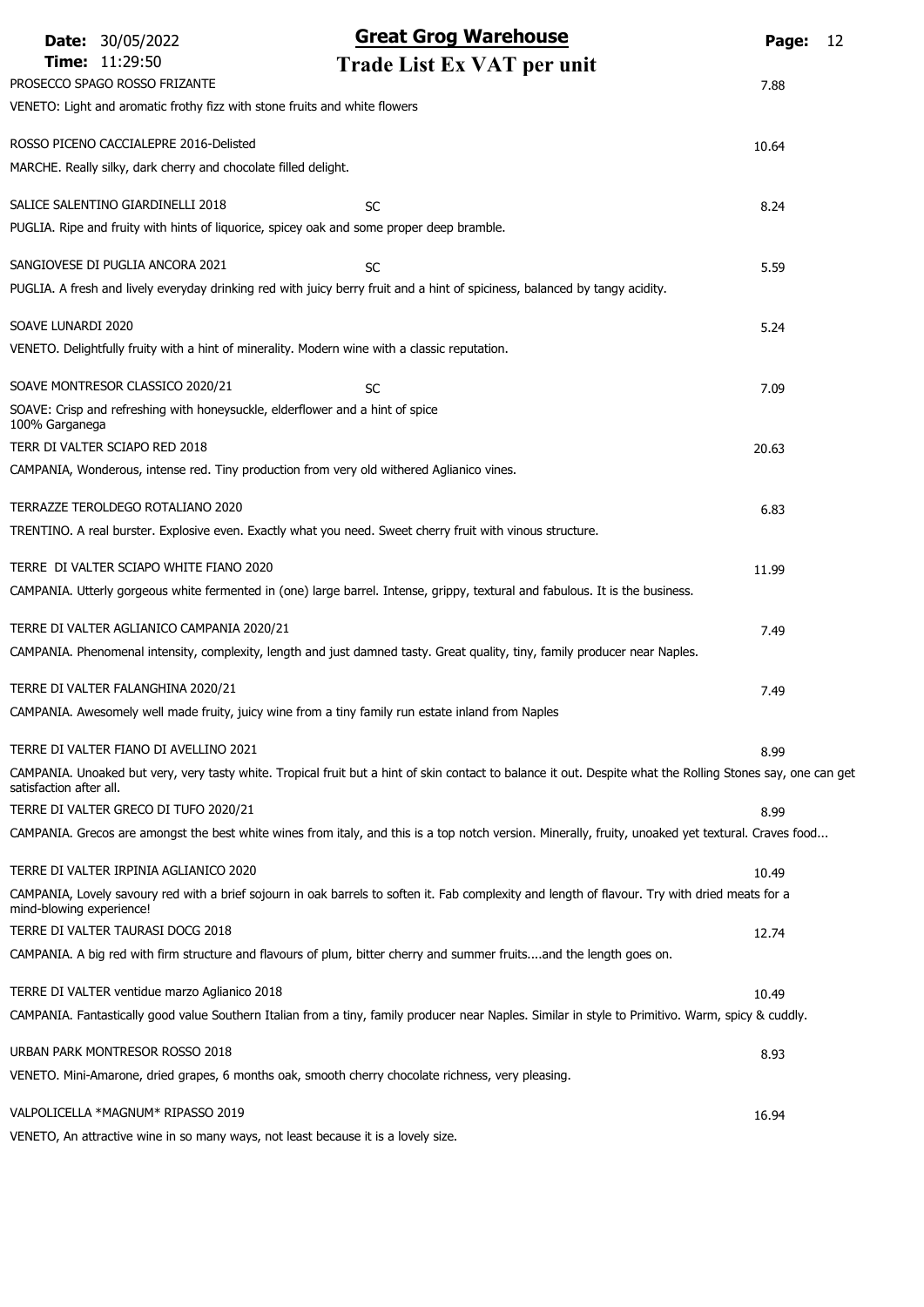| <b>Date:</b> 30/05/2022<br><b>Time: 11:29:50</b>                                  | <b>Great Grog Warehouse</b>                                                                                                                         | 13<br>Page:       |
|-----------------------------------------------------------------------------------|-----------------------------------------------------------------------------------------------------------------------------------------------------|-------------------|
| VALPOLICELLA RIPASSO CASALFORTE 2018                                              | Trade List Ex VAT per unit                                                                                                                          | 8.24              |
| VENETO. Full-bodied, spicy brew supercharged by soaking in the Amarone lees       |                                                                                                                                                     |                   |
| VERDICCHIO RUVIANO CLASSICO AMPHORA 2020                                          | <b>SC</b>                                                                                                                                           | 6.67              |
|                                                                                   | MARCHE. Fresh, zesty, citrus aromas with a touch of nuts, stone fruit flavours, tropical citrus and peach, refreshing.                              |                   |
| <b>VERMENTINO ZAGARE 2021</b>                                                     | <b>SC</b>                                                                                                                                           | 6.19              |
| SICILY. Light & lemony to start, then ripe pear & peach come through. Very pretty |                                                                                                                                                     |                   |
|                                                                                   |                                                                                                                                                     |                   |
|                                                                                   | <b>LEBANON</b>                                                                                                                                      |                   |
|                                                                                   | <b>Product Description</b>                                                                                                                          | <b>Sale Price</b> |
| DOMAINE TOURELLES M d B CAB/SYRAH 2015                                            |                                                                                                                                                     | 17.74             |
|                                                                                   |                                                                                                                                                     |                   |
| tannins that help retain its freshness.                                           | BEKAA VALLEY Densely packed with sumptuous flavours of blackcurrants and chocolate with a pure, crunchy, fine core. Ridiculously more-ish with fine |                   |
| DOMAINE TOURELLES RED 2020                                                        |                                                                                                                                                     | 9.59              |
|                                                                                   |                                                                                                                                                     |                   |
| DOMAINE TOURELLES WHITE 2020                                                      |                                                                                                                                                     | 9.59              |
| creamy honey and lemons) and Muscat d'Alexandrie.                                 | BEKAA VALLEY. Fresh, elegant and perfumed with spiced which peach fruit. A blend of Viognier, chardonnay, obeidi (indigenous Lebonese grape, all    |                   |
|                                                                                   | <b>NEW ZEALAND</b>                                                                                                                                  |                   |

| ALLAN SCOTT CHARDONNAY 2019                                                                                 | <b>SC</b>                                                                                                                                                  | 10.58 |
|-------------------------------------------------------------------------------------------------------------|------------------------------------------------------------------------------------------------------------------------------------------------------------|-------|
|                                                                                                             | MARLBOROUGH. A rich Chardonnay with hints of ripe and juicy melon & pear. Barely a hint of French oak, more for texture than flavour, very food friendly.  |       |
|                                                                                                             |                                                                                                                                                            |       |
| ALLAN SCOTT PINOT GRIS 2021                                                                                 | <b>SC</b>                                                                                                                                                  | 10.58 |
|                                                                                                             | MARLBOROUGH. Really soft & welcoming style. Honey-suckle, dew drop melons and light vanilla marshmallow, like a summer stone fruit cocktail                |       |
| ALLAN SCOTT PINOT NOIR 2020                                                                                 | <b>SC</b>                                                                                                                                                  | 13.12 |
|                                                                                                             | MARLBOROUGH. Totally awesome Pinot with a conflux of deliciously fruity, yet savoury, flavours. A wee splash of spicy oak too.                             |       |
|                                                                                                             |                                                                                                                                                            |       |
| ALLAN SCOTT RIESLING 2020                                                                                   | <b>SC</b>                                                                                                                                                  | 10.58 |
|                                                                                                             | MARLBOROUGH. A limey, zesty style of dry Riesling. Mouth-watering citrusy fruit, superb with food like fish & lighter dishes that need an incisive wine    |       |
|                                                                                                             |                                                                                                                                                            |       |
| ALLAN SCOTT SAUVIGNON 2021                                                                                  | <b>SC</b>                                                                                                                                                  | 10.24 |
|                                                                                                             | MARLBOROUGH. Allan first planted his vineyard in 1973 (the first Sauv. in NZ!). Herbaceous, citrus, passion fruit and hints of pomegranate.                |       |
| <b>ESCARPMENT GRIS 2019</b>                                                                                 | <b>SC</b>                                                                                                                                                  | 12.37 |
|                                                                                                             | MARTINBOROUGH. Brilliant, Burgundian style, elegant white which has been barrel fermented. Soft ripe pears and white stone fruit.                          |       |
|                                                                                                             |                                                                                                                                                            |       |
| <b>ESCARPMENT NOIR 2020</b>                                                                                 | <b>SC</b>                                                                                                                                                  | 13.72 |
|                                                                                                             | MARTINBOROUGH. Pale, almost like a dark rose, but, and here's the but, it is just delicious, balanced Pinot Noir. Fruit/Tannin/acidity/oak on a tightrope. |       |
|                                                                                                             |                                                                                                                                                            |       |
| ESCARPMENT PINOT NOIR 2018                                                                                  | <b>SC</b>                                                                                                                                                  | 18.74 |
| winemakers in NZ.                                                                                           | MARTINBOROUGH. Exceptional Pinot Noir with great mellow fruit and sweet, spicy oak. Escarpment is made by Larry McKenna, one of the best                   |       |
| GREYSTONE BARREL FERMENTED SAUVIGNON BLANC 2019                                                             | <b>SC</b>                                                                                                                                                  | 12.29 |
| NORTH CANTERBURY. Barrel fermentation in old oak gives a rich & creamy, ripe tropical and stone fruit bomb. |                                                                                                                                                            |       |
|                                                                                                             |                                                                                                                                                            |       |
| <b>GREYSTONE PINOT GRIS 2019</b>                                                                            | <b>SC</b>                                                                                                                                                  | 13.64 |
|                                                                                                             |                                                                                                                                                            |       |

NORTH CANTERBURY. A Pinot Gris with generous richness, flavour concentration and length. The acidity is balanced perfectly with a slight sweetness.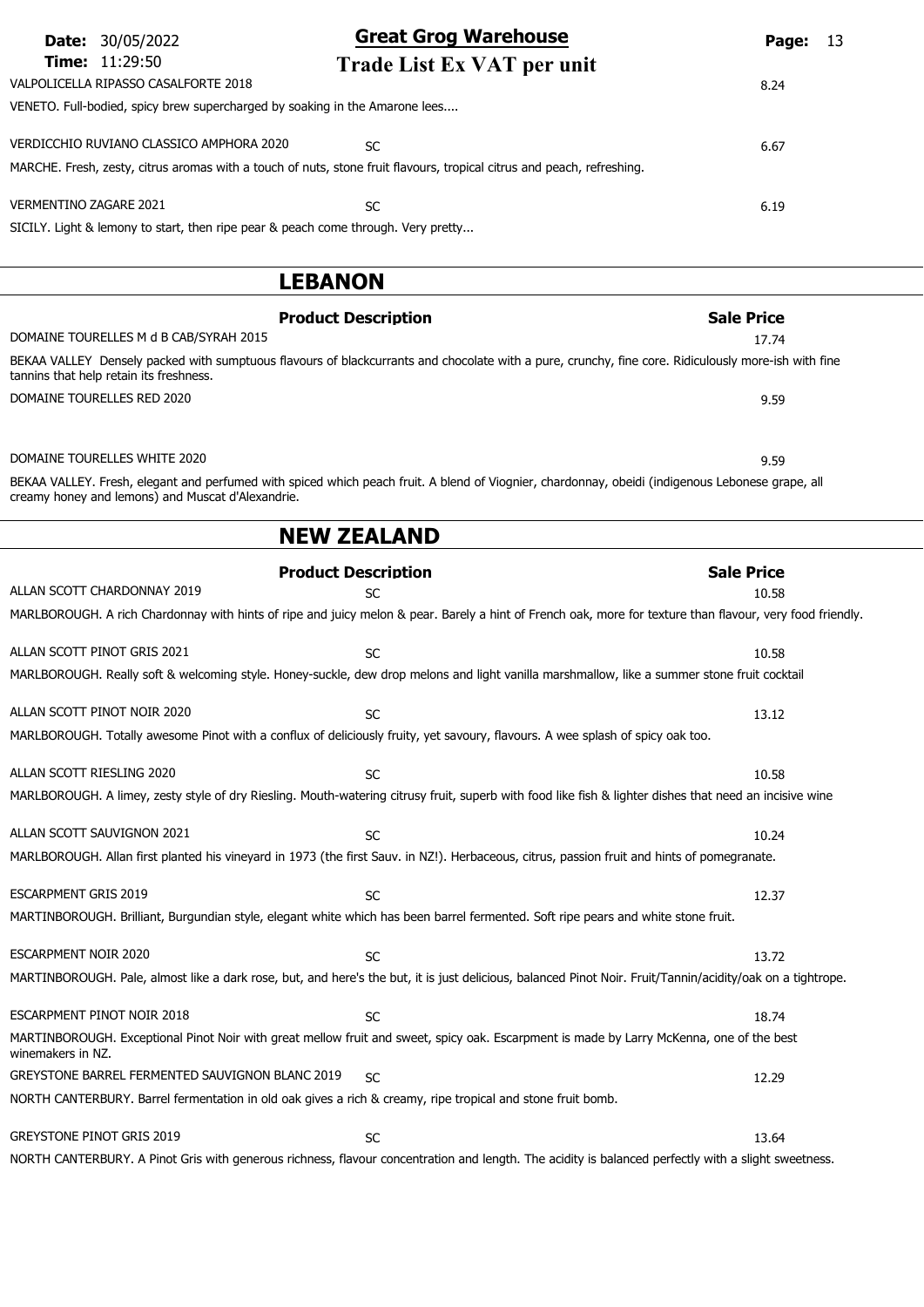| 30/05/2022<br>Date:                               | <b>Great Grog Warehouse</b>                                                                                                            | 14<br>Page:                                                                                                                                                |
|---------------------------------------------------|----------------------------------------------------------------------------------------------------------------------------------------|------------------------------------------------------------------------------------------------------------------------------------------------------------|
| <b>Time:</b> 11:29:50                             | Trade List Ex VAT per unit                                                                                                             |                                                                                                                                                            |
| PYRAMID VALLEY SAUVIGNON 2019                     | <b>SC</b>                                                                                                                              | 14.24                                                                                                                                                      |
|                                                   | CANTERBURY. Sauvignon Blanc from New Zealand in the richer, fuller, more intense vein.                                                 |                                                                                                                                                            |
| SCOTT BASE PINOT NOIR 2020                        |                                                                                                                                        |                                                                                                                                                            |
|                                                   | <b>SC</b>                                                                                                                              | 15.67                                                                                                                                                      |
| Cheers!                                           |                                                                                                                                        | CENTRAL OTAGO. From one of the best bits of the planet for Pinot. Complex, soft, juicy, spicy, long-flavoured and unbelievably good value (for an Otago!). |
| SILENI PINOT NOIR 2020                            | <b>SC</b>                                                                                                                              | 9.74                                                                                                                                                       |
|                                                   | HAWKES BAY. Intense berries, soft and creamy with light tannins. Would also work chilled.                                              |                                                                                                                                                            |
|                                                   |                                                                                                                                        |                                                                                                                                                            |
| STANLEY ESTATE LAGREIN 2016                       | <b>SC</b>                                                                                                                              | 10.73                                                                                                                                                      |
|                                                   | MARLBOROUGH. A fruit-driven wine with a palate of black morello cherries, red plums, hints of liquorice, tobacco, leather and vanilla. |                                                                                                                                                            |
|                                                   |                                                                                                                                        |                                                                                                                                                            |
| STANLEY WILD FERMENT SAUVIGNON 2018               | <b>SC</b>                                                                                                                              | 13.01                                                                                                                                                      |
|                                                   | MARLBOROUGH. Absolutely gorgeous Sauvignon, wild yeast ferment, lees contact and oaked. It is all going on.                            |                                                                                                                                                            |
|                                                   |                                                                                                                                        |                                                                                                                                                            |
| WAIPARA PINOT GRIS 2020                           | <b>SC</b>                                                                                                                              | 9.52                                                                                                                                                       |
| WAIPARA Pear and lime with hints of ginger spice. |                                                                                                                                        |                                                                                                                                                            |
|                                                   |                                                                                                                                        |                                                                                                                                                            |
| WAIPARA SPRINGS PINOT NOIR 2021                   | <b>SC</b>                                                                                                                              | 11.02                                                                                                                                                      |
|                                                   | WAIPARA: Gorgeously silky Pinot with bright red fruits and a slight savoury character                                                  |                                                                                                                                                            |

Product Description National Sale Price

ALENTEJO. A blend of local grapes (Antao Vaz, Perrum & Arinto since you ask), unoaked floral fruit, crisp, clean and fresh.

PORTUGAL

BAIRRADA. Intense berry, plum and cherries with licorice and spice. A wee bit rustic in style.

DUORO Really heafty, quality red from Port grapes (unfortified). Please decant if possible for max pleasure.

DUORO. very good indeed. Wicked fruit (tropical), but mostly it is minerally. Dry, textured white from indigenous grapes

ALENTEJO. Fantastic wine. Silky, full flavoured and rich, red berry fruit, light spice, cocoa & lovely smooth toasty oak.

ALENTEJO. Dry with apricotty, soft and fruity flavours. Stainless steel fermented (no oak). Jolly juicy in my opinion.

ALENTEJO. Full of ripe fruit flavours, yet zippy & clean; barrel fermented, yet light & pure; full bodied yet not cloying. Superb.

DAO. Ripe and dark with juicy berries and chocolate. 12 months in oak.

ALENTEJO. Soft and juicy all the way, Portugal's biggest selling wine domestically!

ALIANCA BAIRRADA 2018 6.37

ALIANCA DAO 2017 6.74

ALVARINHO VILA NOVA 2020/21 8.39

ASSOBIO Duoro Red 2019 **7.87** 

ASSOBIO Duoro White 2020/21-Limited 7.87

ESPORAO RESERVE BRANCO 2020 11.24

ESPORAO RESERVE RED 2019 13.49

MONTE VELHO RED 2020 6.74

MONTE VELHO WHITE 2021 6.74

PE BRANCO 2021 **SC** 5.17

VINHO VERDE. Bright citrus aromas and a fresh, lively palate with ripe, limey flavours, textural stone fruit and an appealing softness.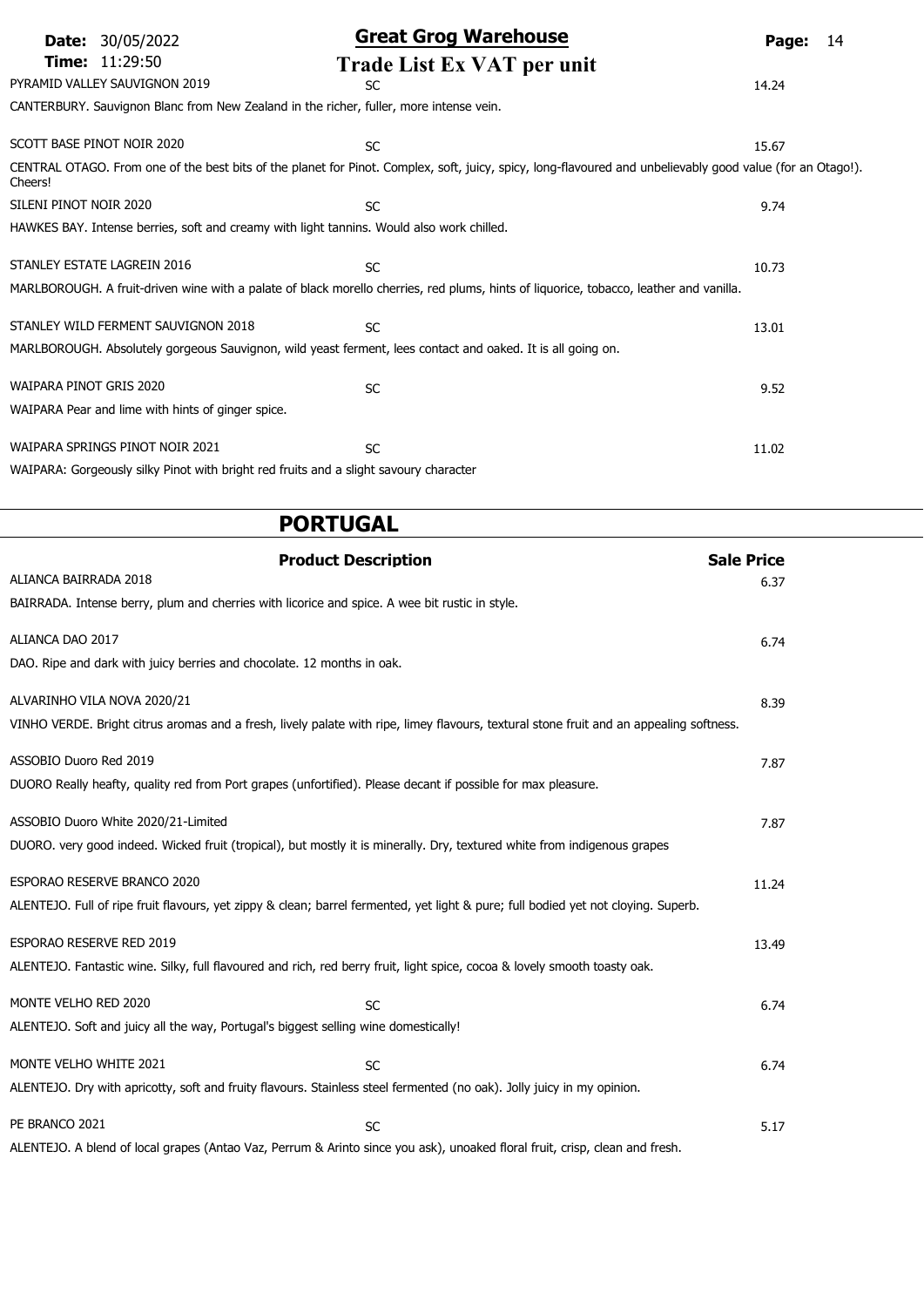|                                           | <b>Date:</b> 30/05/2022                                          | <b>Great Grog Warehouse</b>                                                                                                | Page:             | - 15 |
|-------------------------------------------|------------------------------------------------------------------|----------------------------------------------------------------------------------------------------------------------------|-------------------|------|
|                                           | <b>Time:</b> $11:29:50$                                          | Trade List Ex VAT per unit                                                                                                 |                   |      |
| PE TINTO 2020/21                          |                                                                  | SC.                                                                                                                        | 5.17              |      |
|                                           |                                                                  | ALENTEJO. Bright ruby red blend (Moreto, Castelao & Trincadeira), ripe red fruits, pretty full-bodied- no oak.             |                   |      |
| VINHO VERDE AMARELO 2021                  |                                                                  |                                                                                                                            | 6.74              |      |
|                                           | VINHO VERDE. Light & Lemon zesty, citrussy freshness in a glass. |                                                                                                                            |                   |      |
| VINHO VERDE VILA NOVA 2020-OOS End of May | 6.74                                                             |                                                                                                                            |                   |      |
|                                           |                                                                  | VINHO VERDE. Floral, citrus and gentley tropical with sherbet lemon acidity, a touch of mango and a bright mineral finish. |                   |      |
|                                           |                                                                  | <b>ROMANIA</b>                                                                                                             |                   |      |
|                                           |                                                                  | <b>Product Description</b>                                                                                                 | <b>Sale Price</b> |      |
|                                           | NACHBIL ORGANIC RIESLING 2019/20                                 | SC.                                                                                                                        | 13.13             |      |
|                                           |                                                                  | ROMANIA. searing acidity balanced by a not inconsiderable amount of residual sugar; zingy, limey and complex.              |                   |      |

# SOUTH AFRICA

| <b>Product Description</b>                                                                                                                                                        |           | <b>Sale Price</b> |
|-----------------------------------------------------------------------------------------------------------------------------------------------------------------------------------|-----------|-------------------|
| BOUCHARD FINLAYSON BLANC de MER 2019                                                                                                                                              | SC        | 9.86              |
| HERMANUS. Super-fruity, not-too-dry white. Fragrant and citrus fresh with peaches, roses and melon. A bit of a mad blend.                                                         |           |                   |
| BOUCHARD FINLAYSON CROCODILE CHARD 2019                                                                                                                                           |           |                   |
|                                                                                                                                                                                   |           | 13.42             |
| HERMANUS Spicey citrus aromas lead onto a stone fruit and pear palate and finishing with refreshing salinity.                                                                     |           |                   |
| BOUCHARD FINLAYSON GALPIN PEAK PINOT NOIR 2019                                                                                                                                    |           | 22.58             |
| HERMANUS. Medium dark with an explosive nose of red fruits and infused cherry, the palate projects cranberry and plum with smoky strawberry high<br>tones. Awesome.               |           |                   |
| <b>BOUCHARD FINLAYSON HANNIBAL 2018</b>                                                                                                                                           |           | 19.49             |
| HERMANUS. Extraordinary wine. A crazy Sangiovese based blend. Very, very interesting as Inspector Cluseau used to say. Flavours are rich black plum<br>with strawberry undertones |           |                   |
| BOUCHARD FINLAYSON MISSIONVALE CHARD 2019                                                                                                                                         |           | 17.54             |
| HERMANUS. Mango, pear, vanilla and yeasty notes; like adding a bit more fuel to white burgundy.                                                                                   |           |                   |
|                                                                                                                                                                                   |           |                   |
| BOUCHARD FINLAYSON SAUVIGNON 2020                                                                                                                                                 |           | 11.81             |
| HERMANUS. Lively and aromatic with rich guava, lime and grapefruit.                                                                                                               |           |                   |
| CAPE HEIGHTS CHENIN BLANC 2021                                                                                                                                                    | <b>SC</b> | 5.74              |
| WESTERN CAPE. Quite how they can cram so much fruit into a bottle at this price is a bit of a mystery to me. Soft, baked apple fruit and zippy citrus.                            |           |                   |
|                                                                                                                                                                                   |           |                   |
| CAPE HEIGHTS MERLOT 2021                                                                                                                                                          | SC        | 5.59              |
| WESTERN CAPE. Lush and juicy with plenty of ripe plums and hints of chocolate.                                                                                                    |           |                   |
|                                                                                                                                                                                   |           |                   |
| CAPE HEIGHTS VIOGNIER 2020                                                                                                                                                        | <b>SC</b> | 5.74              |
| WESTERN CAPE. Rich, vibrant and textured with fresh apricot fruit and citrus.                                                                                                     |           |                   |
| CATHERINE MARSHALL 'JONO'S WAVE' AMATRA CHENIN                                                                                                                                    |           |                   |
|                                                                                                                                                                                   | <b>SC</b> | 10.31             |
| ELGIN. Fleshy stone fruits backed up by green apple acidity and granite undertones                                                                                                |           |                   |
| CATHERINE MARSHALL CLAY SOIL PINOT                                                                                                                                                |           | 13.49             |
| <b>ELGIN</b>                                                                                                                                                                      |           |                   |
|                                                                                                                                                                                   |           |                   |
| CATHERINE MARSHALL FERMENTED IN CLAY CHENIN 2020                                                                                                                                  | <b>SC</b> | 17.69             |
| ELGIN. A world class Chenin, intense and complex; 'peaches on a wet stone'.                                                                                                       |           |                   |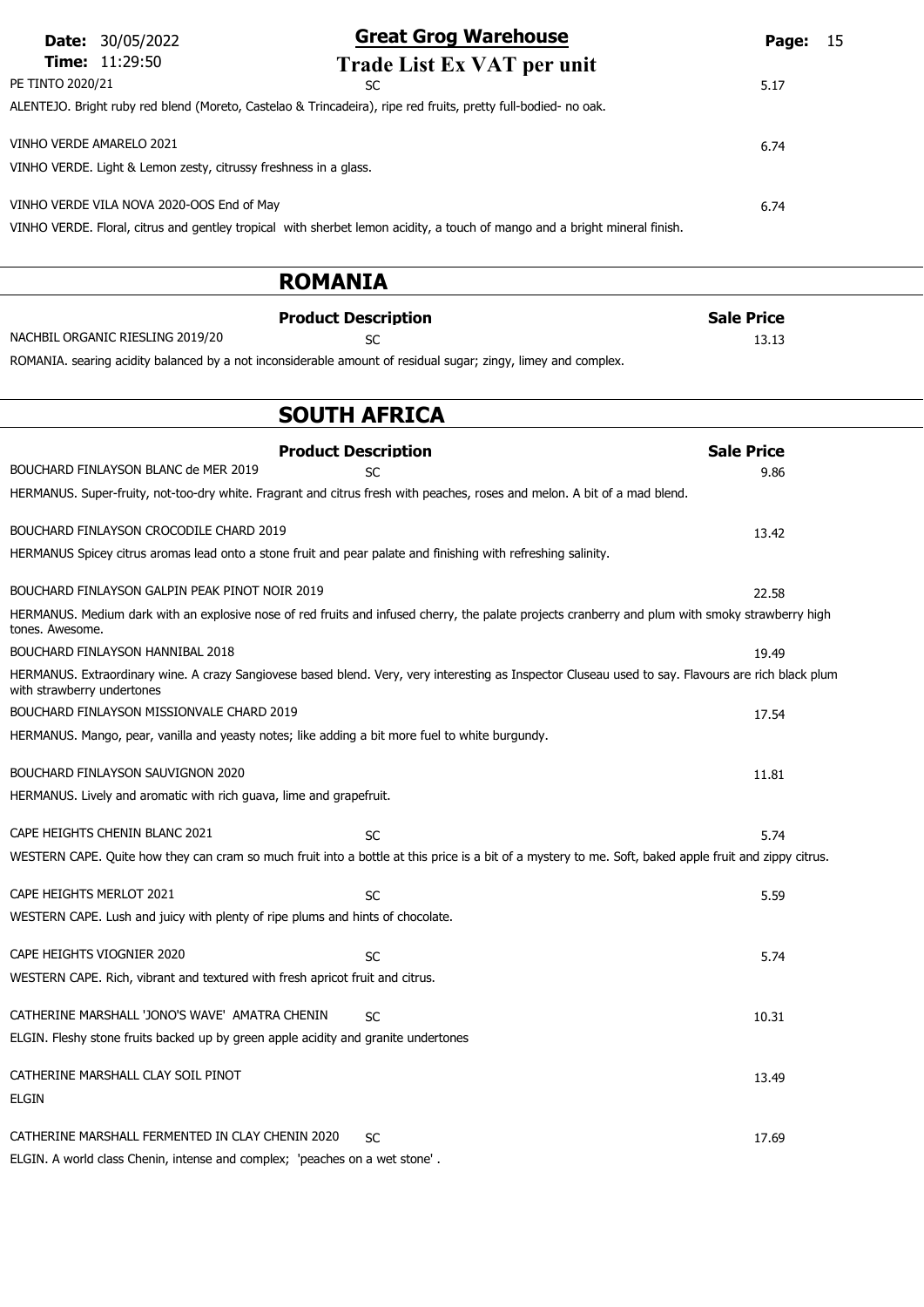|                           | <b>Date: 30/05/2022</b>                                                                                 | <b>Great Grog Warehouse</b>                                                                                                                                 | Page: | 16 |
|---------------------------|---------------------------------------------------------------------------------------------------------|-------------------------------------------------------------------------------------------------------------------------------------------------------------|-------|----|
|                           | <b>Time: 11:29:50</b>                                                                                   | Trade List Ex VAT per unit                                                                                                                                  |       |    |
|                           | CATHERINE MARSHALL OREADS AMATRA MERLOT 2019                                                            | SC                                                                                                                                                          | 10.58 |    |
|                           |                                                                                                         | ELGIN.Harmoniously balanced and opulently textured cool climate Merlot with generous pruple fruits and vibrant thread of pencil shavings                    |       |    |
|                           | CATHERINE MARSHALL PINOT NOIR SANDSTONE SOIL 2020                                                       |                                                                                                                                                             | 12.86 |    |
|                           | berry core with a fine, elegant and subtle fruit structure is supported by well-integrated oak tannins. | ELGIN. Consistently highly rated by Platter wine guide, we're one of a handful of merchants worldwide ro get a small allocation. An opulent and intense     |       |    |
|                           | CATHERINE MARSHALL RIESLING 2021                                                                        | <b>SC</b>                                                                                                                                                   | 9.22  |    |
|                           | ELGIN. Ripe juicy limes, green apples and bright acidity with just a touch of spice.                    |                                                                                                                                                             |       |    |
|                           | CATHERINE MARSHALL SAUVIGNON BLANC 2021                                                                 | SC                                                                                                                                                          | 9.37  |    |
|                           | ELGIN Limes, passion fruit, ripe mangoes and a lengthy grapefruit finish                                |                                                                                                                                                             |       |    |
| CIRCLE OF LIFE RED 2019   |                                                                                                         | SC                                                                                                                                                          | 9.19  |    |
|                           | STELLENBOSCH. Big, full, rich and rounded, strange that. Syrah 73%, Merlot 16%, Petit Verdot 11%        |                                                                                                                                                             |       |    |
| CIRCLE OF LIFE WHITE 2020 |                                                                                                         |                                                                                                                                                             | 9.19  |    |
| great length.             |                                                                                                         | STELLENBOSCH. A blend of 67% sauvignon Blanc, 29% Chenin Blanc and 4% Semillon to give fresh lime and pear flavours with a creamy texture and               |       |    |
|                           | CIRCUMSTANCE SAUVIGNON BLANC 2020                                                                       | <b>SC</b>                                                                                                                                                   | 9.86  |    |
| time to open              |                                                                                                         | STELLENBOSCH: Living soils, a natural approach to winemaking and large oak barrel fermentation lead to a fullsome wine with whack of flavour that needs     |       |    |
| DARLING CAPEMAN SMG 2020  |                                                                                                         | SC                                                                                                                                                          | 6.56  |    |
|                           | DARLING: Lovely fresh, plump and juicy wine full of cherries, plums, candy floss and black pepper.      |                                                                                                                                                             |       |    |
|                           | DARLING CELLARS CHOCOHOLIC PINOTAGE 2019                                                                | <b>SC</b>                                                                                                                                                   | 8.09  |    |
|                           |                                                                                                         | DARLING. It's all in the name really. Surprisingly elegant, ripe and soft with toasty oak, plum and of course, chocolate!                                   |       |    |
|                           | DARLING LIME KILNS CHEN/VIOG/CHARD 2018/19                                                              |                                                                                                                                                             | 10.34 |    |
|                           | DARLING; Seriously rich and complex wine full of ripe peach and honeycomb.                              |                                                                                                                                                             |       |    |
|                           | DASCHBOSCH SKIN CONTACT 2021                                                                            |                                                                                                                                                             | 12.49 |    |
|                           | with savoury, nutty flavours, citrus peel, almond and dried apricot.                                    | BREEDEKLOOF: Fermented in contact with the skins with a further six months skin contact, individual varietals fermented separately. Intense and complex     |       |    |
|                           | DASCHBOSH MOSSIESDRIFT STEEN 2020                                                                       |                                                                                                                                                             | 12.49 |    |
|                           | concentration of fruit balancing the taut acidity and a lingering finish.                               | BREEDEKLOOF: All Chenin from 58 year old vines - vineyard is part of South Africa's Old Vine Project. Aromas of wet stone, ripe citrus and spice. Excellent |       |    |
| DEMORGENZON SYRAH 2018    |                                                                                                         | SC                                                                                                                                                          | 10.49 |    |
|                           | STELLENBOSCH. Full and youthful with layers of berry fruit, violet, pepper, vanilla and clove.          |                                                                                                                                                             |       |    |
|                           | ERNIE ELS BIG EASY RED 2018                                                                             |                                                                                                                                                             | 13.34 |    |
|                           |                                                                                                         | STELLENBOSCH. Silky, ripe & rich brimming with sweet red cherry fruit, cassis, mulberry and redcurrant with a zing of spice.                                |       |    |
|                           | ERNIE ELS BIG EASY WHITE 2021                                                                           | <b>SC</b>                                                                                                                                                   | 9.82  |    |
|                           |                                                                                                         | STELLENBOSCH. Super lush and fruity, plenty to tickle the senses. Apples, grapefruit, spice and lime all wrapped up in a soft bubble.                       |       |    |
|                           | FALSE BAY 'OLD SCHOOL' SYRAH 2020                                                                       | <b>SC</b>                                                                                                                                                   | 5.92  |    |
|                           | COASTAL REGION. Full yet elegant slightly savoury red with brambles and refreshing acidity.             |                                                                                                                                                             |       |    |
| FALSE BAY PINOTAGE 2021   |                                                                                                         | SC                                                                                                                                                          | 5.92  |    |
|                           |                                                                                                         | WESTERN CAPE. Not your average Pinotage! Mediumish in body, hints of mulberry, spice and juicy plum. Really terrific stuff.                                 |       |    |
|                           | FALSE BAY SLOW CHENIN 2021                                                                              |                                                                                                                                                             | 5.92  |    |
|                           |                                                                                                         | COASTAL REGION. A slow ferment using wild yeasts give this wine a distinctive herbal, savoury character with gorgeous texture.                              |       |    |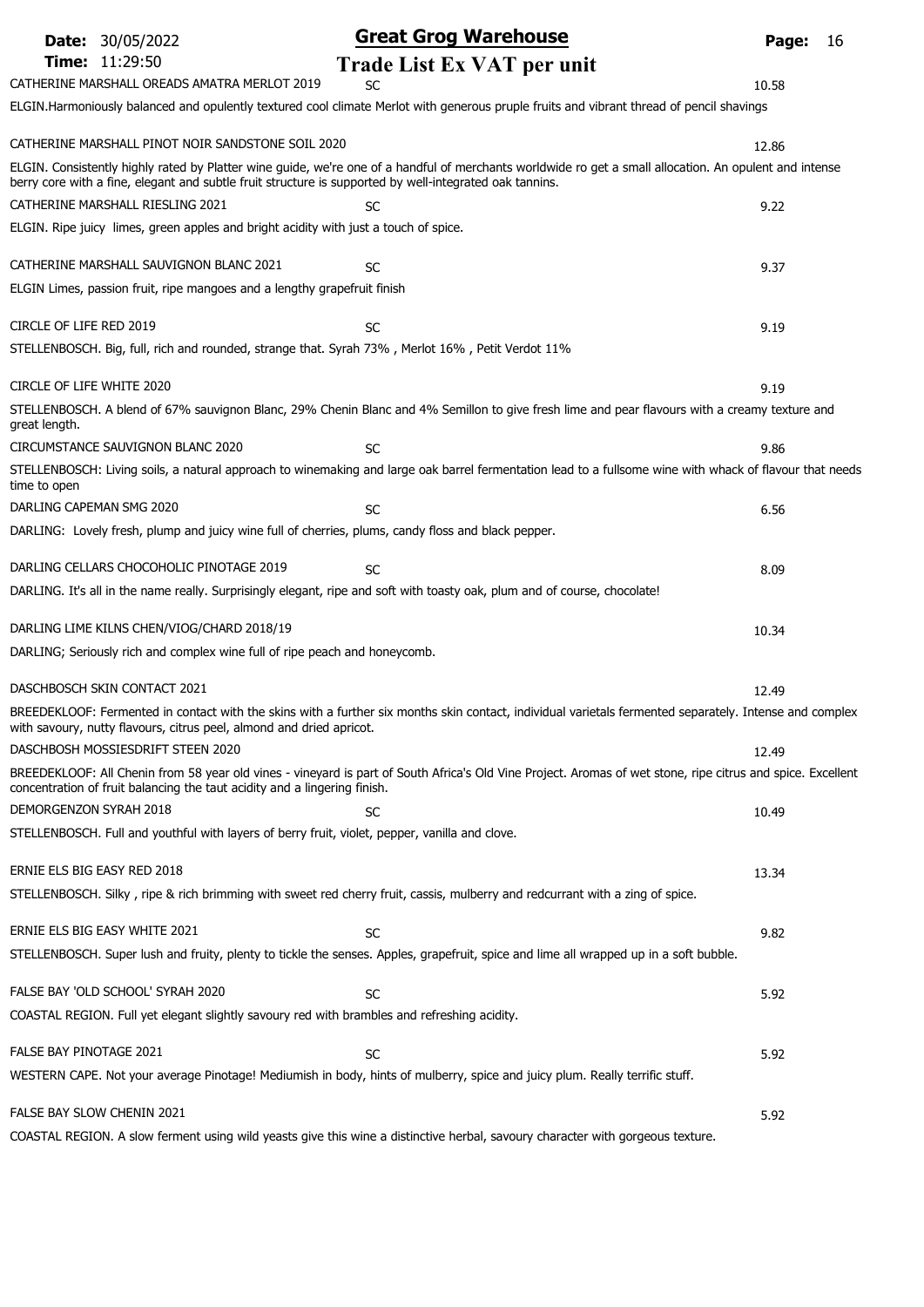| <b>Date: 30/05/2022</b>                                                                                                                                                                     | <b>Great Grog Warehouse</b>                                                                                                                                 | Page: | 17 |
|---------------------------------------------------------------------------------------------------------------------------------------------------------------------------------------------|-------------------------------------------------------------------------------------------------------------------------------------------------------------|-------|----|
| <b>Time: 11:29:50</b>                                                                                                                                                                       | Trade List Ex VAT per unit                                                                                                                                  |       |    |
| FORGE MILL CHENIN BLANC 2021                                                                                                                                                                | SC                                                                                                                                                          | 5.21  |    |
| acidity.                                                                                                                                                                                    | WESTERN CAPE. An excellent easy-drinking, very, very fruity dry white. Great everyday wine. packed with tropical fruit, guava, gooseberry and cleansing     |       |    |
| FORGE MILL SHIRAZ/CINSAULT/MOURVEDRE 2021                                                                                                                                                   | <b>SC</b>                                                                                                                                                   | 5.21  |    |
|                                                                                                                                                                                             | WESTERN CAPE. Cinsault gives this wine a bit more of a twist than a standard Shiraz. Full of smooth, juicy red berry fruit and a touch of spice.            |       |    |
| <b>GLENELLY GLASS CABERNET SAUVIGNON 2018</b>                                                                                                                                               | <b>SC</b>                                                                                                                                                   | 10.42 |    |
| perfect balance and length.                                                                                                                                                                 | STELLENBOSCH. An artform of a Cabernet, slightly French-style. Cassis, blackcurrant, cherry, a touch of spices and chocolate; good tannin structure,        |       |    |
| <b>GLENELLY LADY MAY 2015</b>                                                                                                                                                               |                                                                                                                                                             | 27.74 |    |
| years.                                                                                                                                                                                      | STELLENBOSCH. Balance & poise with a wallop of intensity. One of the best Claret-style wines on the planet. Drink now with big flavour food or keep for 10  |       |    |
| HANDMADE CHENIN BLANC 2021                                                                                                                                                                  | SC                                                                                                                                                          | 6.74  |    |
| STELLENBOSCH. Ripe quince, pineapple and stone fruit, with a hint of sweetness and balancing crunchy acid.                                                                                  |                                                                                                                                                             |       |    |
| HANDMADE RED BLEND 2019                                                                                                                                                                     | SC                                                                                                                                                          | 7.42  |    |
| STELLENBOSCH. Easy drinking red with a core of sweet berry fruit wrapped in gentle spice.                                                                                                   |                                                                                                                                                             |       |    |
| HANDMADE SAUVIGNON BLANC 2021                                                                                                                                                               | <b>SC</b>                                                                                                                                                   | 7.27  |    |
| mouth-watering, dry finish.                                                                                                                                                                 | STELLENBOSCH. Green apple, freshly cut grass and lime with punchy tropical fruit and fresh figs. Fresh and vibrant with a brisk acidity giving a            |       |    |
| INDABA CHENIN BLANC 2020                                                                                                                                                                    | SC                                                                                                                                                          | 7.19  |    |
| WESTERN CAPE. Fresh and clean with soft citrus & honey notes. Incredibly tasty.                                                                                                             |                                                                                                                                                             |       |    |
| <b>INDABA MERLOT 2019</b>                                                                                                                                                                   | <b>SC</b>                                                                                                                                                   | 7.49  |    |
| WESTERN CAPE. Rounded & soft with plummy mocha & a twist of smoky spice.                                                                                                                    |                                                                                                                                                             |       |    |
| INDABA MOSAIC 2019                                                                                                                                                                          | SC                                                                                                                                                          | 7.19  |    |
| WESTERN CAPE. A complex wine for your money. Full bodied, spicy with chocolatey fruit & nut.<br>Bordeaux Blend comprising mostly Cab Sauv with Merlot, a splash of Malbec and Petit Verdot. |                                                                                                                                                             |       |    |
| JAM JAR SWEET SHIRAZ 2020                                                                                                                                                                   | <b>SC</b>                                                                                                                                                   | 7.49  |    |
| WESTERN CAPE: Sweet, juicy and jammy (surprisingly!)                                                                                                                                        |                                                                                                                                                             |       |    |
| KAAPZICHT BIN 3 CAB/MERLOT 2018                                                                                                                                                             |                                                                                                                                                             | 10.87 |    |
| STELLENBOSCH. Beautifully elegant red with pure, clean dark fruit flavours softened by almost 2 years in oak.                                                                               |                                                                                                                                                             |       |    |
| KAAPZICHT CHENIN BLANC 2021                                                                                                                                                                 | <b>SC</b>                                                                                                                                                   | 9.37  |    |
| STELLENBOSCH. Terrific version of a much overlooked grape.                                                                                                                                  |                                                                                                                                                             |       |    |
| KAAPZICHT PINOTAGE 2019                                                                                                                                                                     |                                                                                                                                                             | 13.79 |    |
|                                                                                                                                                                                             | STELLENBOSCH. One of the most complex and tasty wines ever made from this fickle grape. Tremendous concentration and savoury fruit                          |       |    |
| KAAPZICHT ROOILAND PINOTAGE 2020-(new vintage &                                                                                                                                             |                                                                                                                                                             | 13.79 |    |
| KAAPZICHT STEYTLER PINOTAGE 2018                                                                                                                                                            |                                                                                                                                                             | 35.24 |    |
|                                                                                                                                                                                             | STELLENBOSCH. Amazing world class wine. Mega-Awarded winery, one of only a handful of ***** star rated. Huge flavours beautifully balanced.                 |       |    |
| KAAPZICHT THE 1947 CHENIN BLANC 2020-oos-back Aug                                                                                                                                           |                                                                                                                                                             | 35.24 |    |
|                                                                                                                                                                                             | STELLENBOSCH. Superlative. The nose is extraordinarily complex: Pear, citrus, white peach, even a little pineapple, flowers, dried herbs, spice and a touch |       |    |
| of vanilla. Production amounting to just 900 bottles, Platter 5*<br>LEMBERG HARSLEVELU 2020*delist offer*                                                                                   |                                                                                                                                                             | 12.74 |    |
| TULBAGH. Notes of mandarin, citrus, apricot and honey meld with almond paste and toasted pine nuts.                                                                                         |                                                                                                                                                             |       |    |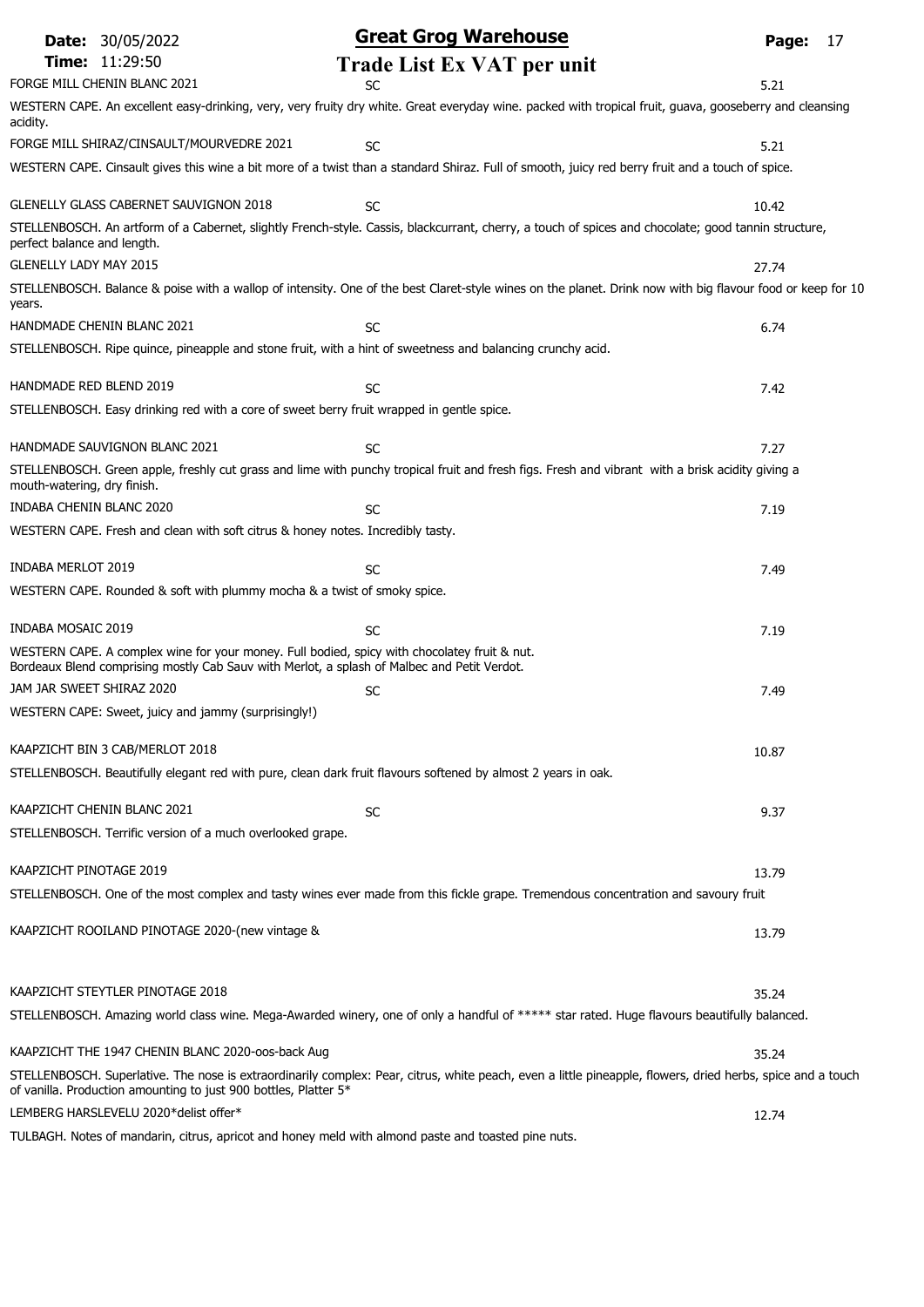|                         | <b>Date: 30/05/2022</b>                  | <b>Great Grog Warehouse</b>                                                                                                                         | Page: | 18 |
|-------------------------|------------------------------------------|-----------------------------------------------------------------------------------------------------------------------------------------------------|-------|----|
|                         | Time: 11:29:50                           | Trade List Ex VAT per unit                                                                                                                          |       |    |
| LEMBERG LADY 2020       |                                          |                                                                                                                                                     | 11.24 |    |
|                         |                                          | TULBAGH. Full-bodied, great citric apple & peach fruit, nice freshness, straw, almonds and cream.                                                   |       |    |
|                         | LEMBERG SPENCER PINOTAGE 2016            |                                                                                                                                                     | 14.99 |    |
| genuine charm.          |                                          | TULBAGH. Described as 'a Pinotage for Pinot Noir lovers' by Tim Atkin, this is an exciting 100% Pinotage cuvée which is elegant and accessible with |       |    |
|                         | LUDDITE SABOTEUR WHITE 2018*limited*     | <b>SC</b>                                                                                                                                           | 14.24 |    |
|                         |                                          | BOT RIVER. Rich, mouth filling peach, melons, raisins and spice. Lovely sweet fruit and balancing citrus acidity.                                   |       |    |
|                         | MOLOKO BAY SAUVIGNON BLANC 2021          | <b>SC</b>                                                                                                                                           | 6.41  |    |
|                         |                                          | COASTAL REGION: Tastes EXACTLY like a NZ Sauvignon and a pretty good one too. Passionfruit, nettles and citrus, it's all there                      |       |    |
|                         | PAUL CLUVER ESTATE CHARDONNAY 2018       | <b>SC</b>                                                                                                                                           | 14.32 |    |
|                         |                                          | ELGIN. Tangerine, brioche, vanilla, toast, winter citrus, the list could go on and on and on. 9 months in new French oak. Yum yum yum               |       |    |
|                         | PAUL CLUVER ESTATE PINOT NOIR 2018/20    | <b>SC</b>                                                                                                                                           | 14.32 |    |
|                         |                                          | ELGIN. Super sophisticated luminous pinot noir with toasty bramble and savoury notes.                                                               |       |    |
|                         | PAUL CLUVER ESTATE RIESLING 2020         | <b>SC</b>                                                                                                                                           | 10.87 |    |
|                         |                                          | ELGIN. A meticulously made, perfectly balance, off dry Riesling. Spankingly clean and taut as fiddle string.                                        |       |    |
|                         | PERCHERON OLD VINE CINSAULT 2021-00S     | <b>SC</b>                                                                                                                                           | 5.92  |    |
|                         |                                          | WESTERN CAPE. Red fruits, cherry and spice with a gently creamy, refreshing finish.                                                                 |       |    |
|                         | PERCHERON SHIRAZ/MOURV 2020-005          | <b>SC</b>                                                                                                                                           | 5.92  |    |
|                         |                                          | WESTERN CAPE. Rich and dark with warm dark berry fruit, chocolate and savoury spice.                                                                |       |    |
|                         | ROAN RANGER CINS/GREN/MOURV 2018         | <b>SC</b>                                                                                                                                           | 8.47  |    |
|                         |                                          | DARLING. A blend of 60% Cinsaut, 34% Grenache and 6% Mourvèdre. Juicy red berry and spice, raspberry, pepper and plum.                              |       |    |
|                         | RUST EN VREDE ESTATE RED 2017            |                                                                                                                                                     | 23.24 |    |
|                         |                                          | STELLENBOSCH. Sweet plum and dark berry fruit, liquorice, coffee beans and spice. 58% Cabernet Sauvignon 29% Shiraz 13% Merlot.                     |       |    |
|                         | RUSTENBERG CHARDONNAY 2021               | SC                                                                                                                                                  | 10.69 |    |
| chardonnay lover?       |                                          | STELLENBOSCH. Rich, ripe and fleshy (oo-er) with apricot and mango fruit cut with apple and citrus. Multi award winner - surely a staple for any    |       |    |
|                         | RUSTENBERG JOHN X MERRIMAN 2020          | <b>SC</b>                                                                                                                                           | 11.48 |    |
| liquorice.              |                                          | STELLENBOSCH. Awesome Cab Sauv, Merlot, Cabernet Franc & Petit Verdot. Old World in stylistic aspiration. Cassis, black cherry, coffee beans and    |       |    |
|                         | RUSTENBERG ROUSSANNE 2020                | <b>SC</b>                                                                                                                                           | 9.38  |    |
|                         |                                          | STELLENBOSCH Perfumed nose reminiscent of lilles and stone fruits with flavours of ripe pineapple and steely finish. Delicious!                     |       |    |
| SILVERMYN ARGENTUM 2020 |                                          | <b>SC</b>                                                                                                                                           | 6.26  |    |
|                         |                                          | BANGHOEK. Quite chunky, full-bodied red, dark, crunchy and blackcurranty. Merlot / Cabernet / Petit Verdot blend.                                   |       |    |
|                         | STEENBERG SAUVIGNON BLANC 2020/21        | <b>SC</b>                                                                                                                                           | 11.24 |    |
|                         |                                          | CONSTANTIA. Beautifully poised Sauv from the coolest bit of the Cape. Absolutely gorgeous stuff.                                                    |       |    |
|                         | WATERFORD ESTATE CABERNET SAUVIGNON 2017 |                                                                                                                                                     | 21.74 |    |
| finish.                 |                                          | STELLENBOSCH. Pure fruit aromas with background earthy notes complimented by a classic pencil aroma. Dry structural tannins and seamless balance to |       |    |

### SPAIN

Product Description and Sale Price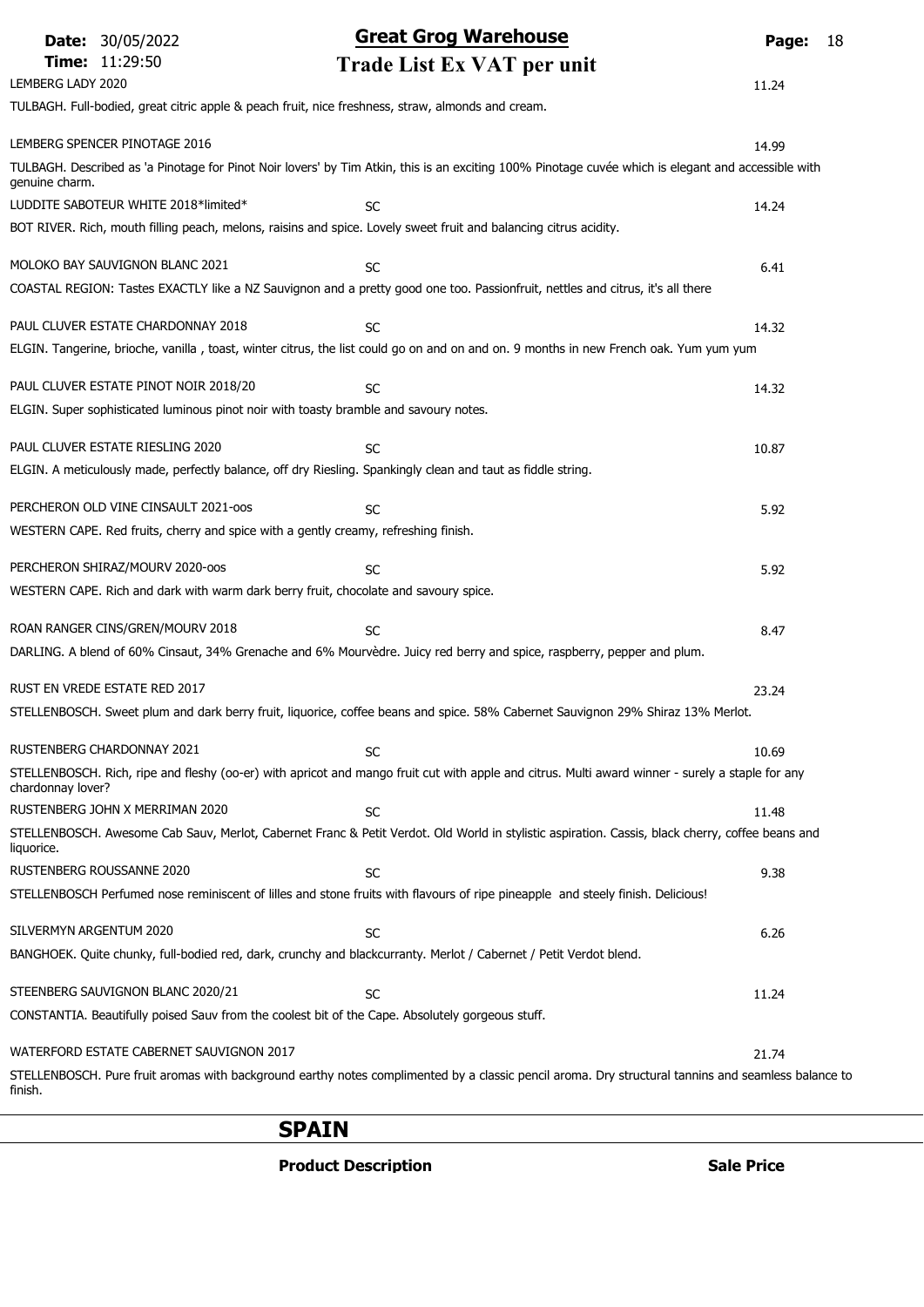| <b>Date: 30/05/2022</b>                                             | <b>Great Grog Warehouse</b>                                                                                                                                     | Page:<br>19 |
|---------------------------------------------------------------------|-----------------------------------------------------------------------------------------------------------------------------------------------------------------|-------------|
| <b>Time: 11:29:50</b>                                               | Trade List Ex VAT per unit                                                                                                                                      |             |
| ALBARINO ALBA VEGA 2021                                             |                                                                                                                                                                 | 8.24        |
|                                                                     | RIAS BAIXAS. Superb version of this amazing grape Dry, zingy, FRESH 'n' fruity. A delight of salty lime goodness.                                               |             |
| ALBARINO ORBALLO 2021-00S                                           | v                                                                                                                                                               | 9.45        |
|                                                                     | RIAS BAIXAS - Galician name for fine rain which falls regularly. Fresh limes, melon and minerality.                                                             |             |
| ALBRET LA VINA DE MI MADRE RESERVA 2017                             |                                                                                                                                                                 | 15.44       |
| when I was younger!                                                 | NAVARRA. Super-quality barrel-matured Cabernet and Merlot. Translates as "wine of my mother". I'm afraid we never drank wine this good in my house              |             |
| BORSAO GARNACHA 2020                                                | <b>SC</b>                                                                                                                                                       | 5.33        |
|                                                                     | CAMPO DE BORJA. Jolly juicy fruit, plum, blackberry and bramble. Good swigging Spanish red.                                                                     |             |
| CLUNIA MALBEC 2018                                                  |                                                                                                                                                                 | 18.74       |
| DOC.                                                                | CASTILLA Y LEON. Humungous and yet very, very fine Malbec from a small, high altitude, arid vineyard. I think it is the ONLY Malbec from here, hence no         |             |
| CRISTATUS Bag In Box AIREN WHITE 3L                                 |                                                                                                                                                                 | 18.26       |
| <b>ALICANTE</b>                                                     |                                                                                                                                                                 |             |
| CRISTATUS Bag In Box MONASTRELL RED 3L                              |                                                                                                                                                                 | 18.26       |
| <b>ALICANTE</b>                                                     |                                                                                                                                                                 |             |
| <b>CRISTATUS MONASTRELL 2020</b>                                    | SC                                                                                                                                                              | 5.02        |
| ALICANTE. Rather decent red from the Pinoso chaps. Very good value. |                                                                                                                                                                 |             |
| CRISTATUS Tempranillo 2020                                          | <b>SC</b>                                                                                                                                                       | 5.02        |
| ALICANTE. Easy drinking, juicy and fruity red.                      |                                                                                                                                                                 |             |
| <b>CRISTATUS WHITE 2021</b>                                         | SC                                                                                                                                                              | 5.02        |
| ALICANTE. Light, dry, entry level Spanish easy-quaffer.             |                                                                                                                                                                 |             |
| DIAPIRO Roble Mon/Temp/Mer (beard) RED 2020                         |                                                                                                                                                                 |             |
|                                                                     | ALICANTE. Monastrell & Tempranillo & Merlot; oak-aged for 4 months in new french oak-coffee, cacao, raisin, toast, herb, vanilla.                               | 6.74        |
|                                                                     |                                                                                                                                                                 |             |
| DIAPIRO WHITE 2020                                                  |                                                                                                                                                                 | 6.74        |
| peach and very subtle wood.                                         | ALICANTE. Fascinating white, part aged on lees, part barrel fermented in new oak100% Merseguera, a new one on us. Grapefruit, fennel, mint and                  |             |
| DIEZ SIGLOS VERDEJO 2020                                            | <b>SC</b>                                                                                                                                                       | 7.27        |
|                                                                     | RUEDA. A dry white with character. Tasty & minerally, stone fruit, tangerine and citrus, with notes of grass, fennel and aniseed.                               |             |
| LOS AVELLANOS TEMPRANILLO 2020                                      | <b>SC</b>                                                                                                                                                       | 4.99        |
| NAVARRA. A really good robust, fruity red. Excellent value.         |                                                                                                                                                                 |             |
| LOS AVELLANOS VIURA 2020                                            | SC                                                                                                                                                              | 4.99        |
| NAVARRA. Clean, fresh, fruity, juicy un-oaked. What's not to like?  |                                                                                                                                                                 |             |
| PINOSO MONASTRELL CEPA 50 2020 ORGANIC                              |                                                                                                                                                                 | 6.37        |
|                                                                     | ALICANTE. Unoaked style with cooler ferment to preserve the expressive fruit from 50 year old vines- blinding value.                                            |             |
| PRINCIPE VIANA GARNACHA 2020                                        |                                                                                                                                                                 |             |
|                                                                     | <b>SC</b><br>NAVARRA. This is a great example of how juicy, smooth, tasty and red -fruited Grenache can be. It's also just been selected among Spain's 100 Best | 5.99        |
| Wines Prowein 2018.                                                 |                                                                                                                                                                 |             |
| PRINCIPE VIANA RED LIMITED EDITION 2018                             | NAVARRA. Fantastic fruit and vanilla bomb that slips down a treat. 50% Merlot, 25% Tempranillo and 25% Cabernet Sauvignon with 14 months in oak &               | 7.46        |
| 10 in bottle make this wine unbelivably supple and soft.            |                                                                                                                                                                 |             |

10 in bottle make this wine unbelivably supple and soft.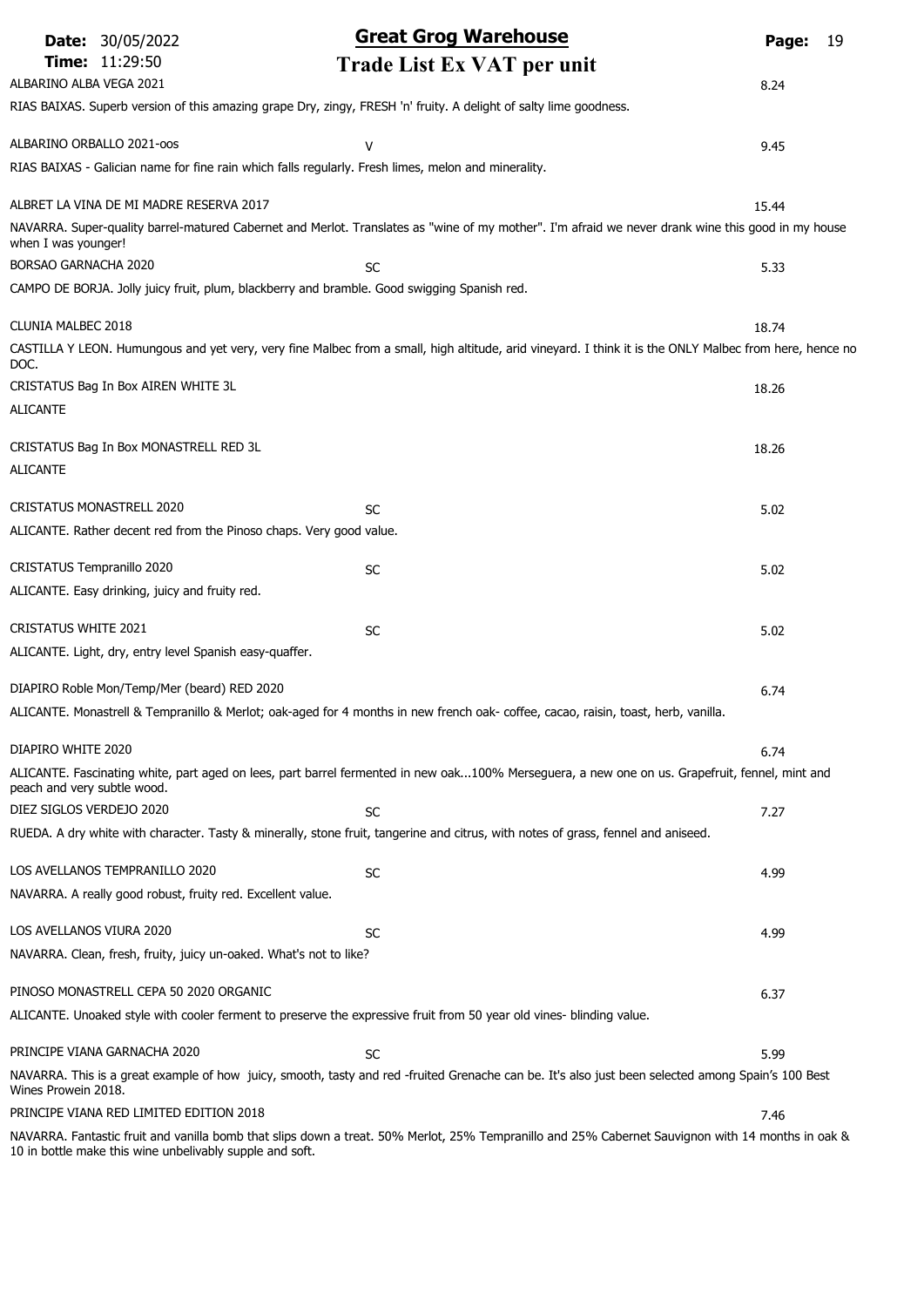|                               | <b>Date: 30/05/2022</b>                                    | <b>Great Grog Warehouse</b>                                                                                                                            | Page: | 20 |
|-------------------------------|------------------------------------------------------------|--------------------------------------------------------------------------------------------------------------------------------------------------------|-------|----|
|                               | <b>Time: 11:29:50</b>                                      | Trade List Ex VAT per unit                                                                                                                             |       |    |
|                               | PRINCIPE VIANA WHITE limited Edition 2020                  |                                                                                                                                                        | 7.46  |    |
|                               |                                                            | NAVARRA. Box fresh white packed full of grapefruit, lime pineapple and apricot. 50% Chardonnay and 50% Sauvignon Blanc.                                |       |    |
|                               | RIBERA DEL DUERO PINNA FIDELIS CRIANZA2018                 |                                                                                                                                                        | 13.49 |    |
|                               |                                                            | RIBERA DEL DUERO Raspberry and red fruit aromas build into bramble and dark fruit flavours, balanced by toast, spice and vanilla notes from the barrel |       |    |
| ageing.                       | RIOJA ONTONON CRIANZA 2018 HALF BOTTLES                    |                                                                                                                                                        |       |    |
|                               |                                                            | RIOJA. 12 months is oak and 12 months in it's little bottle gives aromas of mocha and liquorice and flavours of cherry pie. Super approachable.        | 5.47  |    |
|                               |                                                            |                                                                                                                                                        |       |    |
|                               | RIOJA VEGA 135 ANNIVERSARY RESERVA 2011                    |                                                                                                                                                        | 20.69 |    |
|                               |                                                            |                                                                                                                                                        |       |    |
| RIOJA VEGA CRIANZA 2018       |                                                            |                                                                                                                                                        | 7.46  |    |
|                               | RIOJA. Exceptionally smooth and complex, 18 months in oak. |                                                                                                                                                        |       |    |
|                               | RIOJA VEGA CRIANZA MAGNUM 2018                             |                                                                                                                                                        |       |    |
|                               |                                                            | RIOJA A magnum aged wine is frequently a more refined wine and this will be nothing short of awesome                                                   | 17.24 |    |
|                               |                                                            |                                                                                                                                                        |       |    |
|                               | RIOJA VEGA DEL RAYO RESERVA 2015                           |                                                                                                                                                        | 8.47  |    |
|                               |                                                            | RIOJA. Richly flavoured & spicy, this classic combines ripe plum & dried fruit characters with cinnamon & vanilla.                                     |       |    |
|                               | RIOJA VEGA DEL RAYO SELECCIONADA 2019                      |                                                                                                                                                        | 6.79  |    |
|                               |                                                            | RIOJA. Soft, squooshy, mellow relaxer. Warmly spicy, plums, cherries and a smokey hint. 6 Months in oak.                                               |       |    |
|                               | RIOJA VEGA DEL RAYO TEMPRANILLO 2020                       |                                                                                                                                                        |       |    |
|                               |                                                            | RIOJA. Juicy, unoaked red fruited joy with a touch of spice and a fresh finish.                                                                        | 6.19  |    |
|                               |                                                            |                                                                                                                                                        |       |    |
|                               | RIOJA VEGA GRAN RESERVA 2015                               |                                                                                                                                                        | 14.09 |    |
|                               |                                                            | RIOJA. Super-smooth mature and mellow. Growing old gracefully. Powerful. well balanced and expressive, black fruit and spice.                          |       |    |
|                               | RIOJA VEGA LIMITED EDITION CRIANZA 2018                    |                                                                                                                                                        | 9.74  |    |
|                               |                                                            | RIOJA. A selection of the best barrels of the vintage, kept for a further two months in cask. Rich, robust and delicious.                              |       |    |
| RIOJA VEGA RED 2020           |                                                            | <b>SC</b>                                                                                                                                              | 5.69  |    |
|                               |                                                            | RIOJA. A scrummy Joven (young & un-oaked) type of Rioja. The fruit is immense & yet it is smooth & has lovely depth of flavour. Be prepared to be      |       |    |
| impressed                     |                                                            |                                                                                                                                                        |       |    |
| RIOJA VEGA RESERVA 2017       |                                                            |                                                                                                                                                        | 11.24 |    |
|                               |                                                            | RIOJA. Unctuous, spicy, soft Rioja that has more medals than Mr T.                                                                                     |       |    |
|                               | RIOJA VEGA RESERVA MAGNUM 2012-005                         |                                                                                                                                                        | 23.99 |    |
| who says size doesn't matter? |                                                            | RIOJA The quiet bargains in our portfolio, a magnum not only delivers but also impresses and this one has dark fruit, leather, game, spice and smoke - |       |    |
|                               | RIOJA VEGA TEMPRANILLO BLANCO 2020                         |                                                                                                                                                        | 9.37  |    |
|                               |                                                            | RIOJA. A gorgeous peaches-and-cream ripe, rich white made from albino Tempranillo grapes. Fermented and aged in French oak for 6 months.               |       |    |
|                               | RIOJA VEGA TEMPRANILLO COLLE red 2019                      |                                                                                                                                                        | 9.37  |    |
| having their own cooperage.   |                                                            | RIOJA. Pretty chunky say Richard, presumably describing the wineAwesome, top-quality, limited edition, barrel-matured red. hand-crafted right down to  |       |    |
| RIOJA VEGA WHITE 2021         |                                                            | <b>SC</b>                                                                                                                                              | 5.69  |    |
|                               |                                                            | RIOJA. Yes, yes. Great value Rioja from the "top" rated producer. Clean, un-oaked, fruity, light & really tasty                                        |       |    |
|                               | VERGEL AIREN/SAUVIGNON 2021                                | <b>SC</b>                                                                                                                                              | 6.29  |    |
|                               |                                                            |                                                                                                                                                        |       |    |

ALICANTE. Old vine Airen and zippy Sauvignon marry well; lots of lees ageing; ripe peachy style; no oak.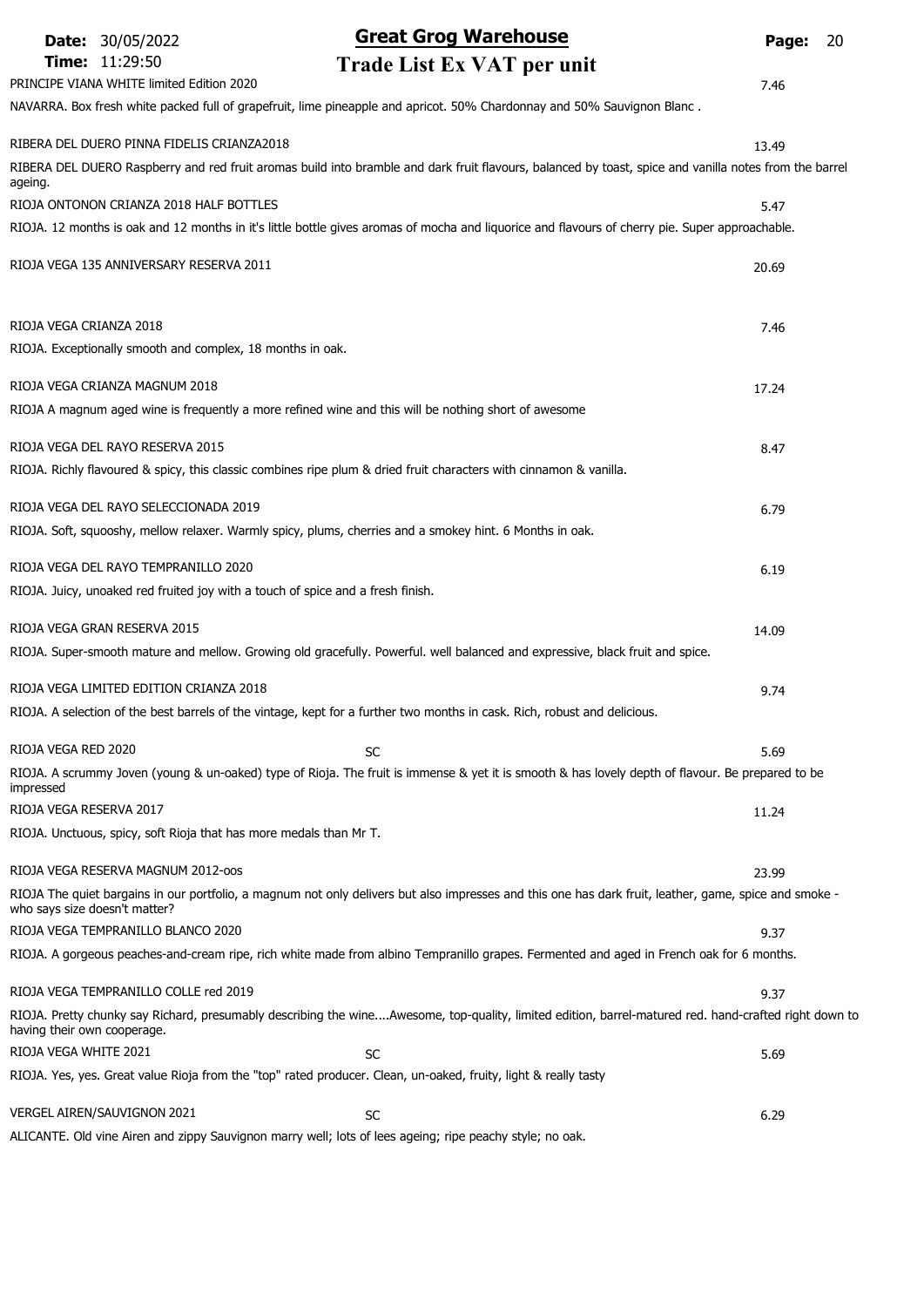| <b>Date:</b> 30/05/2022                                                                                     | <b>Great Grog Warehouse</b>                                                                                                  | <b>Page: 21</b> |
|-------------------------------------------------------------------------------------------------------------|------------------------------------------------------------------------------------------------------------------------------|-----------------|
| <b>Time:</b> 11:29:50                                                                                       | Trade List Ex VAT per unit                                                                                                   |                 |
| VERGEL MONASTRELL/MERLOT 2020                                                                               |                                                                                                                              | 6.67            |
|                                                                                                             | ALICANTE. A liquid M&M with a splash of Alicante Bouschet for colour. A vivid, soft youthful red of no inconsiderable charm. |                 |
| VERMADOR AIREN/MACABEO 2021                                                                                 | SC                                                                                                                           | 5.99            |
| ALICANTE. Big Co-op, little price for organic wine. Nice and crisp; free run juice; belies its warm origin. |                                                                                                                              |                 |
| VERMADOR MONASTRELL/PETIT VERDOT 2020                                                                       | SC                                                                                                                           | 5.99            |
| ALICANTE. Big flavour, little price! No oak, organic grapes- big, purple-y and juicy.                       |                                                                                                                              |                 |

### URUGUAY

|                                                                                                                                                                                  | <b>Product Description</b> | <b>Sale Price</b>                                                                                                                                           |
|----------------------------------------------------------------------------------------------------------------------------------------------------------------------------------|----------------------------|-------------------------------------------------------------------------------------------------------------------------------------------------------------|
| BODEGONES SELECT VIOGNIER 2020                                                                                                                                                   | SC.                        | 9.29                                                                                                                                                        |
| very fine vanilla notes.                                                                                                                                                         |                            | CANELONES. Melon, peach, apricot with fine floral notes of honeysuckle and magnolia. Fresh, unctuous and full bodied, nicely layered fruit and flowers with |
| BODEGONES VINEYARD TANNAT 2020                                                                                                                                                   |                            | 9.29                                                                                                                                                        |
| CANELONES. Notes of ripe figs enriched with notes of ink and spices, robust tannins and subtle notes of chocolate and coffee. Full bodied and<br>concentrated, long and complex. |                            |                                                                                                                                                             |
| CATARSIS CABERNET/TANNAT/BARBERA 2018                                                                                                                                            |                            | 9.90                                                                                                                                                        |
| and a hint of eucalyptus                                                                                                                                                         |                            | URUGUAY. We say toffee aromas, black fruit, toast, cherry, meat. They say "Full bodied wine, with strong notes of cherries, delicate vanilla and smokiness, |
| ESTIVAL GEWURZ/CHARD/MOSCATO 2020                                                                                                                                                | <b>SC</b>                  | 9.90                                                                                                                                                        |
| CANELONES. Early-picked Chardonnay gives a lemony freshness to the weightier aromatic varieties, clean, citrussy and very interesting                                            |                            |                                                                                                                                                             |
| FINCA TRAVERSA CHARDONNAY 2019/20                                                                                                                                                | <b>SC</b>                  | 6.74                                                                                                                                                        |
| CANALONES. Bright tropical fruits and a touch of creaminess and a very funky label.                                                                                              |                            |                                                                                                                                                             |
| NOTOS NEBBIOLO 2018                                                                                                                                                              | <b>SC</b>                  | 10.12                                                                                                                                                       |
| ATLANTIDA: Brilliantly bright cherry fruit and spice with a rose petal edge. 90% Nebbiolo, 10% Tannat                                                                            |                            |                                                                                                                                                             |

| <b>USA</b>                                                                                                                                                                                                                 |                            |                   |
|----------------------------------------------------------------------------------------------------------------------------------------------------------------------------------------------------------------------------|----------------------------|-------------------|
|                                                                                                                                                                                                                            | <b>Product Description</b> | <b>Sale Price</b> |
| CABARET FRANK NO 2 AVIARY CAB FRANC 2019                                                                                                                                                                                   | <b>SC</b>                  | 6.97              |
| CALIFORNIA. Smooth, medium bodied and easy drinking wine that strikes a lovely balance with its blackberry, plum and dark cherry fruit characters<br>coupled with classic varietal leafy tones.                            |                            |                   |
| CLINE CELLARS LODI ZINFANDEL 2019                                                                                                                                                                                          |                            | 10.50             |
| SONOMA. Brilliant Classic and classy Zin. Luscious, ripe, toasty, big, bold, beautiful with sweet fruit and silky tannins.                                                                                                 |                            |                   |
| SCOTTO FAMILY OLD VINE ZINFANDEL 2017                                                                                                                                                                                      | <b>SC</b>                  | 8.06              |
| LODI. What a brilliant, brilliant wine! Sweet, succulent blueberries, cola, cherry and black liquorice. It is ripe and juicy with red summer berries,<br>pomegranate, cranberry, and hints of cinnamon and pepper.         |                            |                   |
| SHOWDOWN 'MAN WITH AXE' CAB SAUV 2020-oos                                                                                                                                                                                  | <b>SC</b>                  | 7.49              |
| CALIFORNIA. Ripe blackcurrant and wild berry fruit on the nose complimented sweet vanilla oak. Rich cassis and black cherry fruit on the palate with a<br>soft, juicy, yet long finish. Framed by the subtle American oak. |                            |                   |
|                                                                                                                                                                                                                            |                            |                   |

Product Description and Sale Price ANCORA CHIARETTO ROSE 2020/21 SC 5.51 PIEMONTE, ITALY. Barbera rose! Fresh, succulent strawberries, as crisp and clean as they come.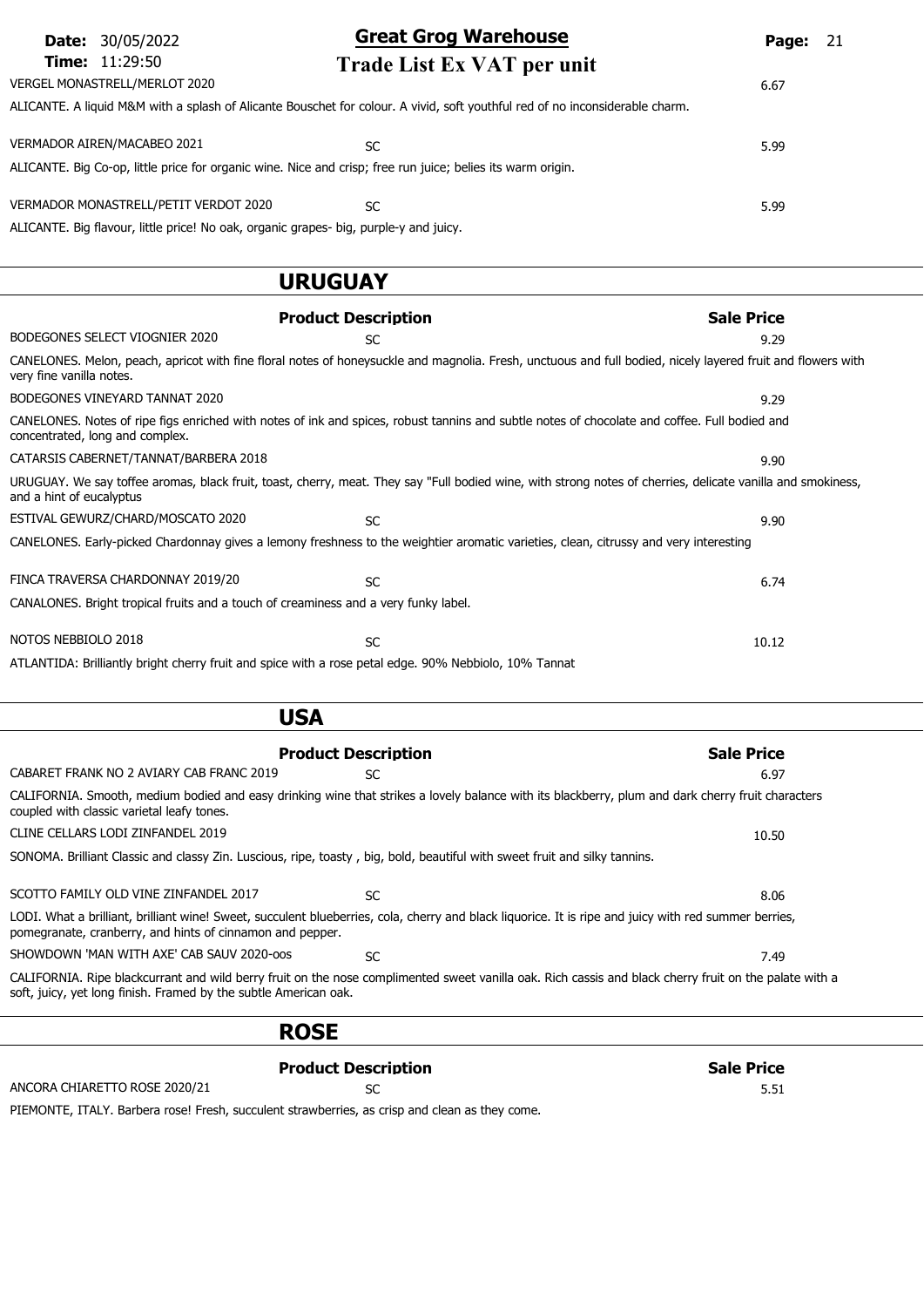| <b>Date: 30/05/2022</b>                                                                                                                                  | <b>Great Grog Warehouse</b>                                                                                                                                     | Page: | 22 |
|----------------------------------------------------------------------------------------------------------------------------------------------------------|-----------------------------------------------------------------------------------------------------------------------------------------------------------------|-------|----|
| Time: 11:29:50<br>BANDOL ROSE LAFRAN-VEYROLLES Organic 2020                                                                                              | Trade List Ex VAT per unit<br>BANDOL, FRANCE. Probably the best rose ever, ever. (Dry) Soothing herbal nose with a sun warmed herb, white pepper and raspberry. | 14.44 |    |
| BIG TOP WHITE ZINFANDEL ROSE 2020-Limited                                                                                                                | <b>SC</b><br>CALIFORNIA. Medium-dry, but crucial balancing freshness make it a total glugger. Reminiscent of raspberry ripple ice cream.                        | 5.74  |    |
| BORSAO ROSE 2020/21                                                                                                                                      | <b>SC</b><br>CAMPO DE BORJA, SPAIN. So so juicy, it's like strawberry ice cream. Quite darkly coloured with loads of flavour. Not bone dry.                     | 5.33  |    |
| CAP AU LARGE PROVENCE ROSE 2020<br>PROVENCE, FRANCE. Attractive pale pink, dry rose with a bright character (& label!) which absolutely nails the style. |                                                                                                                                                                 | 8.66  |    |
| CHACABUCO MALBEC ROSE 2020<br>MENDOZA, ARGENTINA. Hugely fruity and incredibly drinkable.                                                                | <b>SC</b>                                                                                                                                                       | 6.82  |    |
| COTES RHONE ROSE CERISIERS 2020                                                                                                                          | <b>SC</b><br>RHONE, FRANCE. Elegant, textured dry salmon hued pink from the Southern Rhone. Delicate and berry filled with raspberry freshness.                 | 7.42  |    |
| COTES RHONE ROSE CLAVEL "REGULUS" 2020                                                                                                                   | <b>SC</b><br>RHONE, FRANCE. Very Pale delicate rose from 60% Grenache, 20% Syrah and 20% Cinsault, best served chilled in large glasses, no company needed.     | 7.27  |    |
| <b>CRISTATUS ROSE 2021</b>                                                                                                                               | <b>SC</b><br>ALICANTE, SPAIN. Dry rose from Monastrell grapes (Mourvedre), 10 hours skin contact = delicate pinkness. Floral, Strawberry/raspberry fruit        | 5.02  |    |
| DOMAINE L'OLIBET ROSE 2021<br>LANGUEDOC, FRANCE. Like taking a stroll in a spring meadow, abundant ripe fruit, lifted by a natural zing.                 | <b>SC</b>                                                                                                                                                       | 6.74  |    |
| FALSE BAY ROSE 2021<br>WESTERN CAPE. Pale and spicy. Bit like our Red.                                                                                   | <b>SC</b>                                                                                                                                                       | 5.92  |    |
| LES VIGNERONS rose GRENACHE/MERLOT 2020<br>FRANCE, Like a punnet of summer fruit with a lingering creamy finish                                          |                                                                                                                                                                 | 5.47  |    |
| PINOT GRIGIO ROSATO ANCORA 2021<br>PAVIA, ITALY. Light, dry and frisky with loads of sumptuous fruit                                                     | SC                                                                                                                                                              | 5.59  |    |
| RIOJA VEGA ROSE 2020/21<br>RIOJA, SPAIN. Totally yummy in my tummy. Strawberry & raspberry jam & yet it is dry! How do they do that?                     | SC                                                                                                                                                              | 5.69  |    |
| TERRE DI VALTER IRPINIA ROSATO 2021                                                                                                                      |                                                                                                                                                                 | 8.24  |    |

# SPARKLING WINE

| <b>Product Description</b>                                                                                                                                                        | <b>Sale Price</b> |
|-----------------------------------------------------------------------------------------------------------------------------------------------------------------------------------|-------------------|
| BIRD IN HAND SPARKLING ROSE 2021                                                                                                                                                  | 11.44             |
| AUSTRALIA Delicate, floral notes, fresh strawberry, red apple and pink grapefruit. Lively palate with a delicate bead and crisp, clean finish.                                    |                   |
| <b>BURTI SPUMANTE NV</b>                                                                                                                                                          | 6.15              |
| VENETO. Made by Riondo, one of the biggest Prosecco producers, excellent fruit with a crisp finish. Made from Glera (the Prosecco grape) & Chardonnay &<br>a splash of Gargenega. |                   |
| CAVA ST MONICA nv                                                                                                                                                                 | 7.87              |
| PENENDES A fantastic fizz with fresh crispness and morish lees aging giving flavours of choux pastry and white chocolate - delicious                                              |                   |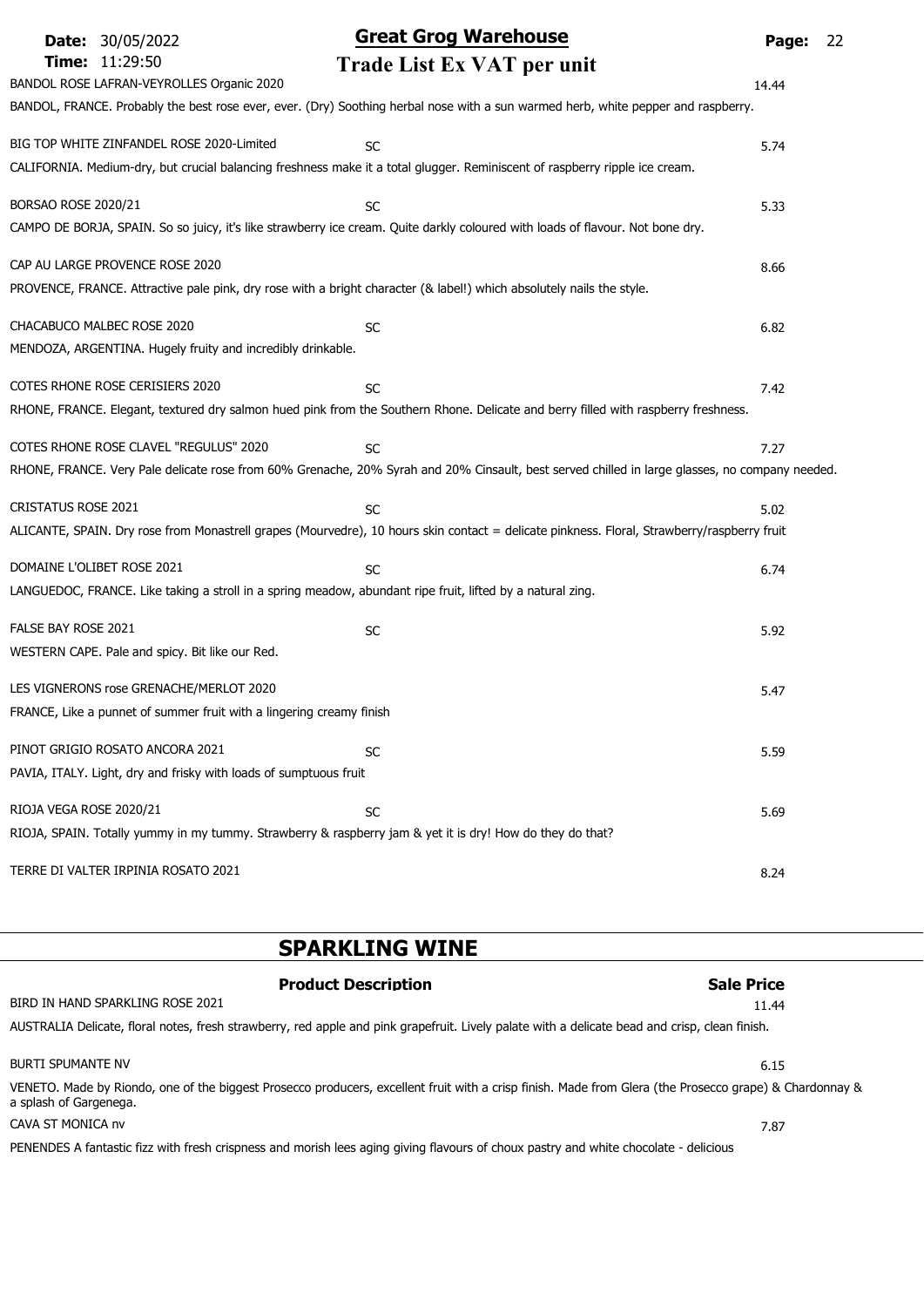| <b>Great Grog Warehouse</b><br><b>Date: 30/05/2022</b><br>Time: 11:29:50<br>Trade List Ex VAT per unit                                                 | 23<br>Page: |
|--------------------------------------------------------------------------------------------------------------------------------------------------------|-------------|
| CREMANT BOURGOGNE BLANC BRUT NV Simonnet-Febvre                                                                                                        | 14.99       |
| CHABLIS: Utterly delightful fruity cremant with fresh pear and brioche and a dreamy mousse. 60% Chardonnay, 40% Pinot Noir and 2 years ageing on lees  |             |
|                                                                                                                                                        |             |
| CREMANT DE LIMOUX Salasar D'Azur                                                                                                                       | 8.44        |
| LIMOUX. Intense brioche nose, with honey and hazelnut. Lively and fresh with fleshy white stone fruits.                                                |             |
| CREMANT DE LIMOUX Salasar ROSE NV                                                                                                                      | 8.69        |
| LIMOUX: A delicious rose fizz with fresh strawberry and raspberry fruit and a delicate sea spray of saltiness                                          |             |
| CREMANT DE LOIRE BRUT SAUVION NV                                                                                                                       | 11.81       |
| SAUMUR. Lighter than Champagne but still with yeasty, brioche flavours. Traditional method with 15 months ageing "sur latte".lovely fresh, crisp apple |             |
| flavours                                                                                                                                               |             |
| DARLING CELLARS MCC BL DE BLS                                                                                                                          | 10.49       |
| DARLING: Champagne method 100% sparkling Chardonnay with lovely leasy brioche flavours alongside some citrus and bruised apple                         |             |
| <b>GARDA FRIZZANTE DOC</b><br><b>SC</b>                                                                                                                | 5.99        |
| GARDA. Fresh, cheap and stupdily drinkable. Perfect party juice                                                                                        |             |
|                                                                                                                                                        |             |
| MOLLY DOOKER SPARKLING SHIRAZ (Red) 2019                                                                                                               | 18.37       |
| SOUTH AUSTRALIA. Miss Molly is brimming with vivid maraschino cherry and plum jam that progress into layers of milk chocolate and mocha.               |             |
| PROSECCO LE DOLCI SPUMANTE                                                                                                                             | 8.09        |
| VENETO. Ripe, grapey and zesty fizz from the north east of Italy. Green apple and citrus with a soft delicate mouthfeel.                               |             |
| PROSECCO LE DOLCI SPUMANTE ROSE 2020                                                                                                                   |             |
| Lovely light fizz, dry but bloomin' fruity.                                                                                                            | 8.24        |
|                                                                                                                                                        |             |
| PROSECCO RIONDO White label SPUMANTE                                                                                                                   | 7.49        |
| VENETO. Exceptionally good Prosecco from an excellent producer in a great looking package. What's not to like? Fully-Fizzy-Style.                      |             |
| PROSECCO ROSE RIONDO NV                                                                                                                                | 7.61        |
| VENETO Gorgeous little pink number. Superbly drinkable dry Prosecco. Just delicious.                                                                   |             |
|                                                                                                                                                        |             |
| PROSECCO SPAGO NERO FRIZZANTE<br><b>SC</b>                                                                                                             | 6.37        |
| VENETO. Gently Sparkling (frothy rather than fizzy) Prosecco. "Far too easy to drink" style.                                                           |             |
| PROSECCO ZONIN Special Cuvee 20CL                                                                                                                      | 2.51        |
|                                                                                                                                                        |             |
|                                                                                                                                                        |             |
| RIVER RETREAT BRUT NV-oos back late June                                                                                                               | 8.36        |
| MILDURA. Produced and bottled by Trentham, aromas of citrus and apple whilst on the palate is soft and refreshing with light creaminess and balance.   |             |
| STEENBERG Sparkling Chardonnay 1682                                                                                                                    | 12.74       |
| Ultra-fine and well-made Cape Classique Sparkling wine that is a world-class product in the Champagne vein (oldest winery in SA)                       |             |
|                                                                                                                                                        |             |

### CHAMPAGNE

| <b>Product Description</b>                                                                                            | <b>Sale Price</b> |  |
|-----------------------------------------------------------------------------------------------------------------------|-------------------|--|
| <b>GOBILLARD BLANC DE BLANCS NV</b>                                                                                   | 20.24             |  |
| HAUTVILLIERS. 100% Chardonnay. Light and crunchy green apple fruit makes for a great aperitifgreat at breakfast too   |                   |  |
| GOBILLARD BLANC DE NOIRS NV                                                                                           | 20.24             |  |
| HAUTVILLIERS. 100% black grapes - white champagne! Fruity & soft, soft redcurrant notes with hints of raspberry leaf. |                   |  |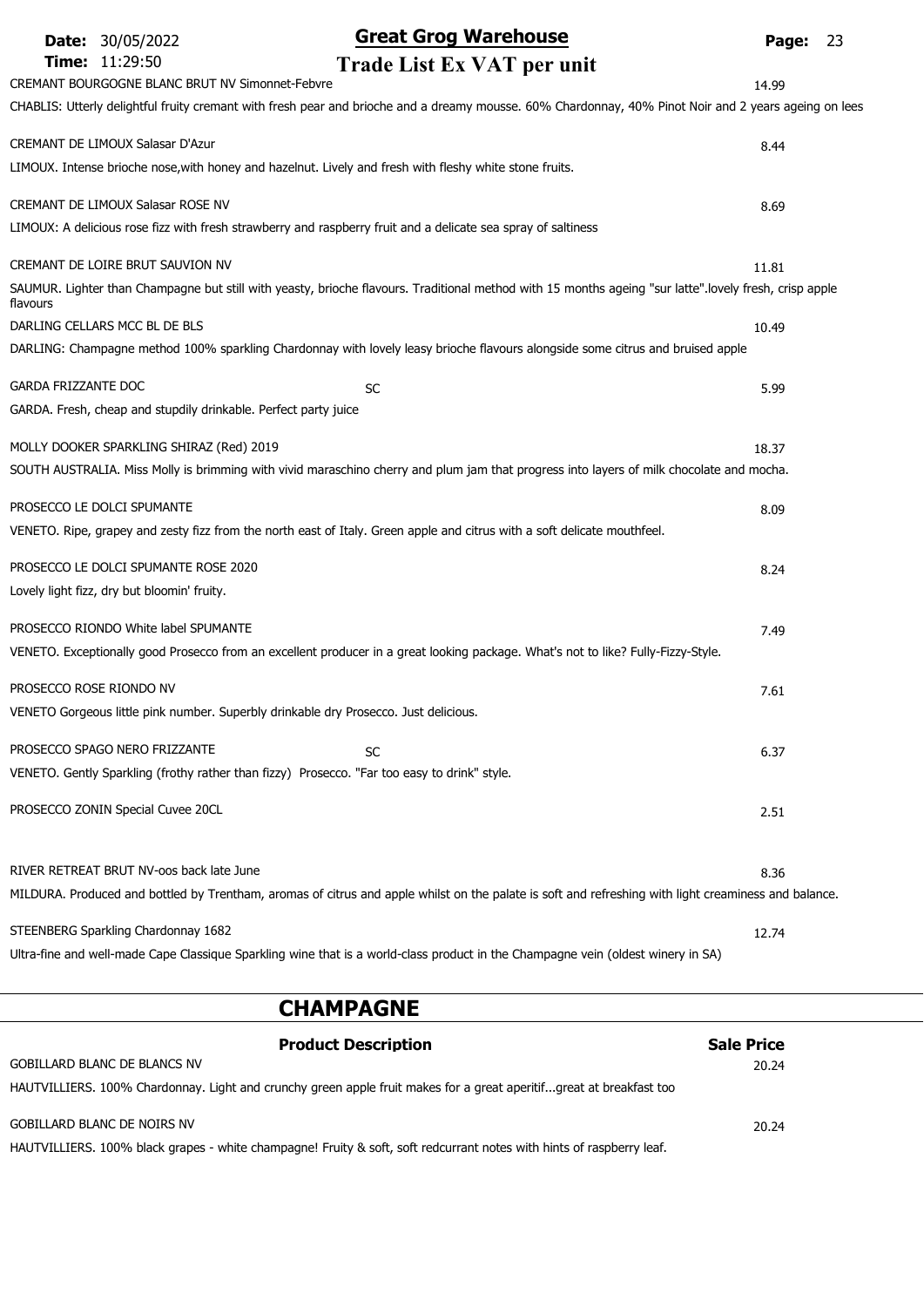|                                 | <b>Date: 30/05/2022</b>                                        | <b>Great Grog Warehouse</b>                                                                                                                            | <b>Page: 24</b> |  |
|---------------------------------|----------------------------------------------------------------|--------------------------------------------------------------------------------------------------------------------------------------------------------|-----------------|--|
|                                 | Time: 11:29:50                                                 | Trade List Ex VAT per unit                                                                                                                             |                 |  |
| <b>GOBILLARD GRAND RESERVE</b>  |                                                                |                                                                                                                                                        | 19.88           |  |
|                                 |                                                                | HAUTVILLIERS. Absolutely first rate 1er cru fizzgreat balance between lip licking citrus pizzazz, soft ripe cox pippin duffle and winter morning toast |                 |  |
|                                 | GOBILLARD GRAND RESERVE *JEROBOAM*= 3L                         |                                                                                                                                                        | 106.50          |  |
|                                 | HAUTVILLIERS 4 bottle sizea termite mound of bubbling joy.     |                                                                                                                                                        |                 |  |
|                                 | GOBILLARD GRAND RESERVE *MAGNUM*                               |                                                                                                                                                        | 42.00           |  |
|                                 |                                                                | HAUTVILLIERS 2 Bottle sizethe ideal formatit actually tastes better from magnum, no word of a lie!                                                     |                 |  |
| <b>GOBILLARD NV BOTTLE</b>      |                                                                |                                                                                                                                                        |                 |  |
|                                 |                                                                | HAUTVILLIERS. Even Champagne can sometimes surprise you with how good it is. This is one of those wines. Thierry Gobillard is the                      | 18.74           |  |
|                                 |                                                                | winemaker/owner/grower. Chardonnay, Pinot Noir & Pinot Meunier in equal measure. Delicate with yeasty, bready fruit                                    |                 |  |
| <b>GOBILLARD NV HALF BOTTLE</b> |                                                                |                                                                                                                                                        | 10.49           |  |
|                                 |                                                                | HAUTVILLIERS. Miniaturised Traditionhalf the size yet all the pleasure of a big bottle                                                                 |                 |  |
| <b>GOBILLARD ROSE NV</b>        |                                                                |                                                                                                                                                        | 19.69           |  |
|                                 |                                                                | HAUTVILLIERS. Great raspberry and red berry scented fizz, a firm Grog favourite.                                                                       |                 |  |
|                                 | GOBILLARD ROSE PRESTIGE *HALF BOTTLE*                          |                                                                                                                                                        | 11.99           |  |
|                                 |                                                                | HAUTVILLIERS. A delicate river trout colour, fruity, expressive and full of flavour.                                                                   |                 |  |
|                                 | GOBILLARD VINTAGE 2014 *MAGNUM*                                |                                                                                                                                                        | 50.25           |  |
|                                 |                                                                | HAUTVILLERS. Gorgeous Champagne & even more so for being larger.                                                                                       |                 |  |
| <b>GOBILLARD VINTAGE 2015</b>   |                                                                |                                                                                                                                                        |                 |  |
|                                 |                                                                | HAUTVILLIERS. Taut, lithe and adroit - a gymnast of lemon peel, granny smith and tense minerality - sensational, give it a few years to bloom.         | 22.49           |  |
|                                 |                                                                |                                                                                                                                                        |                 |  |
|                                 | GOBILLARD VINTAGE ROSE 2012 *MAGNUM*                           |                                                                                                                                                        | 50.25           |  |
|                                 |                                                                | HAUTVILLIERS To be honest, this is the proper format for vintage rose Champagne                                                                        |                 |  |
|                                 | GOBILLARD VINTAGE ROSE 2016                                    |                                                                                                                                                        | 22.49           |  |
|                                 |                                                                | HAUTVILLIERS. A delicate river trout colour, fruity, expressive and full of flavour.                                                                   |                 |  |
|                                 | GOSSET BRUT EXCELLENCE-Discontinued                            |                                                                                                                                                        | 29.54           |  |
|                                 |                                                                | AY. Full bodied, quite an intense drinking experience, tinged with crisp citrus giving it a refreshing edge, perfect for drinking with food.           |                 |  |
|                                 | <b>GOSSET CELEBRIS ROSE 2007</b>                               |                                                                                                                                                        | 111.74          |  |
|                                 |                                                                | AY. Strawberry, raspberry and redcurrant, giving a soft, full mouthful, finishing on notes of grapefruit and lemon.                                    |                 |  |
| GOSSET EXTRA-BRUT NV            |                                                                |                                                                                                                                                        | 29.54           |  |
|                                 |                                                                | AY. 3 years on lees, 5 grams of sugar per litre only. Yummy, zesty, elegant style.                                                                     |                 |  |
|                                 |                                                                |                                                                                                                                                        |                 |  |
| <b>GOSSET GRAND RESERVE NV</b>  | AY. Probably needs food it is so rich. Big, toasty, minerally. |                                                                                                                                                        | 39.26           |  |
|                                 |                                                                |                                                                                                                                                        |                 |  |
| GOSSET GRAND ROSE NV            |                                                                |                                                                                                                                                        | 42.52           |  |
|                                 |                                                                | AY. Simon says this delightful little pink drop is the elixir of beautyby the looks of things he's never touched a drop                                |                 |  |
| GOSSET MILLESIME 2015           |                                                                |                                                                                                                                                        | 52.49           |  |
|                                 |                                                                | AY. One of the best wines on the planet. Concentrated, long & delicious if you are lucky enough ever to try it.                                        |                 |  |
| ST THOMAS BRUT NV               |                                                                |                                                                                                                                                        | 16.88           |  |
|                                 |                                                                | HAUTVILLIERS. Gobillards entry level fizz. More Pinot Meunier than his "house" wine = more fruit, definite berry flavours and a lush creamy mousse.    |                 |  |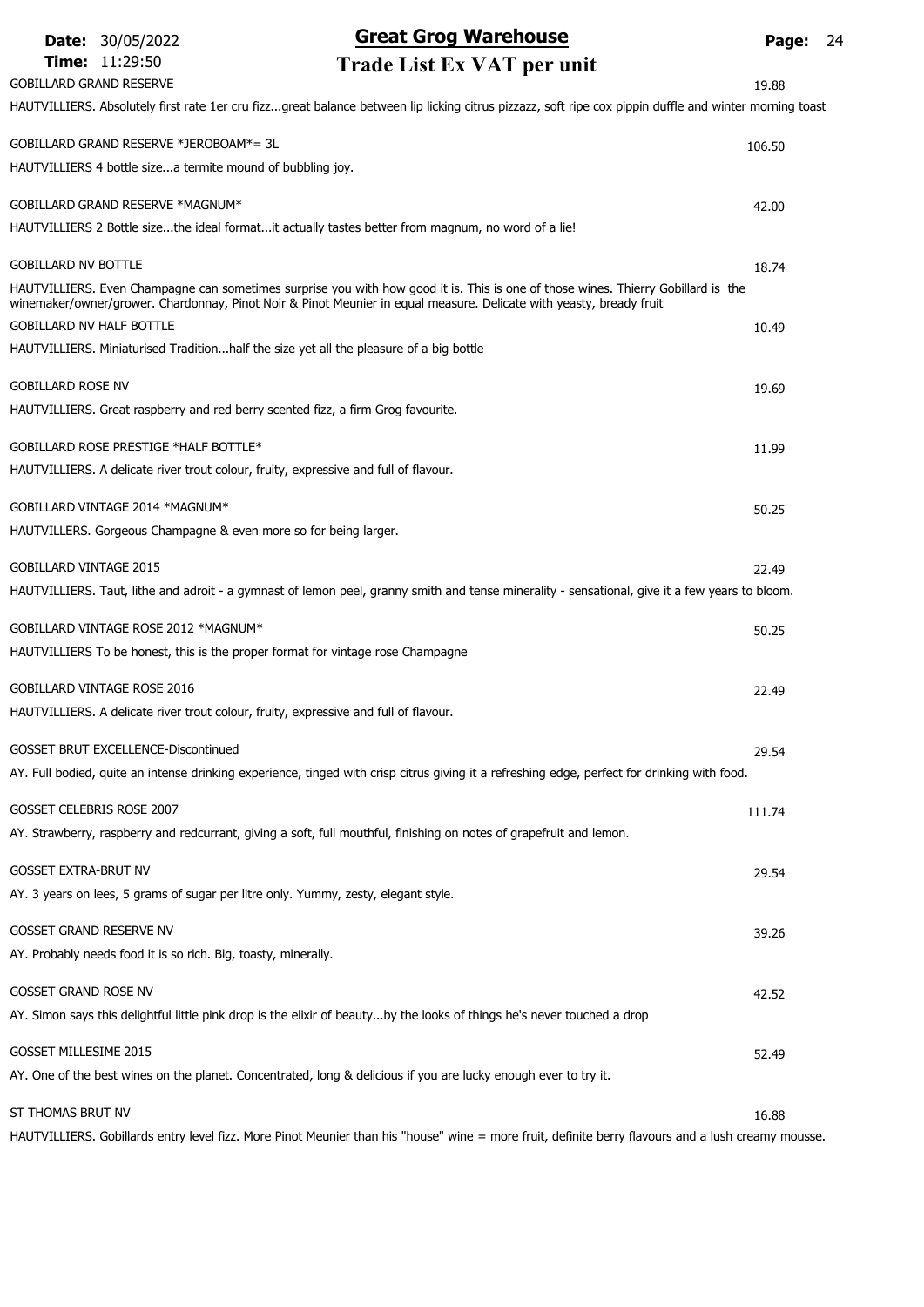#### TAITTINGER NV 29.02

# Date: 30/05/2022 **Great Grog Warehouse** Page: 25 **Time:** 11:29:50 **Trade List Ex VAT per unit**<br>TAITTINGER NV

REIMS. One of the best Champagne "grand marques" (big brands). Incredibly it is still family-owned. Light & elegant house style [plenty Chardonnay in the blend).

### SWEET WINE

| <b>Product Description</b><br>CLINE LATE HARVEST MOURVEDRE 2017 375 ml                                                                                                        | <b>Sale Price</b> |
|-------------------------------------------------------------------------------------------------------------------------------------------------------------------------------|-------------------|
| CONTRA COSTS. Richly sweet with excellent balancing acidity. Prunes, chocolate, berry fruit and coffee.                                                                       | 13.13             |
| MONBAZILLAC CH DE TIRECUL LA GARVIERE 2016 500ml                                                                                                                              | 19.13             |
| BERGERAC Astonishing Dessert wine. Even people who don't like dessert wines like this! Intense, rich and bright orange peel and spiced marmalade.                             |                   |
| MONBAZILLAC DOMAINE GRANGE NEUVE 2018 500ML                                                                                                                                   | 8.93              |
| BERGERAC. Along the river from Sauternes comes this great little winetangerines, marmalade and candied peaches.                                                               |                   |
| MOSCATO PASSITO PALAZZINA 2015 375ML                                                                                                                                          | 6.74              |
| PIEMONTE. The classic passito wine made from dried Moscato grapessimple and immense, nectarine, apricots and a touch of honey.                                                |                   |
| PRINCIPE VIANA LATE PICK CHARDY 50CL 2018                                                                                                                                     | 10.69             |
| NAVARRA. Luscious late harvest white with candied peaches, marmalade and cream. Nice bottle too.                                                                              |                   |
| TORO DE PIEDRA LATE HARVEST SAUVIGNON / SEMILLON                                                                                                                              | 7.58              |
| CURICO VALLEY. Stone fruits, orangey citrus, honey and nectarine with good freshness to keep it clean.                                                                        |                   |
| TRENTHAM NOBLE TAMINGA 2015 375ML-Limited (back June) SC                                                                                                                      | 7.01              |
| MILDURA. Taminga grapes are a crossing of Sultana and Gewurztraminer; super-tangy orange, apricot and toffee. A delicious dessert wine with great<br>balance & golden colour. |                   |
| FARTTFTFR WITNF                                                                                                                                                               |                   |

#### FORTIFIED WINE

| <b>Product Description</b>                                                                                                                                                                                                                                                                                 | <b>Sale Price</b> |
|------------------------------------------------------------------------------------------------------------------------------------------------------------------------------------------------------------------------------------------------------------------------------------------------------------|-------------------|
| ALCYONE FORTIFIED TANNAT NV 50cl                                                                                                                                                                                                                                                                           | 16.49             |
| URUGUAY. A dessert wine made from 100% tannat, fortified with brandy and aromaticised with herbs and spices                                                                                                                                                                                                |                   |
| BEAUMES DE VENISE VIDAL-FLEURY 2019 375ML                                                                                                                                                                                                                                                                  | 10.69             |
| RHONE. Fresh, bright fruit, delicate natural sweetness.                                                                                                                                                                                                                                                    |                   |
| DASCHBOSCH OLD VINE HANEPOOT 2016 375ML                                                                                                                                                                                                                                                                    | 9.86              |
| BREEDEKLOOF, 100% Muscat d'Alexandre. Complex and multi-layered with aromas of honey, orange blossom and fruitcake. Palate has intense flavours of<br>sultanas, ripe candied citrus peel and sweet mandarin. The vines from which the fruit is sourced are over 120 years old, producing very small yields |                   |
| MADEIRA D'OLIVEIRAS 70CL                                                                                                                                                                                                                                                                                   | 16.84             |
| A rich, sweet style from one of Blandy's sub-labels. Good value caramelly character.                                                                                                                                                                                                                       |                   |
| RATAFIA GOBILLARD                                                                                                                                                                                                                                                                                          | 12.67             |
| CHAMPAGNE. Champagne grape juice fortified with Champagne brandy. Sweet and delightful. A bit like Pineau de Charentes                                                                                                                                                                                     |                   |
| RUSTENBERG RED MUSCADEL 2019 375ML                                                                                                                                                                                                                                                                         | 7.76              |
| STELLENBOSCH. Aromatic lychee, pomegranate & elderflowery muscat juice fortified with spirit, giving a fresh, pure, fruity dessert wine. Pale red colour.                                                                                                                                                  |                   |

### PORT

Product Description and Sale Price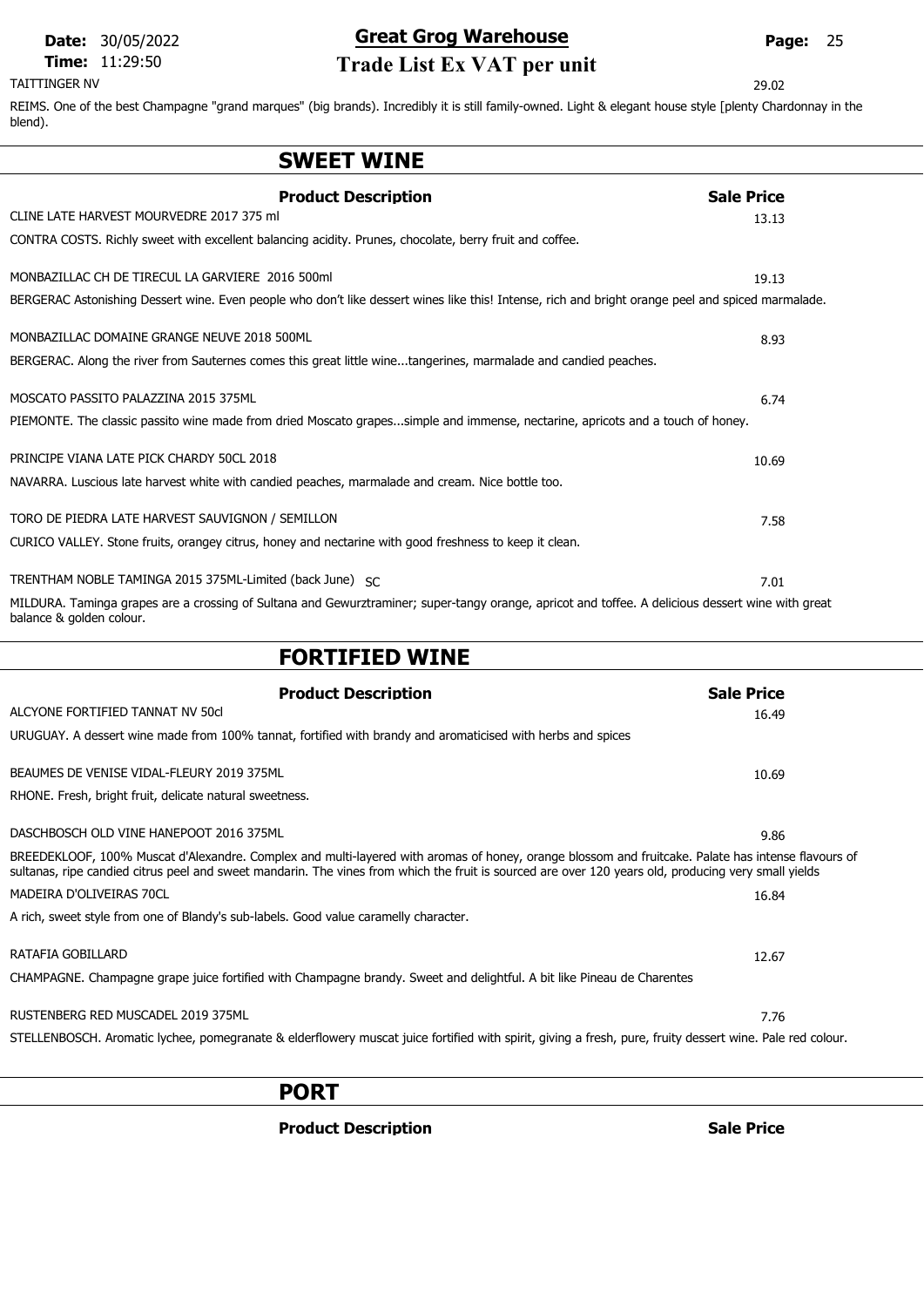#### KROHN LAGRIMA WHITE PORT 12.22

### Date: 30/05/2022 **Great Grog Warehouse** Page: 26

### Time: 11:29:50 Trade List Ex VAT per unit

DUORO VALLEY. Complex and nutty, rich and honeyed with a long tangy finish. Try with soda and a slice of orange!

| KROHN LBV PORT 2016                                                                                                                                                                                            | 13.39 |
|----------------------------------------------------------------------------------------------------------------------------------------------------------------------------------------------------------------|-------|
| DUORO VALLEY. Deep ruby colour with spicy black fruit aromas. vibrant plum and blackberry characters layered with more spice, fresh acidity and firm<br>tannins. A full and rich style with impressive length. |       |
| <b>KROHN RUBY PORT</b>                                                                                                                                                                                         | 9.19  |
| DUORO VALLEY. Rich, full and soft with fresh plum and cherry fruit.                                                                                                                                            |       |
| KROHN RUBY port HALF BOTTLE (37.5cl)                                                                                                                                                                           |       |
|                                                                                                                                                                                                                | 5.51  |
| DOURO VALLEY. Small but satifying.                                                                                                                                                                             |       |
| LEITH TAWNY PORT                                                                                                                                                                                               | 14.25 |
|                                                                                                                                                                                                                |       |
| MURCAS 10 year old Tawny PORT                                                                                                                                                                                  |       |
|                                                                                                                                                                                                                | 20.99 |
| DUORO. Amazing tawny. Soft, truffl, very, very complex & long flavoured.                                                                                                                                       |       |

# **SHERRY** Product Description National Sale Price FERNANDO ANTIQUE PALO CORTADO 50cl\*del\* 27.56 JEREZ Extremely old, extremely pale dry nutty, nay crazy, Sherry. FERNANDO ANTIQUE PX 25.46 JEREZ 30 years in solera system, incredibly sweet, incredibly tasty- coffee, fig, raisin, molasses, yum, yum, yum. **FERNANDO CLASSIC AMONTILLADO** 11.81 JEREZ Dryish style with a slightly sweet finish. One of the best food wines on the planet - try with mushroom soup **FERNANDO CLASSIC CREAM** 11.99 JEREZ Rich and sweet with dried fruit and nuts FERNANDO CLASSIC FINO 10.24 JEREZ Just a great drink- dry as a bone, nutty and fresh. Pour a proper wine-glass full, get some lovely food and make a night of it. Pop it back in the fridge and finish the bottle within the week. FERNANDO CLASSIC MANZANILLA-oos 10.50 JEREZ Fino made in the port of Sanlucar de Barrameda - saltier, tangier and a bit more nutty. **FERNANDO CLASSIC OLOROSO** 11.81 JEREZ Earthy, dry and aromatic with loads of walnut, spice and orange peel notes. FERNANDO CLASSIC PX 16.01 JEREZ All the dried raisins and fig flavours you'd ever want. Rich and concentrated FERNANDO half bot CLASSIC MANZANILLA 6.52 JEREZ Dry -Intense, minerally, salty and super as a starter or finisher... LEITH OLOROSO DRY SHERRY 75CL **14.44** and 2000 to 2000 to 2000 to 2000 to 2000 to 2000 to 2000 to 2000 to 2000 to 2000 to 2000 to 2000 to 2000 to 2000 to 2000 to 2000 to 2000 to 2000 to 2000 to 2000 to 2000 to 2000 to 2000 JEREZ Leith distillery bottles this sherry (shipped in barrels destined to be filled with whisky). A refreshing style of Oloroso, with zingy citrus notes, dried fruit, and a beautiful array of nutty flavours

### OFFER WINE

#### **Product Description Community Community Community Community Community Community Community Community Community**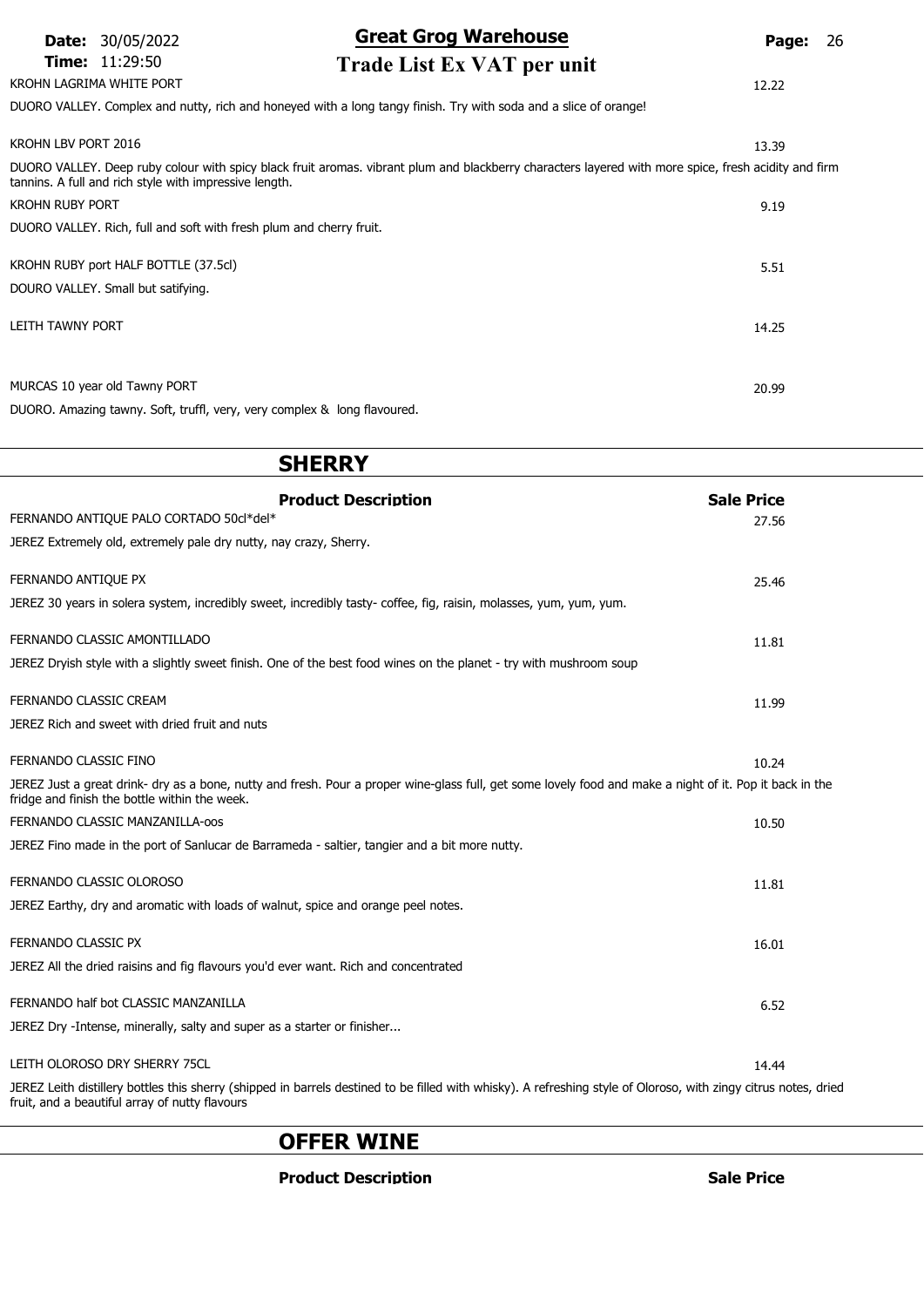|                       | <b>Date: 30/05/2022</b>                           | <b>Great Grog Warehouse</b>                                                                                                                            | Page:<br>27 |
|-----------------------|---------------------------------------------------|--------------------------------------------------------------------------------------------------------------------------------------------------------|-------------|
|                       | <b>Time: 11:29:50</b>                             | Trade List Ex VAT per unit                                                                                                                             |             |
|                       | AMIGO DE LA TIERRA VERDEJO                        | 0 V                                                                                                                                                    | 5.17        |
|                       |                                                   | VINO DE ESPANIA. Fresh green apple and citrus zing with a touch of fennel and orange pith on the finish.                                               |             |
|                       | CHATEAU BERTRANON ST CROIX DU MONT 1985           |                                                                                                                                                        | 18.75       |
|                       |                                                   |                                                                                                                                                        |             |
|                       | CHATEAU BOUTOC SAUTERNES 1985                     |                                                                                                                                                        | 45.00       |
|                       |                                                   |                                                                                                                                                        |             |
|                       | CHIANTI RISERVA UGGIANO LA SCOPERTA 2018 *OFFER*  |                                                                                                                                                        | 6.56        |
|                       |                                                   | CHIANTI. Super-fresh & juicy, with typical cherry, redcurrant, chestnut & spice. Aged in massive oak barrels.                                          |             |
|                       | DOMAINE TOURELLES MERWEH OBEIDI WHITE ov 2020     | V / ORG                                                                                                                                                | 10.49       |
|                       |                                                   | BEKAA VALLEY: 50/50 Blend of indegenous old vine Obeidi and Merweh grapes. Flavours of apple skin and almonds layered with herbs and spices.           |             |
|                       | DOMAINE TOURELLES V V CARIGNAN 2019 *OFFER*       |                                                                                                                                                        |             |
|                       |                                                   | BEKAA VALLEY. Ripe fig, bright cranberry and raspberry fruit with notes of liquorice - generous and pure.                                              | 11.47       |
|                       |                                                   |                                                                                                                                                        |             |
|                       | DOMAINE TOURELLES V V CINSAULT 2019 *OFFER*       |                                                                                                                                                        | 11.47       |
|                       |                                                   | BEKAA VALLEY. So concentrated and tasty it beggars belief. Intense, hefty and yetso dangerously drinkable.                                             |             |
|                       | EDALISE PROVENCE ROSE 2021 *OFFER*-00S            |                                                                                                                                                        | 8.54        |
|                       |                                                   | PROVENCE, FRANCE. Gorgeous rose brimming with flavours of white peach, red currants and mandarin. Ideal fodder for a big platter of fat oysters        |             |
|                       | FERNGROVE CABERNET MERLOT *RRP 10.99*             | <b>SC</b>                                                                                                                                              | 6.67        |
|                       |                                                   | GREAT SOUTHERN, AUSTRALIA. Stunning value bin end with classic Ozzie cabernet flavours of cassis, mint and eucalyptus with the soft brambly notes of   |             |
| merlot.               | KAAP PLAAS SEMILLON/SAUVIGNON BLANC*00S           |                                                                                                                                                        | 4.49        |
|                       |                                                   | Crisp fruity white with the cut grass aromas of Sauvignon Blanc leading to lots of delicious full rounded tropical fruitiness on the palate.           |             |
|                       |                                                   |                                                                                                                                                        |             |
|                       | KROHN COLHEITA 2005*Offer*                        |                                                                                                                                                        | 14.02       |
|                       | drunk over the course of months (as if).          | DUORO, Super-smooth Tawny Vintage, medium-weight Port that has been aged for an extended period in oak barrels. No sediment. Air stable so can be      |             |
|                       | LES GOELANDS GROS PLANTS SUR LIE 2017 *RRP 10.99* |                                                                                                                                                        | 4.72        |
|                       |                                                   | NANTAIS, FRANCE. Easy going lemony number for those that like a Muscadet                                                                               |             |
|                       | MENADE VERDEJO 2020 *OFFER*                       | <b>SC</b>                                                                                                                                              | 9.11        |
|                       |                                                   | CASTILLA Y LEON. OMG this is so fruity and so drinkable and still refreshing. AND organic and vegan to boot. It's GOT to be good for you.              |             |
|                       | MENCIA PAZO DE MONTERREY 2019* offer*             |                                                                                                                                                        | 8.74        |
|                       |                                                   | MONTERREI: Floral and fragrant with hints of berries and spice - elegant and subtle in style                                                           |             |
|                       |                                                   |                                                                                                                                                        |             |
| MG ROSE 2020 *WAS £8* |                                                   | CHILE. Lively, touch of sugar, strawberries all over the place. Great value at the price.                                                              | 4.72        |
|                       |                                                   |                                                                                                                                                        |             |
|                       | PAGO DE SANGARA RIBERA DEL DUERO 2019 *RRP 13.50* |                                                                                                                                                        | 7.34        |
|                       |                                                   | RIBERA DEL DUERO, SPAIN. Good purity of fruit but slightly savoury on the oak and a good grip on tannins. Open it the day before for maximum pleasure. |             |
|                       | PAUL CLUVER RIESLING 2018*OFFER*                  |                                                                                                                                                        | 9.86        |
| ELGIN                 |                                                   |                                                                                                                                                        |             |
| SANTA TRESA ROSE 2020 |                                                   | V O                                                                                                                                                    | 5.17        |

SICILY. Light, fresh and gluggable with delicate red berry fruit, lemony citrus and a touch of cream.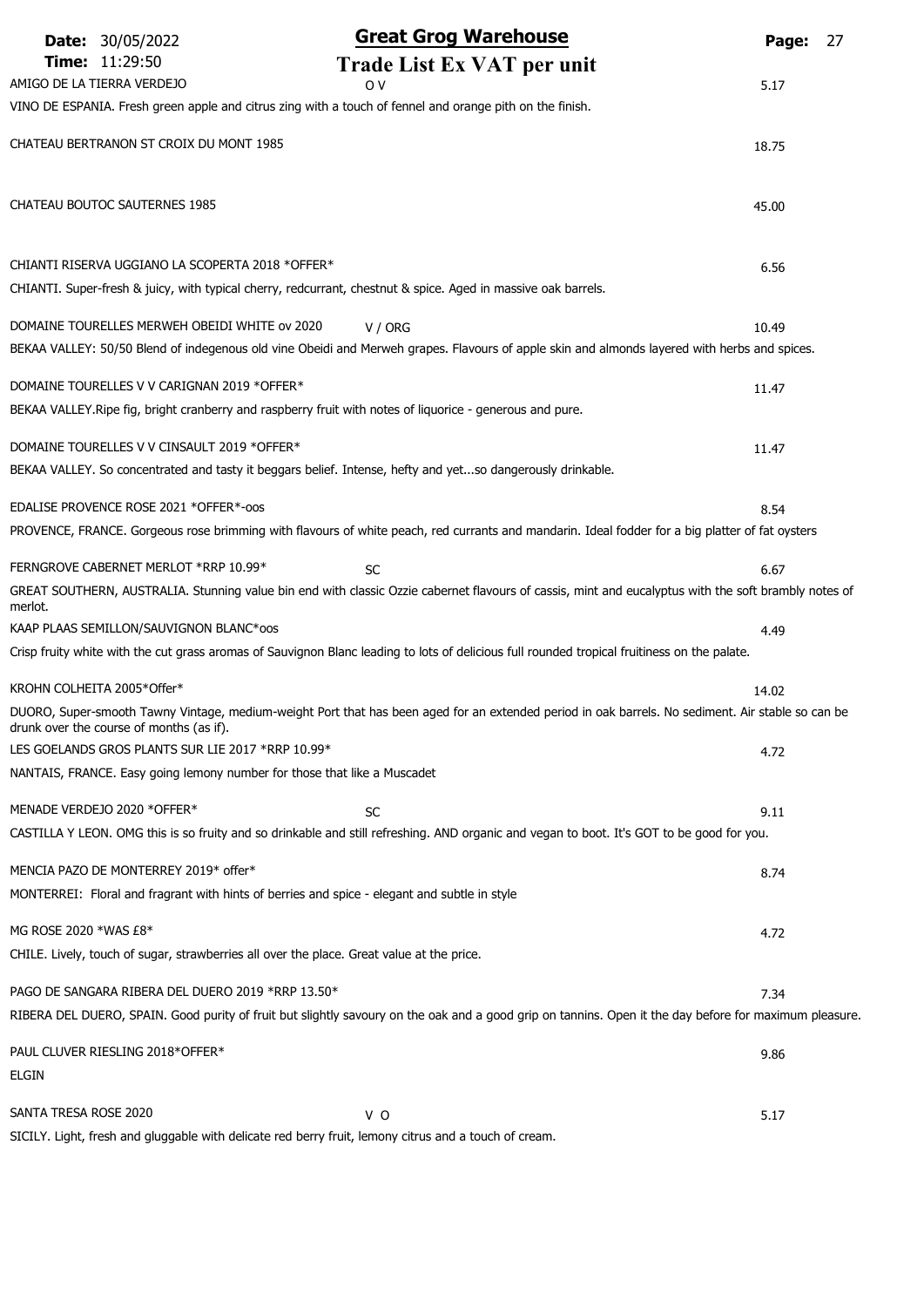|                         | <b>Date:</b> 30/05/2022                                                                | <b>Great Grog Warehouse</b>                                                                                     | Page: | -28 |
|-------------------------|----------------------------------------------------------------------------------------|-----------------------------------------------------------------------------------------------------------------|-------|-----|
| <b>Time:</b> $11:29:50$ |                                                                                        | Trade List Ex VAT per unit                                                                                      |       |     |
|                         | THORN CLARKE MC RIESLING 2018*WAS 12.85                                                | SC                                                                                                              | 7.64  |     |
|                         |                                                                                        | EDEN VALLEY. White peach and kaffir lime leaf with juicy citrus flavours and light spice with balanced acidity. |       |     |
|                         | VIAS TINTAS GRAN RESERVA 2013 *WAS £10*                                                |                                                                                                                 |       |     |
|                         |                                                                                        |                                                                                                                 | 5.47  |     |
|                         | VALDEPENAS Not a Rioja! 100% Tempranillo- soft and juicy and not showing too much age. |                                                                                                                 |       |     |
|                         |                                                                                        |                                                                                                                 |       |     |

# BEER

| AUGUSTINER DUNKEL 50cl 5.4%                                                       | <b>Product Description</b><br>bottle                                                                                                                 | <b>Sale Price</b><br>2.54                                                                                                                                    |
|-----------------------------------------------------------------------------------|------------------------------------------------------------------------------------------------------------------------------------------------------|--------------------------------------------------------------------------------------------------------------------------------------------------------------|
| AUGUSTINER LAGER HELLES 50cl                                                      | <b>BOTTLE</b>                                                                                                                                        | 2.44                                                                                                                                                         |
| AVERBODE 33cl bot                                                                 | <b>BOTTLE</b>                                                                                                                                        | 2.51                                                                                                                                                         |
| bitterness.                                                                       | Slightly hazy golden colour. Taste of clean hops, yeast and lemon zest. Good carbonation, this dry hopped beer finishes spritzy, spicy and with good |                                                                                                                                                              |
| BARNEYS Red Rye 33CL BOTTLE                                                       | <b>BOTTLE</b>                                                                                                                                        | 1.76                                                                                                                                                         |
| nuts, spice and earthiness.                                                       |                                                                                                                                                      | EDINBURGH: Six different types of malt give this beer its rich and distinctive depth of flavour. Aromas of honey and biscuit mingle with deep flavours of    |
| BARNEYS Volcano IPA 33CL BOTTLE                                                   | <b>BOTTLE</b>                                                                                                                                        | 1.88                                                                                                                                                         |
| notes.                                                                            |                                                                                                                                                      | EDINBURGH: Biscuity malt backbone with zingy, bitter hops in perfect beer harmony. Expect flavours of sweet caramel followed by subtle floral and grassy     |
| BELLFIELD Craft Lager GF 33CL CAN                                                 | CAN                                                                                                                                                  | 2.10                                                                                                                                                         |
| EDINBURGH: Quaffable, light, fruity and crisp gluten free quality Scottish lager. |                                                                                                                                                      |                                                                                                                                                              |
|                                                                                   |                                                                                                                                                      |                                                                                                                                                              |
| BELLFIELD Lawless Village IPA GF 33CL CAN                                         | <b>CAN</b>                                                                                                                                           | 2.03                                                                                                                                                         |
| EDINBURGH: Aromatic, hoppy, citrussy. Gluten free.                                |                                                                                                                                                      |                                                                                                                                                              |
| BELLFIELD Session Ale GF 33CL CAN                                                 | <b>CAN</b>                                                                                                                                           | 2.03                                                                                                                                                         |
| EDINBURGH: Gluten free. Bright, citrussy, hoppy.                                  |                                                                                                                                                      |                                                                                                                                                              |
| BRUGSEE ZOT BLONDE 33CL                                                           | <b>BTL</b>                                                                                                                                           | 2.09                                                                                                                                                         |
| BRUGSEE ZOT DUBBEL 33CL                                                           |                                                                                                                                                      | 2.36                                                                                                                                                         |
| <b>BUDVAR 50cl BOTTLE</b>                                                         | btl                                                                                                                                                  | 1.69                                                                                                                                                         |
| CESKE BUDEJVICE, CZECK REPUBLIC                                                   |                                                                                                                                                      |                                                                                                                                                              |
| BUSH SCALDIS CARACTERE 33cl 12%                                                   | bottle                                                                                                                                               | 3.49                                                                                                                                                         |
| BUSH SCALDIS PEACH 33cl bot                                                       | <b>BOTTLE</b>                                                                                                                                        | 2.96                                                                                                                                                         |
|                                                                                   | BELGIUM. Sweet peach flavours to the fore on top of a drying malty body. Some yeasty, spicy notes in the background.                                 |                                                                                                                                                              |
|                                                                                   |                                                                                                                                                      |                                                                                                                                                              |
| CAMPERVAN BEAR COUNTRY WIPA 33CL CAN                                              | <b>CAN</b>                                                                                                                                           | 2.36                                                                                                                                                         |
|                                                                                   |                                                                                                                                                      | LEITH: Bear Country is a Tasty West Coast IPA. Light caramel malt is met with herbaceous and pithy citrus flavours from Amarillo, Citra and Columbus hops    |
| CAMPERVAN DECK BEER 33CL CAN                                                      | CAN                                                                                                                                                  | 2.02                                                                                                                                                         |
|                                                                                   |                                                                                                                                                      | LEITH: This easy drinking and sessionable table beer has been brewed with Citra and Mosaic hops. Its tropical fruits, citrus flavour and low alcohol make it |

a light and refreshing beer to enjoy at any time.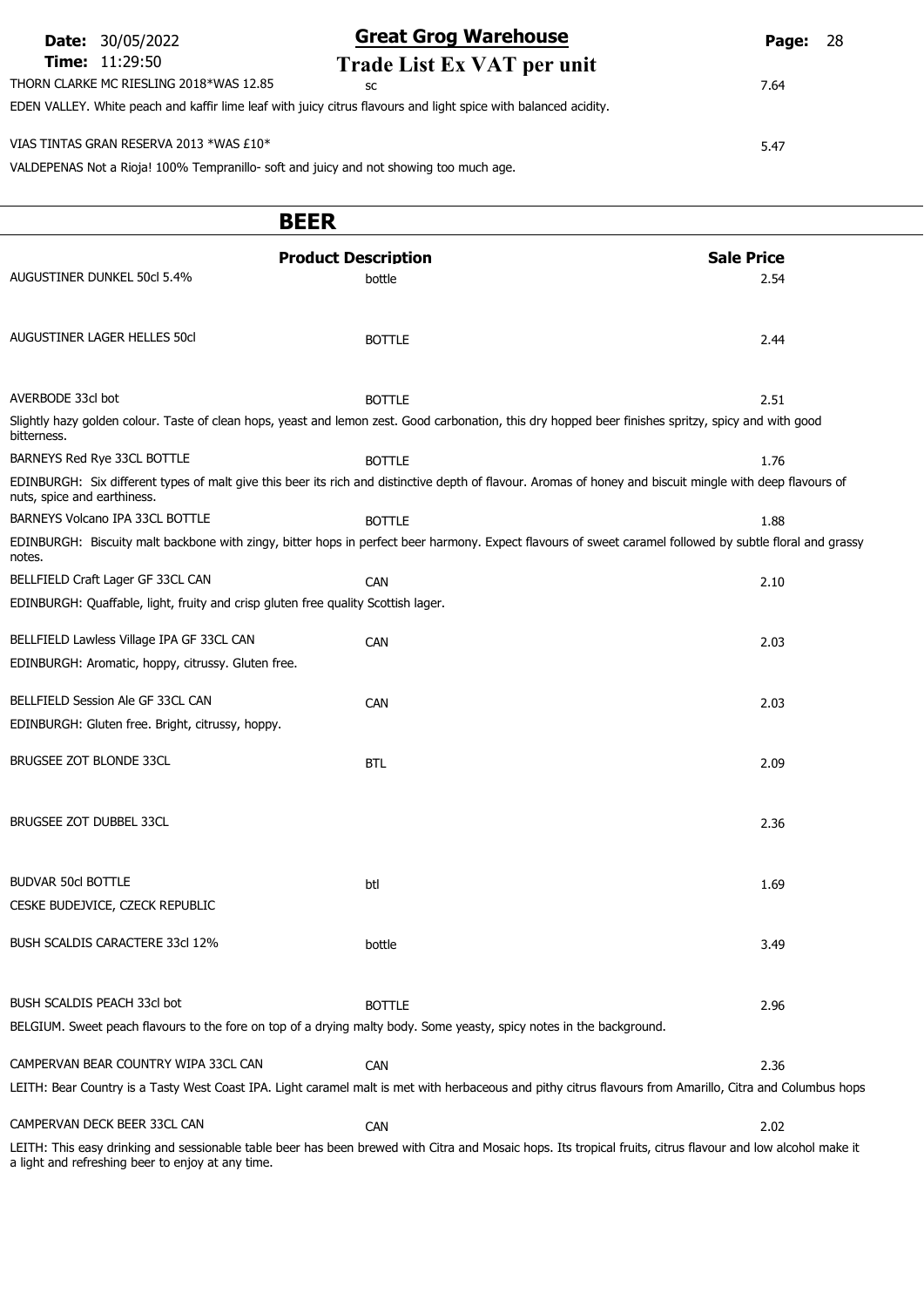|                                 | <b>Date: 30/05/2022</b>                                                                          | <b>Great Grog Warehouse</b>                                                                                                                                                                                                                                                                                   | Page: | 29 |
|---------------------------------|--------------------------------------------------------------------------------------------------|---------------------------------------------------------------------------------------------------------------------------------------------------------------------------------------------------------------------------------------------------------------------------------------------------------------|-------|----|
|                                 | <b>Time: 11:29:50</b>                                                                            | Trade List Ex VAT per unit                                                                                                                                                                                                                                                                                    |       |    |
|                                 | CAMPERVAN LEITH JUICE 33CL CAN                                                                   | <b>CAN</b>                                                                                                                                                                                                                                                                                                    | 2.09  |    |
|                                 |                                                                                                  | LEITH: A sunny and juicy session IPA. West Coast American Hops and bags of orange zest bring a splash of sunshine to the East coast of Scotland                                                                                                                                                               |       |    |
|                                 | CAMPERVAN LEITH PILS 33CL CAN                                                                    | CAN                                                                                                                                                                                                                                                                                                           | 2.09  |    |
| our Bavarian yeast.             |                                                                                                  | LEITH: This easy drinking, crisp, clean Pilsner has been traditionally lagered in tank to ensure you receive the full flavours of German Tettnang hops and                                                                                                                                                    |       |    |
|                                 | CAMPERVAN LEITH PORTER 33CL CAN                                                                  | CAN                                                                                                                                                                                                                                                                                                           | 2.21  |    |
|                                 | LEITH: Smooth bitterness? If such a thing exists!                                                |                                                                                                                                                                                                                                                                                                               |       |    |
|                                 | CAMPERVAN MIMOSA BERLINER 33CL CAN*offer 1.5.22 date*                                            | CAN                                                                                                                                                                                                                                                                                                           | 1.88  |    |
|                                 | LEITH: Mango & Lime Berliner Weisse with lemony acidity                                          |                                                                                                                                                                                                                                                                                                               |       |    |
| CHIEMSEER HELL 50cl 4.9%        |                                                                                                  | bottle                                                                                                                                                                                                                                                                                                        | 2.36  |    |
|                                 | CROMARTY AKA IPA 44CL CAN-OOS                                                                    | CAN                                                                                                                                                                                                                                                                                                           | 2.44  |    |
|                                 | content allows us to lash hops at it and create a beer worth sending on a stormy voyage.         | BLACK ISLE: American styled India Pale Ale that is big, resinous and stoked with amazing fresh hops. Copper coloured with a strong malt body and alcohol                                                                                                                                                      |       |    |
|                                 | <b>CROMARTY Ghost Town Porter 33CL BOTTLE</b>                                                    | <b>BOTTLE</b>                                                                                                                                                                                                                                                                                                 | 1.80  |    |
|                                 |                                                                                                  | BLACK ISLE: Two-tone, toe-tapping, ten-malt-porter. Monstrous amounts of fresh malts create a beer as black as the earl of hell to which some big piney<br>hops are added to give a robust bitter finish. Quite often this beer can be aged in a barrel with some varying special ingredient.                 |       |    |
|                                 | CROMARTY Happy Chappy 50CL BOTTLE                                                                | <b>BOTTLE</b>                                                                                                                                                                                                                                                                                                 | 2.09  |    |
|                                 | BLACK ISLE: Pale Ale made with the crisp citrus hops from the USA and fresh tropical hops of NZ. |                                                                                                                                                                                                                                                                                                               |       |    |
|                                 | CROMARTY Hit the Lip 44CL CAN                                                                    | CAN                                                                                                                                                                                                                                                                                                           | 2.09  |    |
| fruity hoppy heaven!            |                                                                                                  | BLACK ISLE: A hoppy summer session beer packed with flavours of tropical fruits and pine. Let this nectar hit you in the lips and you'll be lying back in                                                                                                                                                     |       |    |
|                                 | CROMARTY Kowabunga 50CL BOTTLE                                                                   | <b>BOTTLE</b>                                                                                                                                                                                                                                                                                                 | 2.24  |    |
|                                 |                                                                                                  | BLACK ISLE: Totally bodacious, American hopped pale ale destined for your inner pizza loving ninja turtle. A luscious sweet malt base gives a good body to<br>this beer whilst vigorous late hopping in the kettle from 5 varieties of hops provides a unmistakably juicy flavour and aroma. Kowabunga dudes! |       |    |
|                                 | CROMARTY Munich Helles Lager 33CL BOTTLE                                                         | <b>BOTTLE</b>                                                                                                                                                                                                                                                                                                 | 1.49  |    |
|                                 | BLACK ISLE: Crisp, clean and ridiculously refreshing                                             |                                                                                                                                                                                                                                                                                                               |       |    |
|                                 | CROMARTY Not The Foggiest Neipa 50CL CAN-oos                                                     | CAN                                                                                                                                                                                                                                                                                                           | 2.44  |    |
|                                 | BLACK ISLE: Soft, juicy, low bitterness New England IPA.                                         |                                                                                                                                                                                                                                                                                                               |       |    |
| <b>CROMARTY Raptor 44CL CAN</b> |                                                                                                  | <b>CAN</b>                                                                                                                                                                                                                                                                                                    | 2.33  |    |
|                                 | BLACK ISLE: Golden, juicy, soft IPA focused around the Ekuanot Hop.                              |                                                                                                                                                                                                                                                                                                               |       |    |
|                                 | CROMARTY Whiteout IPA 44CL CAN                                                                   | CAN                                                                                                                                                                                                                                                                                                           | 2.36  |    |
|                                 | helps support the hops, round the body and creates an awesome straw haze to the beer.            | BLACK ISLE: A seriously hopped up session white IPA brewed with modern classic hops such as Citra, Motueka and Mosaic. A smooth wheat backbone                                                                                                                                                                |       |    |
| DE RANKE XX Bitter 33cl 6.2%    |                                                                                                  | bottle                                                                                                                                                                                                                                                                                                        | 2.10  |    |
|                                 |                                                                                                  |                                                                                                                                                                                                                                                                                                               |       |    |
| DELIRIUM TREMENS 33cl           |                                                                                                  | <b>BOTTLE</b>                                                                                                                                                                                                                                                                                                 | 2.59  |    |
|                                 | EDINBURGH BEER FACTORY Lager 33cl CANS                                                           |                                                                                                                                                                                                                                                                                                               | 1.69  |    |
|                                 | malt base in this distinctive session lager.                                                     | EDINBURGH: Full flavoured and brewed in the Vienna style, this will challenge your perception of a 4% lager. Fragrant hops come to the fore against a full                                                                                                                                                    |       |    |
|                                 | EDINBURGH BEER FACTORY Untitled IPA 33CL BOTTLE                                                  | <b>BOTTLE</b>                                                                                                                                                                                                                                                                                                 | 1.73  |    |
|                                 | EDINBURGH: Dry, full malt base with a fruity twang.                                              |                                                                                                                                                                                                                                                                                                               |       |    |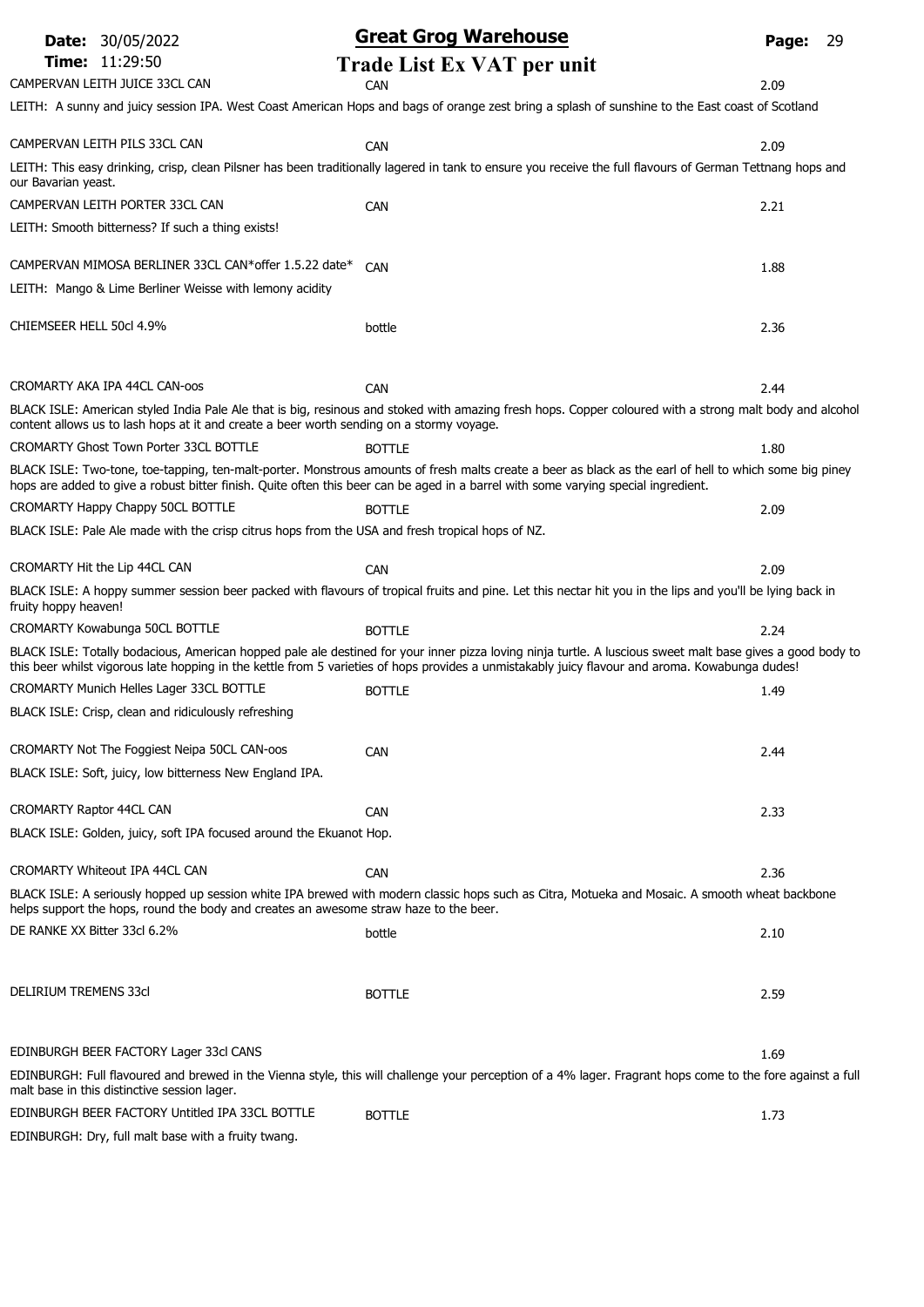| <b>Date: 30/05/2022</b>                                                                                               | <b>Great Grog Warehouse</b>                                                                                                                                          | Page: | 30 |
|-----------------------------------------------------------------------------------------------------------------------|----------------------------------------------------------------------------------------------------------------------------------------------------------------------|-------|----|
| Time: 11:29:50                                                                                                        | Trade List Ex VAT per unit                                                                                                                                           |       |    |
| ERDINGER FREI 0% 50cl BOTTLE                                                                                          | <b>BOTTLE</b>                                                                                                                                                        | 1.54  |    |
|                                                                                                                       | GERMANY: non-alcoholic beer. Spicy malt notes harmonize with the refreshing acidity. Really tasty zero alcohol (the tastiest of all?)                                |       |    |
| ESTRELLA Galicia 0% 33CL BOTTLE                                                                                       | <b>BOTTLE</b>                                                                                                                                                        | 1.24  |    |
| SPAIN: Alcohol free beer from Spain's premium brewery.                                                                |                                                                                                                                                                      |       |    |
| FULL CIRCLE Looper IPA 44cl CAN - DELIST                                                                              |                                                                                                                                                                      |       |    |
|                                                                                                                       | <b>CAN</b><br>NEWCASTLE: Our flagship beer and core IPA, Looper is our pride and joy. Soft and juice with zesty sweet lemon and lime. Hugely drinkable. Hopped up to | 2.96  |    |
| the eyes, bitterness takes a back seat to gentle grapefruit                                                           |                                                                                                                                                                      |       |    |
| FULL CIRCLE Repeater Session IPA 44cl CAN - DELIST                                                                    | CAN                                                                                                                                                                  | 2.29  |    |
|                                                                                                                       | NEWCASTLE: Tropical hops, soft and smooth. Well hopped can of joy. Light and clean but it's dangerously drinkable. A midweek marvel.                                 |       |    |
| FULL CIRCLE Simpler Times 44cl CAN -DELIST                                                                            | <b>CAN</b>                                                                                                                                                           | 2.74  |    |
|                                                                                                                       | NEWCASTLE: Oat Pale - Brewed with Strata and Ekuanot and 40% oats - Tropical and pithy orange notes with a creamy finish                                             |       |    |
| FURSTENBERG 0% (alc free) 50cl bot*del*                                                                               | <b>BOTTLE</b>                                                                                                                                                        | 1.27  |    |
| DONAUESCHINGEN, GERMANY: Full bodeid, malty, bitter.                                                                  |                                                                                                                                                                      |       |    |
|                                                                                                                       |                                                                                                                                                                      |       |    |
| <b>FURSTENBERG 50cl Bot</b>                                                                                           |                                                                                                                                                                      | 1.87  |    |
|                                                                                                                       |                                                                                                                                                                      |       |    |
| GAFFEL KOLSCH 33cl 4.8%                                                                                               | bottle                                                                                                                                                               | 1.87  |    |
|                                                                                                                       |                                                                                                                                                                      |       |    |
| <b>GAFFEL KOLSCH 50cl</b>                                                                                             | <b>BEER</b>                                                                                                                                                          | 2.33  |    |
|                                                                                                                       |                                                                                                                                                                      |       |    |
| <b>GLEN SPEAN DARK MILE PORTER 50CL</b>                                                                               | <b>BOTTLE</b>                                                                                                                                                        | 2.29  |    |
| LOCHABER: Scottish blackcurrant and Madagascasn vanilla porter. Smooth, bittersweet and velvety                       |                                                                                                                                                                      |       |    |
|                                                                                                                       |                                                                                                                                                                      |       |    |
| <b>GLEN SPEAN GLENFINNAN GOLD 50CL</b>                                                                                | <b>BOTTLE</b>                                                                                                                                                        | 2.55  |    |
| LOCHABER: A refreshing and deliciously balanced beer made from single origin Scottish malt                            |                                                                                                                                                                      |       |    |
| GLEN SPEAN HIGHBRIDGE IPA 50CL BT                                                                                     | <b>BOTTLE</b>                                                                                                                                                        | 2.55  |    |
|                                                                                                                       | LOCHABER: Highbridge IPA has a rich but clean caramel colour with a hoppy citrus hit on the nose, five different malts develop beautifully to create a mild          |       |    |
| palate and a bittersweet finish, making this IPA at 4%ABV the perfect session beer.<br>GLEN SPEAN PALE BLONDE 50CL BT | <b>BOTTLE</b>                                                                                                                                                        | 2.51  |    |
|                                                                                                                       | LOCHABER: Lovely fresh, biscuity refreshing blonde ale. Enjoy the malty aroma with its light fresh citrus hit and smooth finish.                                     |       |    |
|                                                                                                                       |                                                                                                                                                                      |       |    |
| GLEN SPEAN RED REVIVAL 50CL BT                                                                                        | <b>BOTTLE</b>                                                                                                                                                        | 2.55  |    |
| beautiful amber colour.                                                                                               | LOCHABER: This delicately flavoured but punchy ale delivers smooth flavours and subtle tones from the Challenger, Chinook and Savjinski hops. It pours a             |       |    |
| GLEN SPEAN SNOWGOOSE LAGER 50CL BT                                                                                    | <b>BOTTLE</b>                                                                                                                                                        | 2.55  |    |
| LOCHABER: A smooth refreshing and full-bodied lager laced with light citrus notes and a mild chinook hop finish.      |                                                                                                                                                                      |       |    |
| GLEN SPEAN SNOWGOOSE LAGER CAN 44CL                                                                                   | <b>CAN</b>                                                                                                                                                           | 2.36  |    |
|                                                                                                                       | LOCHABER: A smooth refreshing and full-bodied lager laced with light citrus notes and a mild chinook hop finish. Snazzy new can design too.                          |       |    |
|                                                                                                                       |                                                                                                                                                                      |       |    |
| HACKER PSCHORR ANIMATOR 50cl                                                                                          | bottle                                                                                                                                                               | 2.54  |    |
|                                                                                                                       |                                                                                                                                                                      |       |    |
| HACKER PSCHORR KELLERBIER ANNO 1417 50cl                                                                              | bottle                                                                                                                                                               | 2.24  |    |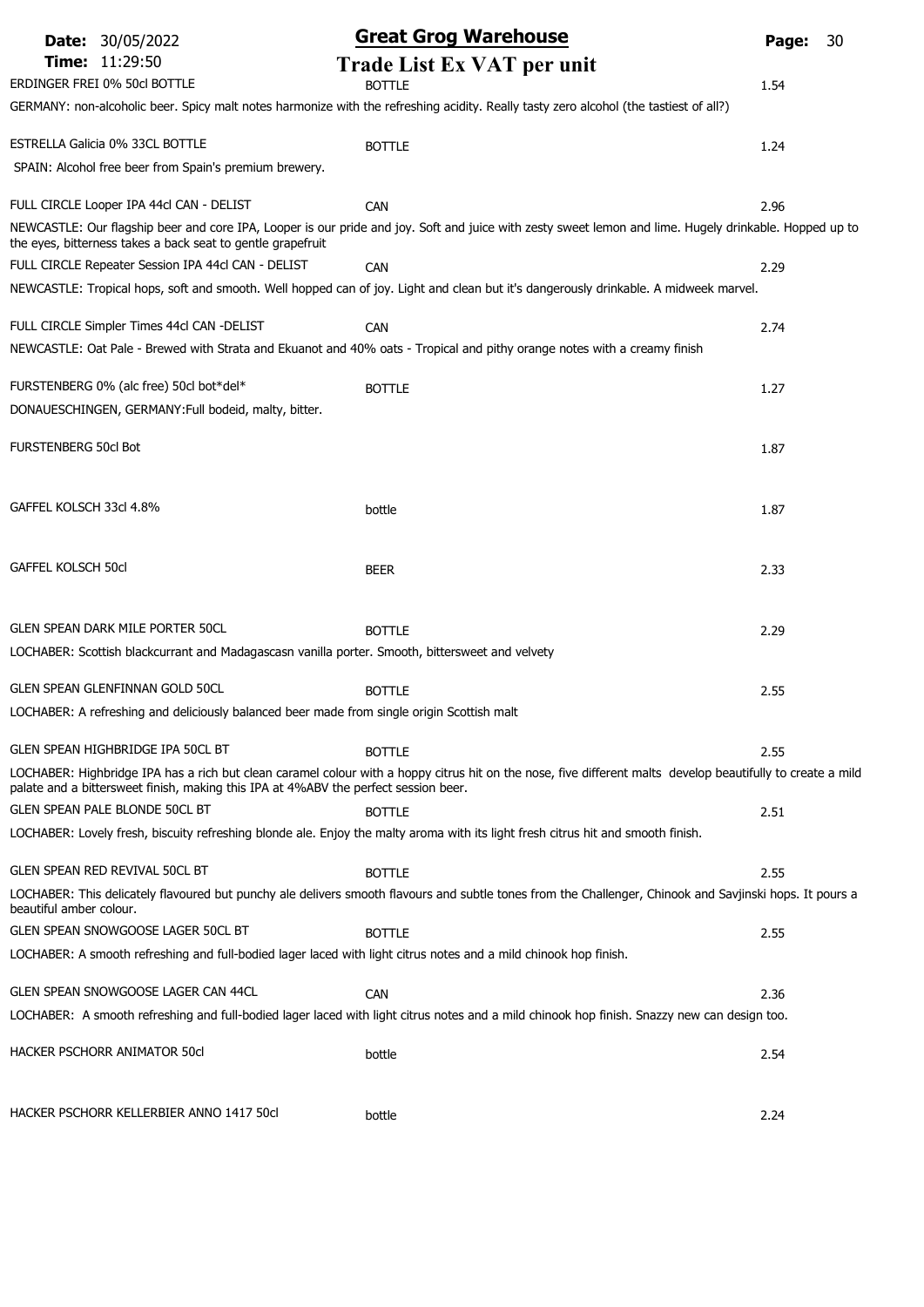|                            | <b>Date: 30/05/2022</b>                                                                                     | <b>Great Grog Warehouse</b>                                                                                                                                     | Page: | 31 |
|----------------------------|-------------------------------------------------------------------------------------------------------------|-----------------------------------------------------------------------------------------------------------------------------------------------------------------|-------|----|
|                            | <b>Time: 11:29:50</b>                                                                                       | Trade List Ex VAT per unit                                                                                                                                      |       |    |
|                            | HACKER PSCHORR MUCHENER GOLD 50CL CAN                                                                       |                                                                                                                                                                 | 1.87  |    |
|                            |                                                                                                             |                                                                                                                                                                 |       |    |
|                            | HACKER PSCHORR MUNCHENER GOLD 50cl                                                                          | <b>BOTTLE</b>                                                                                                                                                   | 2.24  |    |
|                            |                                                                                                             |                                                                                                                                                                 |       |    |
|                            | <b>HARVIESTOUN 50cl Schiehallion</b>                                                                        | <b>BOTTLE</b>                                                                                                                                                   | 2.03  |    |
|                            |                                                                                                             | ALVA: Scheihallion may be a tongue twister and impossible to spell, but don't let that put you off! It is also a great wee intro hill for munro baggers. Fresh, |       |    |
|                            | crisp and delcious with a lingering grapefruit finish                                                       |                                                                                                                                                                 |       |    |
|                            | <b>HARVIESTOUN Bitter &amp; Twisted</b>                                                                     | <b>BOTTLE</b>                                                                                                                                                   | 1.20  |    |
|                            | ALVA: Malty sweetness, aromatic fruit and lemony zing.                                                      |                                                                                                                                                                 |       |    |
| HARVIESTOUN Old Engine Oil |                                                                                                             | <b>BOTTLE</b>                                                                                                                                                   | 1.57  |    |
| hops.                      |                                                                                                             | ALVA: A remarkably smooth, creamy brew with a beautiful velvety mouthfeel. Enjoy flavours of coffee, slightly buttered toffee, dark chocolate and earthy        |       |    |
|                            | HARVIESTOUN Schiehallion 33cl BOTTLE                                                                        | <b>BOTTLE</b>                                                                                                                                                   | 1.28  |    |
|                            | also a great wee intro hill for munro baggers. Fresh, crisp and delcious with a lingering grapefruit finish | ALVA: Perfect for quaffing after climbing a munro or two? Scheihallion may be a tongue twister and impossible to spell, but don't let that put you off! It is   |       |    |
|                            | HARVIESTOUN Wheesht 0% 33CL BOTTLE                                                                          | <b>BOTTLE</b>                                                                                                                                                   | 1.01  |    |
|                            |                                                                                                             | ALVA. A dark ruby ale with aromas of roasted chocolate, sweet biscuit and dried fruit. And 'wheesht', it's alcohol free!                                        |       |    |
|                            |                                                                                                             |                                                                                                                                                                 |       |    |
|                            | INNIS & GUNN Original 33CL BOTTLE                                                                           | <b>BOTTLE</b>                                                                                                                                                   | 2.17  |    |
|                            | EDINBURGH: A supremely tasty beer with great depth of flavour and complexity due to the oak ageing.         |                                                                                                                                                                 |       |    |
| JEVER PILS 50cl 4.9%       |                                                                                                             | bottle                                                                                                                                                          | 2.21  |    |
|                            |                                                                                                             |                                                                                                                                                                 |       |    |
|                            | KROMBACHER PILS Alchohol Free 33CL BOTTLE                                                                   | btl                                                                                                                                                             | 0.90  |    |
|                            |                                                                                                             |                                                                                                                                                                 |       |    |
|                            |                                                                                                             |                                                                                                                                                                 |       |    |
| KWAK 33cl 8.4%             |                                                                                                             | <b>BOTTLE</b>                                                                                                                                                   | 2.89  |    |
|                            |                                                                                                             |                                                                                                                                                                 |       |    |
| LA CHOUFFE BLONDE 75cl     |                                                                                                             | bottle                                                                                                                                                          | 6.52  |    |
|                            |                                                                                                             |                                                                                                                                                                 |       |    |
| LA GUILLOTINE 33cl         |                                                                                                             | <b>BOTTLE</b>                                                                                                                                                   | 2.63  |    |
|                            |                                                                                                             |                                                                                                                                                                 |       |    |
|                            |                                                                                                             |                                                                                                                                                                 |       |    |
|                            | LERVIG HOUSE PARTY 4% 33CL                                                                                  |                                                                                                                                                                 | 1.54  |    |
|                            |                                                                                                             |                                                                                                                                                                 |       |    |
|                            | LERVIG HUMAN NATURE 33CL 4.5%                                                                               |                                                                                                                                                                 | 2.84  |    |
| finish.                    |                                                                                                             | KELSO: Expect lots of tropical and stone fruit aroma upfront, chased by light malt, pineapple, and citrus flavour on the palate, and a refreshing tropical      |       |    |
|                            | LERVIG NO WORRIES 33CL 0.5%                                                                                 |                                                                                                                                                                 | 1.20  |    |
|                            |                                                                                                             |                                                                                                                                                                 |       |    |
|                            |                                                                                                             |                                                                                                                                                                 |       |    |
|                            | LERVIG NO WORRIES PINEAPPLE 0.5%                                                                            |                                                                                                                                                                 | 1.20  |    |
|                            |                                                                                                             |                                                                                                                                                                 |       |    |
| LINDEMANS KRIEK 35.5CL     |                                                                                                             |                                                                                                                                                                 | 2.66  |    |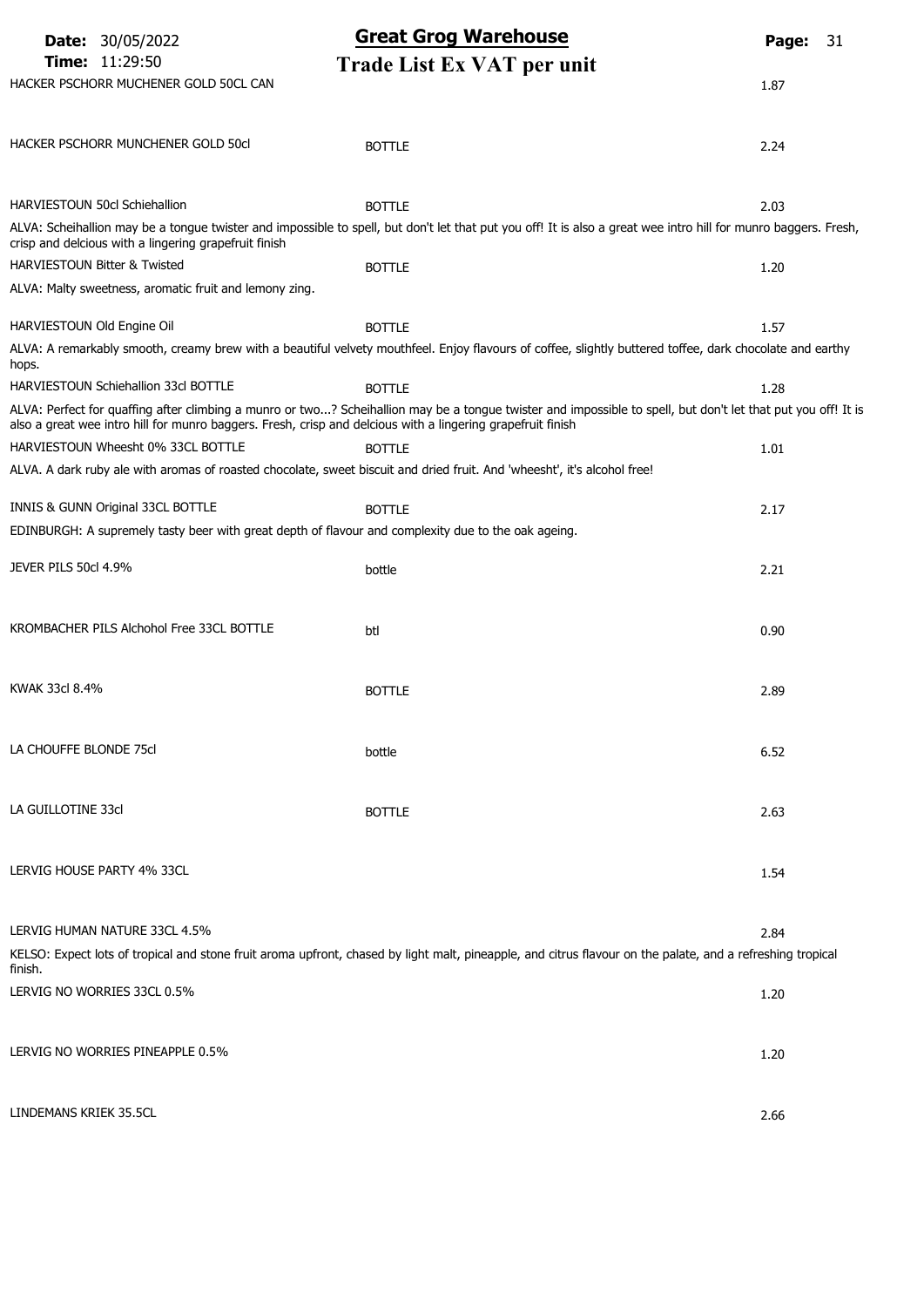|                               | <b>Date: 30/05/2022</b>                                                       | <b>Great Grog Warehouse</b>                                                                                                                                      | Page: | 32 |
|-------------------------------|-------------------------------------------------------------------------------|------------------------------------------------------------------------------------------------------------------------------------------------------------------|-------|----|
|                               | <b>Time: 11:29:50</b>                                                         | Trade List Ex VAT per unit                                                                                                                                       |       |    |
| MONGOZO 33CL 3.6%             |                                                                               | bottle                                                                                                                                                           | 2.06  |    |
|                               |                                                                               |                                                                                                                                                                  |       |    |
| MOONWAKE IPA 44CL CAN         |                                                                               | <b>CAN</b>                                                                                                                                                       | 2.48  |    |
|                               |                                                                               | LEITH: Packed full of citrus and pine. Rounded off with German Malts and dextrin for hoppy bitter-sweet punch.                                                   |       |    |
| MOONWAKE LAGER 44CL CAN       |                                                                               | <b>CAN</b>                                                                                                                                                       | 2.40  |    |
|                               | from mellow NZ hops descended from traditional Noble varieties.               | LEITH: Brewed with Scottish Barley and New Zealand hops. An innovative blend of Old World and New. A traditional crisp lager with a slight citrus kick           |       |    |
|                               | MOONWAKE MILK STOUT 44CL CAN                                                  | <b>CAN</b>                                                                                                                                                       | 2.36  |    |
| moreish beer.                 |                                                                               | LEITH: A velvety smooth stout, with lactose sweetness and plenty of body. A floral, vanilla hint from a combination of Wakatu and Goldings round off this        |       |    |
|                               | MOONWAKE PALE ALE 44CL CAN                                                    | CAN                                                                                                                                                              | 2.54  |    |
|                               | LEITH: Specifically brewed for your easy enjoyment.                           | Added oats give our Pale Ale a smooth mouthfeel alongside tropical flavours of mango lychee and berries                                                          |       |    |
|                               | NEWBARNS Pale Ale 44CL CAN-Delisted                                           | <b>CAN</b>                                                                                                                                                       | 2.85  |    |
|                               | LEITH: Easy drinking pale hopped with Citra & Ekuanot                         |                                                                                                                                                                  |       |    |
|                               | NEWBARNS Pilsner 44CL CAN-Delisted                                            | <b>CAN</b>                                                                                                                                                       | 2.59  |    |
|                               | refreshing with bitterness balanced by bready malt character.                 | LEITH: Our core-range Pils is our take on a classic German-style Pilsner. This is the beer we drink to celebrate the end of the working day. Clean, crisp, and   |       |    |
| ORVAL 33cl 6.2%               |                                                                               | <b>BOTTLE</b>                                                                                                                                                    | 2.29  |    |
|                               |                                                                               |                                                                                                                                                                  |       |    |
|                               | PAOLOZZI EBF LAGER 33CL BOTTLE                                                | <b>BOTTLE</b>                                                                                                                                                    | 1.76  |    |
|                               | EDINBURGH: Bitter sweet, fresh and full.                                      |                                                                                                                                                                  |       |    |
|                               | PAULANER MUNICH HELL 50cl 4.9%                                                | <b>BOTTLE</b>                                                                                                                                                    | 1.79  |    |
|                               |                                                                               |                                                                                                                                                                  |       |    |
| <b>PAULANER SALVATOR 33cl</b> |                                                                               | <b>BOTTLE</b>                                                                                                                                                    | 1.91  |    |
|                               |                                                                               |                                                                                                                                                                  |       |    |
| PERONI BEER 33cl BOTTLE       |                                                                               | <b>BOTTLE</b>                                                                                                                                                    | 1.19  |    |
|                               | ITALY: Crisp and refreshing lager with unmistakable character.                |                                                                                                                                                                  |       |    |
| PILOT Blonde 33CL CAN         |                                                                               | <b>CAN</b>                                                                                                                                                       | 1.99  |    |
|                               |                                                                               | LEITH: Cloudy like a wheat beer, Blønd is a (relatively) low ABV session pint that packs in all the body, bitterness and tropical fruit flavour of a much bigger |       |    |
| beer.                         |                                                                               |                                                                                                                                                                  |       |    |
| PILOT IPA 5.2% 33CL CAN       |                                                                               | CAN                                                                                                                                                              | 2.24  |    |
|                               | LEITH: Simon says 'Peachy, mangoey and surprisingly easy drinking'            |                                                                                                                                                                  |       |    |
| PILOT IPK 5.1% 33CL CAN       |                                                                               | <b>CAN</b>                                                                                                                                                       | 2.10  |    |
|                               |                                                                               | cool fermented with a Kölsch yeast for a crisp, dry finish and dry hopped with bucket-loads of Citra, Galaxy and Mosiac.                                         |       |    |
| PILOT LEITH LAGER 33cl CAN    |                                                                               | <b>CAN</b>                                                                                                                                                       | 1.99  |    |
|                               | LEITH: Fresh, crisp and unfiltered                                            |                                                                                                                                                                  |       |    |
|                               | PILOT Mochachino Stout 33CL CAN                                               | CAN                                                                                                                                                              | 2.21  |    |
|                               |                                                                               | LEITH: A huge-bodied, full-flavoured milk stout, flavoured with coffee roast to our exact specifications, raw and roast organic cocoa nibs and Tahitian          |       |    |
|                               | vanilla. A rich, comforting can of luxury.<br>PILOT Peach Melba Sour 33CL CAN | <b>CAN</b>                                                                                                                                                       |       |    |
|                               |                                                                               |                                                                                                                                                                  | 2.14  |    |

LEITH: A refreshingly approachable sour inspired by the classic Peach Melba dessert.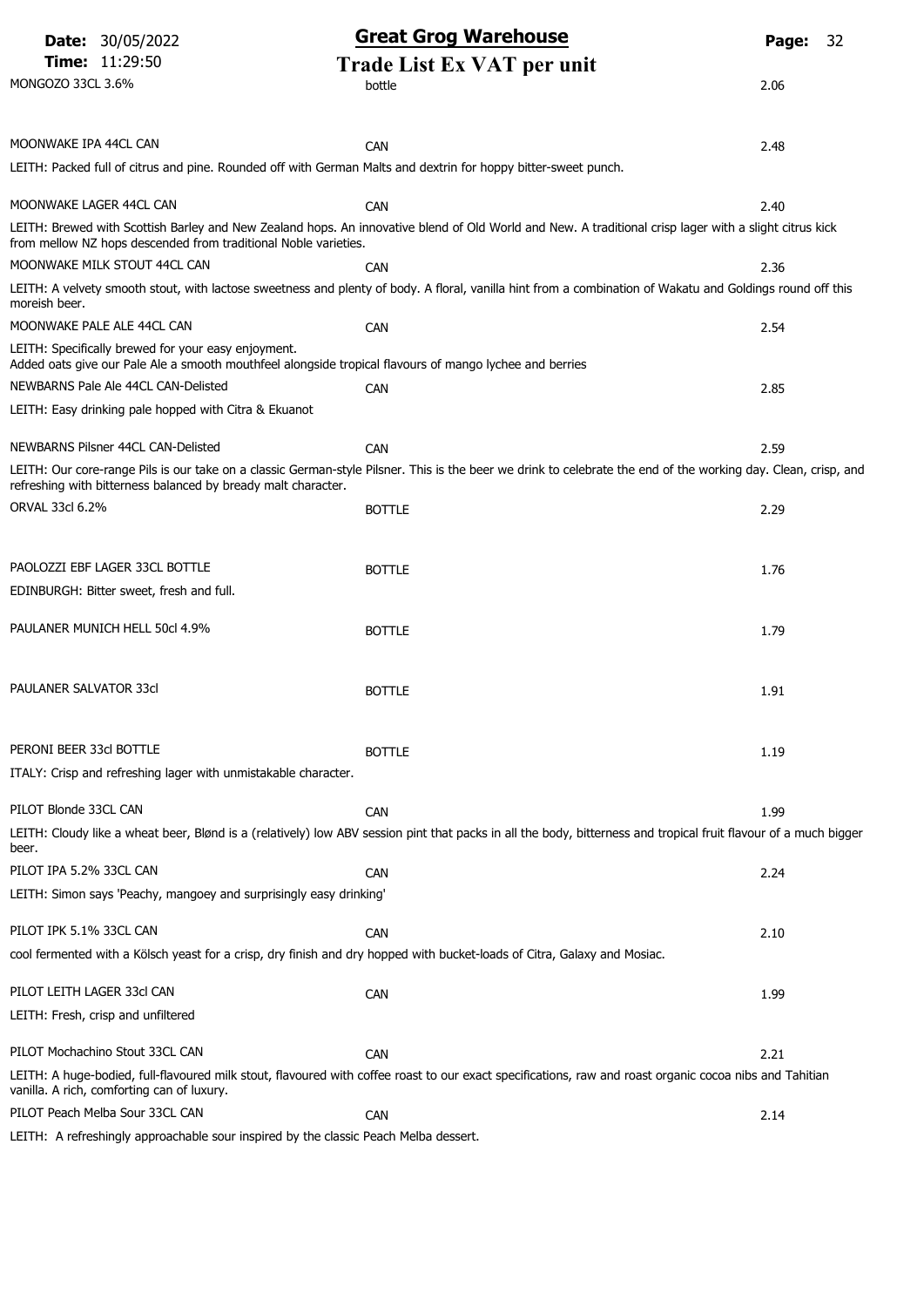### Date: 30/05/2022 **Great Grog Warehouse** Page: 33

**Time:** 11:29:50 **Trade List Ex VAT per unit**<br>  $\begin{array}{ccc}\n\text{C} & \text{C} \\
\text{C} & \text{C} \\
\text{C} & \text{C} \\
\text{C} & \text{C} \\
\text{C} & \text{C} \\
\text{C} & \text{C}\n\end{array}$ PILOT Vienna Pale Ale 33CL CAN CAN CAN CAN CAN CAN CAN 2.02

LEITH: Based on the classic Vienna Lager style (though technically an ale), and annoyer of a certain type of beer geek, Vienna Pale is a sweet, malty drinking pint, with plenty of Saaz, Citra and Cascade dry-hopping to keep things interesting,

| REISSDORF KOLSCH 50cl 4.8%                                                                                                                 | bottle                                                                                                                                                   | 2.29 |
|--------------------------------------------------------------------------------------------------------------------------------------------|----------------------------------------------------------------------------------------------------------------------------------------------------------|------|
| ROCHEFORT 10 33cl                                                                                                                          | <b>BOTTLE</b>                                                                                                                                            | 4.05 |
| ROCHEFORT 6 33cl                                                                                                                           | <b>BOTTLE</b>                                                                                                                                            | 2.39 |
| ROCHEFORT 8 33cl                                                                                                                           | <b>BOTTLE</b>                                                                                                                                            | 3.22 |
| ROTHAUS Heffeweisen 50cl<br>GERMANY: Classic German Hefeweizen. Light bitter hops and house yeast make this a stunning wheat.              | <b>BOTTLE</b>                                                                                                                                            | 2.36 |
| SAISON DUPONT 33cl 6.5%                                                                                                                    | <b>BOTTLE</b>                                                                                                                                            | 1.94 |
| SCHLENKERLA MARZEN RAUCHBIER 50cl                                                                                                          | bottle                                                                                                                                                   | 2.54 |
| SCHLENKERLA RAUCH WEIZEN 50cl                                                                                                              | <b>BOTTLE</b>                                                                                                                                            | 2.81 |
| SCHNEIDER WEISSE Tap 9 EISBOCK AVENTINUS 33cl 12%                                                                                          | bottle                                                                                                                                                   | 4.13 |
| SCHOFFERHOFER Grapefruit 50CL Cans                                                                                                         | CAN<br>GERMANY: If you don't have this in your pantry/fridge this summer you are missing out. A 50/50 Radler that has grapefruit as the dilute.          | 1.42 |
| ST. BERNADUS PATER 33cl                                                                                                                    | bottle                                                                                                                                                   | 1.80 |
| STEWART Edinburgh Gold 33CL BOTTLE<br>EDINBURGH: Refreshing, balanced and full of flavour with a touch of sweetness and medium bitterness. | <b>BOTTLE</b>                                                                                                                                            | 1.31 |
| STEWART first world problems 33cl CAN                                                                                                      | <b>CAN</b>                                                                                                                                               | 1.91 |
| sensation.                                                                                                                                 | EDINBURGH: Hops dominate but fruit from the yeast can be picked up and the malt backbone is interesting with the addition of malted rye. A flavor        |      |
| STEWART Holyrood 33CL BOTTLE                                                                                                               | <b>BOTTLE</b>                                                                                                                                            | 1.31 |
|                                                                                                                                            | EDINBURGH: Crackin' stuff. Lots of palate cleansing grapefruity hops. World's Best Beer Gold medalist two years running in 'Best Pale Ale' the category. |      |
| STEWART Ka Pai 33CL BOTTLE                                                                                                                 | <b>BOTTLE</b>                                                                                                                                            | 1.54 |
|                                                                                                                                            | EDINBURGH: Exotic fruits and a light easy drinker combined. Hops from New Zealand bring a wash of phenomenal flavours from across the pond.              |      |
| STEWART St Giles 33CL BOTTLE                                                                                                               | <b>BOTTLE</b>                                                                                                                                            |      |
| has a full and robust body.                                                                                                                | EDINBURGH: St. Giles is a combination of traditional Scottish brewing and American Cascade hops. Dark, rich and smooth with roast chocolate aroma it     | 1.31 |
| TEGERNSEE PILS 33cl 4.8%                                                                                                                   | <b>BOTTLE</b>                                                                                                                                            | 1.91 |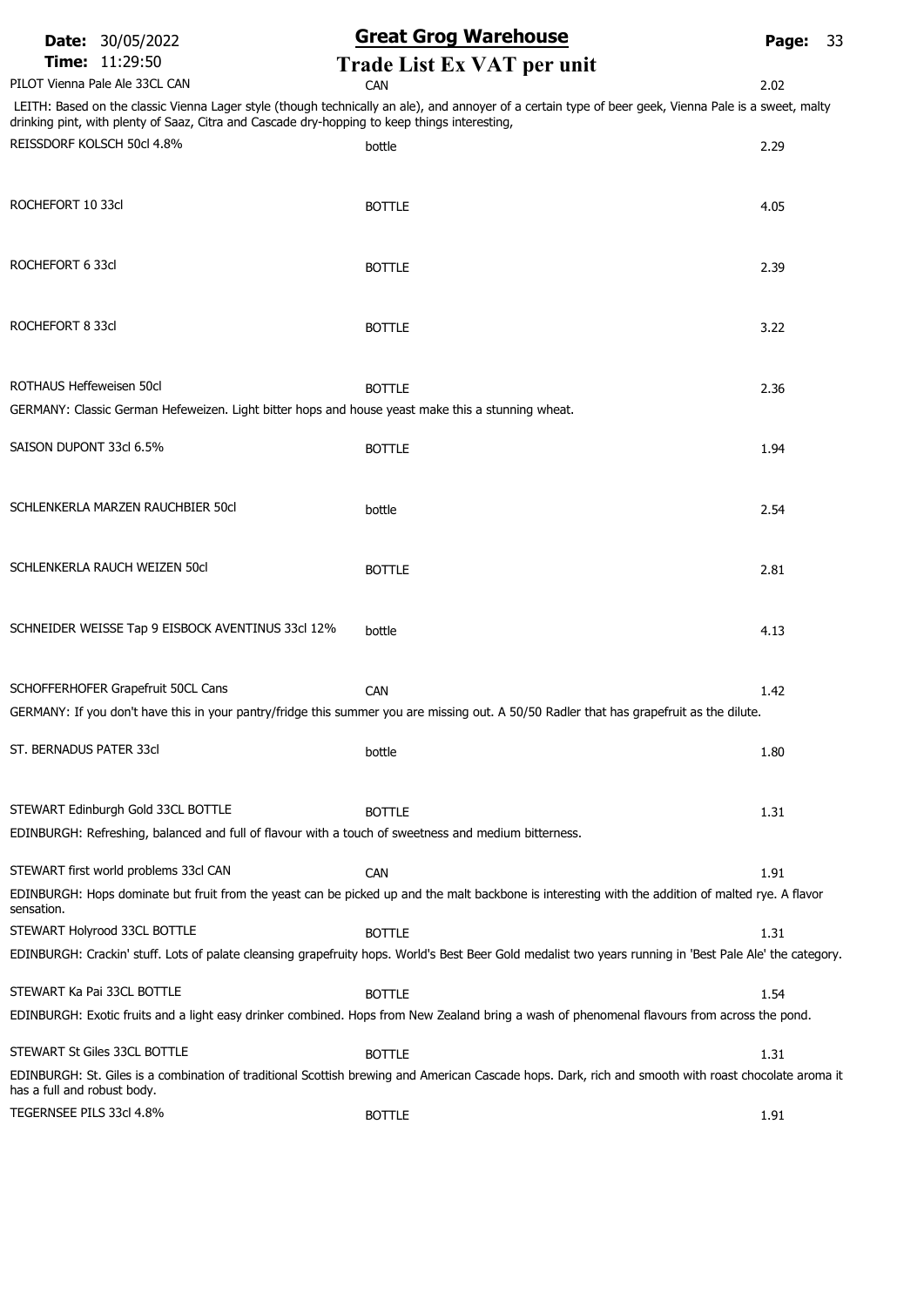| <b>Date: 30/05/2022</b>                                                                                                    | <b>Great Grog Warehouse</b>                                                                                                                                | Page:<br>34 |
|----------------------------------------------------------------------------------------------------------------------------|------------------------------------------------------------------------------------------------------------------------------------------------------------|-------------|
| Time: 11:29:50                                                                                                             | <b>Trade List Ex VAT per unit</b>                                                                                                                          |             |
| TEGERNSEER HELL 50cl 4.8%                                                                                                  | bottle                                                                                                                                                     | 2.51        |
| BEER. Crisp helles beer is really refreshing, flavoursome and sublty hoppy.                                                |                                                                                                                                                            |             |
| TEMPEST Brave New World Vegan 33CL CAN                                                                                     | <b>CAN</b>                                                                                                                                                 | 2.24        |
|                                                                                                                            | KELSO: Deep, dry and crisp with flavours of orange juice and grapefruit rind. Great hop flavour with a nice malt body makes this a perfectly balanced IPA. |             |
| TEMPEST Cold Wave Pilsner GF 44CL CAN                                                                                      | <b>CAN</b>                                                                                                                                                 | 2.44        |
|                                                                                                                            | KELSO: A wave of hop forward, citrussy, unpasturised and refined dry hopped pilsner made from a neu German hops and a custom spec local grain              |             |
|                                                                                                                            |                                                                                                                                                            |             |
| TEMPEST Elemental Porter 33CL CAN                                                                                          | <b>CAN</b>                                                                                                                                                 | 1.79        |
| KELSO: Rich and smooth. Coffee and malty tones. Fine aroma of dark chocolate and vanilla.                                  |                                                                                                                                                            |             |
| TEMPEST Long White Cloud VEGAN/GF 44CL                                                                                     |                                                                                                                                                            | 2.59        |
|                                                                                                                            |                                                                                                                                                            |             |
| TEMPEST LOW RISER TABLE BEER 44CL                                                                                          | <b>CAN</b>                                                                                                                                                 | 2.62        |
| KELSO: Suprisingly full on flavourwise for a 3.2% beer & a really gorgeous label IMHO                                      |                                                                                                                                                            |             |
| Tropical, fresh and super quaffable<br>TEMPEST Modern Helles Lager Vegan/GF 44CL                                           | <b>CAN</b>                                                                                                                                                 | 2.06        |
|                                                                                                                            | KELSO: Another crisp and clean lager from Tempest. Incredibly drinkable, grassy and well balanced with the great cereals. Excellent. Gluten Free           |             |
|                                                                                                                            |                                                                                                                                                            |             |
| TEMPEST Pale Armadillo GF 33CL CAN                                                                                         | <b>CAN</b>                                                                                                                                                 | 1.84        |
| KELSO Citrusy Amarillo meets tropical Citra and juicy Mosiac for the ultimate session pale ale.                            |                                                                                                                                                            |             |
| TEMPEST Pale Armadillo GF 44CL CAN                                                                                         |                                                                                                                                                            | 2.39        |
|                                                                                                                            |                                                                                                                                                            |             |
| TEMPEST SLEIGHT OF HAND Pale Ale 0.5% 44cl                                                                                 | CAN                                                                                                                                                        | 2.09        |
| KELSO: Light, fresh and fizzy. If I say it's like fizzy grapefruit water, you'll get the gist- it's actually really GOOD!  |                                                                                                                                                            |             |
| Great low alcohol beer                                                                                                     |                                                                                                                                                            |             |
| <b>TRIPLE KARMELIET 33cl</b>                                                                                               | <b>BEER</b>                                                                                                                                                | 3.08        |
|                                                                                                                            |                                                                                                                                                            |             |
| WEST BREWERY St Mungo 33 BOTTLE                                                                                            | <b>BOTTLE</b>                                                                                                                                              | 1.91        |
| GLASGOW: A light, fruity lager with a touch of sweetness. Highly drinkabubble.                                             |                                                                                                                                                            |             |
| <b>WESTMALLE DOUBLE 33cl</b>                                                                                               | bottle                                                                                                                                                     | 2.06        |
|                                                                                                                            |                                                                                                                                                            |             |
| WESTMALLE TRIPLE 33cl                                                                                                      | bottle                                                                                                                                                     | 2.96        |
|                                                                                                                            |                                                                                                                                                            |             |
|                                                                                                                            |                                                                                                                                                            |             |
| WILLIAMS ALBA 7.5% 33cl btl-Special order                                                                                  | <b>BOTTLE</b>                                                                                                                                              | 1.34        |
| ALLOA: Complex, rich and tawny Scots pine ale                                                                              |                                                                                                                                                            |             |
| WILLIAMS Birds & Bees 50cl BOTTLE                                                                                          | <b>BOTTLE</b>                                                                                                                                              | 1.43        |
| delicious                                                                                                                  | ALLOA: Bright golden ale that is a blend of pure malt, cascade & bobek hops with a late infusion of fresh elderflowers and lemon zest - fruity, aromatic & |             |
| <b>WILLIAMS Caesar Augustus 50cl BOTTLE</b>                                                                                | <b>BOTTLE</b>                                                                                                                                              | 1.49        |
|                                                                                                                            | ALLOA: A lager/IPA hybrid taking the clean crisp freshness of a lager and marrying it with the discrete bitter finish of a well balanced IPA               |             |
|                                                                                                                            |                                                                                                                                                            |             |
| WILLIAMS Craft Lager 44CL CANS<br>ALLOA: Pale & refreshing with citrus & floral notes, the perfect thirst quenching lager. | <b>CAN</b>                                                                                                                                                 | 1.16        |
|                                                                                                                            |                                                                                                                                                            |             |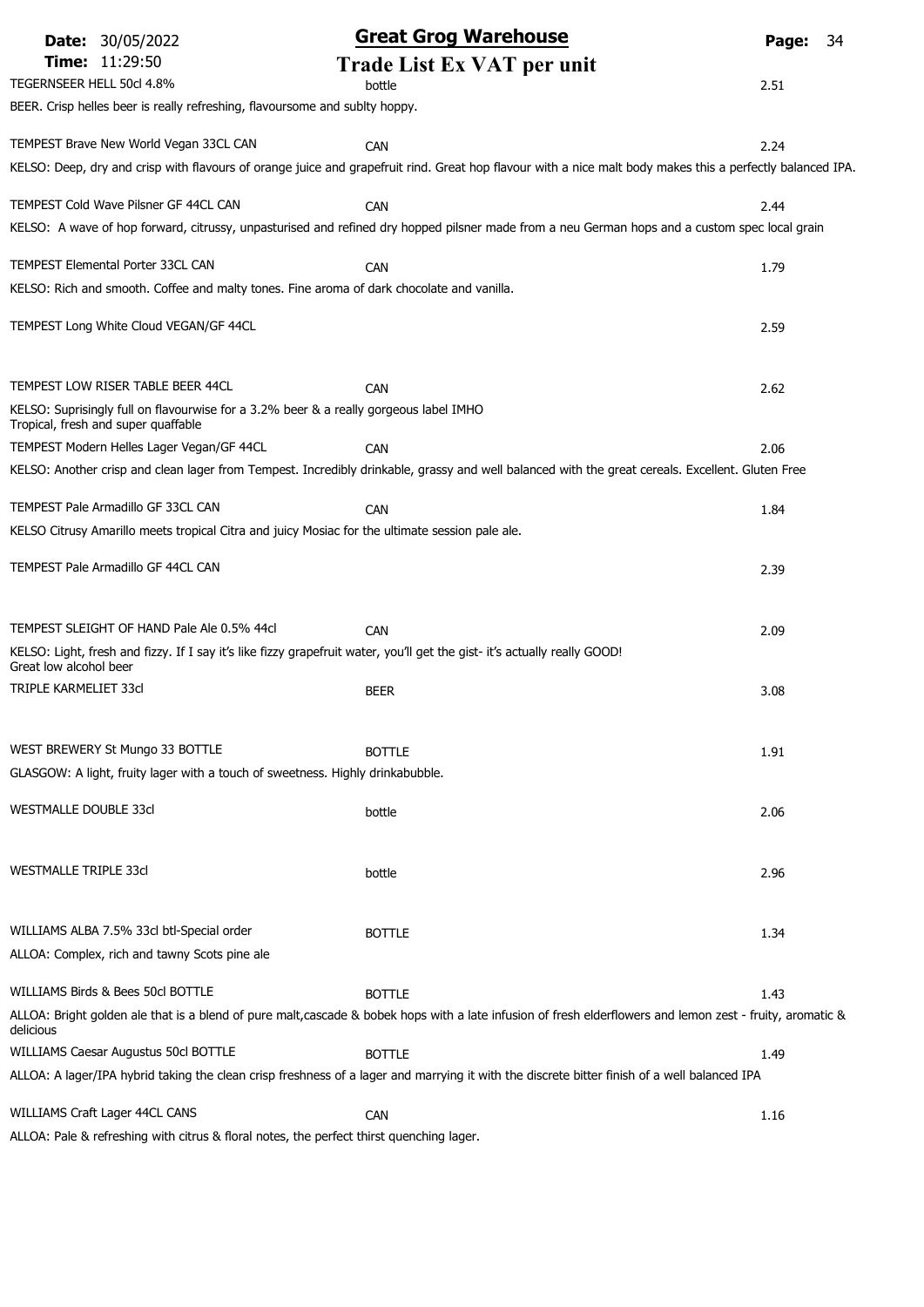|                          | <b>Date: 30/05/2022</b>                                 | <b>Great Grog Warehouse</b>                                                                                                                                                                                                                                                        | Page: | 35 |
|--------------------------|---------------------------------------------------------|------------------------------------------------------------------------------------------------------------------------------------------------------------------------------------------------------------------------------------------------------------------------------------|-------|----|
|                          | <b>Time: 11:29:50</b>                                   | Trade List Ex VAT per unit                                                                                                                                                                                                                                                         |       |    |
|                          | WILLIAMS Fraoch Heather Ale 50cl BOTTLE                 | <b>BOTTLE</b>                                                                                                                                                                                                                                                                      | 1.49  |    |
| spicy herbal finish.     |                                                         | ALLOA: The original craft beer! First brewed 4000 years ago (but not by Williams). A light amber ale with a floral peaty aroma, full malt character and a                                                                                                                          |       |    |
|                          | WILLIAMS Good Times IPA 50cl BOTTLE                     | <b>BOTTLE</b>                                                                                                                                                                                                                                                                      | 1.49  |    |
| the pallet               |                                                         | ALLOA: An invigorating, sparkling ale that pours golden yellow releasing a refreshing botanical aroma. Made with cascade hops and lemon zest to revitalize                                                                                                                         |       |    |
|                          | WILLIAMS Grozet 50CL BOTTLE oos                         | <b>BOTTLE</b>                                                                                                                                                                                                                                                                      | 1.49  |    |
|                          |                                                         | ALLOA: A pale golden brew, cold stored with gooseberries to deliver a sharp refreshing drinking experience. Rumoured to be favoured by poets                                                                                                                                       |       |    |
|                          | WILLIAMS JOKER IPA 33CL CAN                             | CAN                                                                                                                                                                                                                                                                                | 1.16  |    |
|                          |                                                         | ALLOA: Golden in the glass and fruity on the nose with hints of cedar. Joker IPA is Bitter/Sweet and full of flavour                                                                                                                                                               |       |    |
|                          | WILLIAMS JOKER IPA 50cl BOTTLE                          | <b>BOTTLE</b>                                                                                                                                                                                                                                                                      | 1.49  |    |
| smile                    |                                                         | Created from a complex layer of malts & blended hops delivering satisfaction every time. Golden in the glass, fruity on the nose with hints of cedar. and                                                                                                                          |       |    |
|                          | WILLIAMS JUICE TIGER 44cl CAN                           | <b>CAN</b>                                                                                                                                                                                                                                                                         | 1.91  |    |
|                          | ALLOA: Heafty on the alcohol but still very drinkable.  |                                                                                                                                                                                                                                                                                    |       |    |
|                          | WILLIAMS March of the Penguins 50cl BOTTLE              | <b>BOTTLE</b>                                                                                                                                                                                                                                                                      | 1.49  |    |
|                          |                                                         | ALLOA: A creamy dark stout, deep chocolate in colour has a nose of roast malts, coffee, liquorice & orange peel.                                                                                                                                                                   |       |    |
|                          | WILLIAMS Midnight Sun 50cl BOTTLE                       | <b>BOTTLE</b>                                                                                                                                                                                                                                                                      | 1.61  |    |
|                          |                                                         | ALLOA: A spiced porter, pouring as black as the midnight sun. Brewed from a blend of malted & roast barley, oats, & chocolate malt all brought together &<br>balanced by a generous load of hops. An afterbite of fresh root ginger lifts this ale to another level.               |       |    |
| WILLIAMS Red 50cl BOTTLE |                                                         | <b>BOTTLE</b>                                                                                                                                                                                                                                                                      | 1.46  |    |
|                          | malt and fruity/woody hops rumbling off to a dry finish | ALLOA: Packed full of dark crystal malts to give a rich amber colour. Aromas of caramel malt and sweet berries abound giving way to flavours of biscuity                                                                                                                           |       |    |
|                          | WILLIAMS Seven Giraffes 50cl BOTTLE                     | <b>BOTTLE</b>                                                                                                                                                                                                                                                                      | 1.49  |    |
|                          |                                                         | ALLOA: A blend of 7 grains, 3 hop strains & a late infusion of elderflower & lemon giving an aromatic IPA. Deep gold in colour with elderflower & citrus<br>aromas, with sweet caramel. Biscuity malts are balanced by hoppy bitterness, & a lingering lemon & elderflower finish. |       |    |
|                          | WILLIAMS TALKING HEAD 50clL CAN                         |                                                                                                                                                                                                                                                                                    | 1.34  |    |
|                          |                                                         | DARLING: Fruit led intense Sauvignon with notes of green fig and pineapple                                                                                                                                                                                                         |       |    |
|                          |                                                         | <b>CIDER</b>                                                                                                                                                                                                                                                                       |       |    |
|                          |                                                         | <b>Product Description</b><br><b>Sale Price</b>                                                                                                                                                                                                                                    |       |    |
| <b>CIDRE BRETON 33CL</b> |                                                         |                                                                                                                                                                                                                                                                                    | 1.76  |    |
|                          |                                                         |                                                                                                                                                                                                                                                                                    |       |    |
|                          | THISTLY CROSS BLUE 33cl BOTTLE (traditional)            | <b>BOTTLE</b>                                                                                                                                                                                                                                                                      | 1.61  |    |
|                          |                                                         | EAST LOTHIAN: Smooth, balanced and lightly sparkling with clean apple finish. Satisfying and sessionable.                                                                                                                                                                          |       |    |
|                          | THISTLY CROSS Gold Top 33cl BOTTLE (original)           | <b>BOTTLE</b>                                                                                                                                                                                                                                                                      | 1.69  |    |
|                          |                                                         | EAST LOTHIAN: Strong, smooth and fruity, our signature cider from a blend of Scottish apples is where it all began.                                                                                                                                                                |       |    |

# THISTLY CROSS Gold Top 50cl BOTTLE (original) BOTTLE BOTTLE EAST LOTHIAN: Strong, smooth and fruity, our signature cider from a blend of Scottish apples is where it all began. THISTLY CROSS WHISKY CASK 33CL BOTTLE BOTTLE

EAST LOTHIAN: The perfect marriage between Scottish methods and Scotland's favourite craft cider. We use Glen Moray Distillery casks to give our cider it's warming notes of oak, vanilla and honey.

### SPIRITS

#### Product Description and Sale Price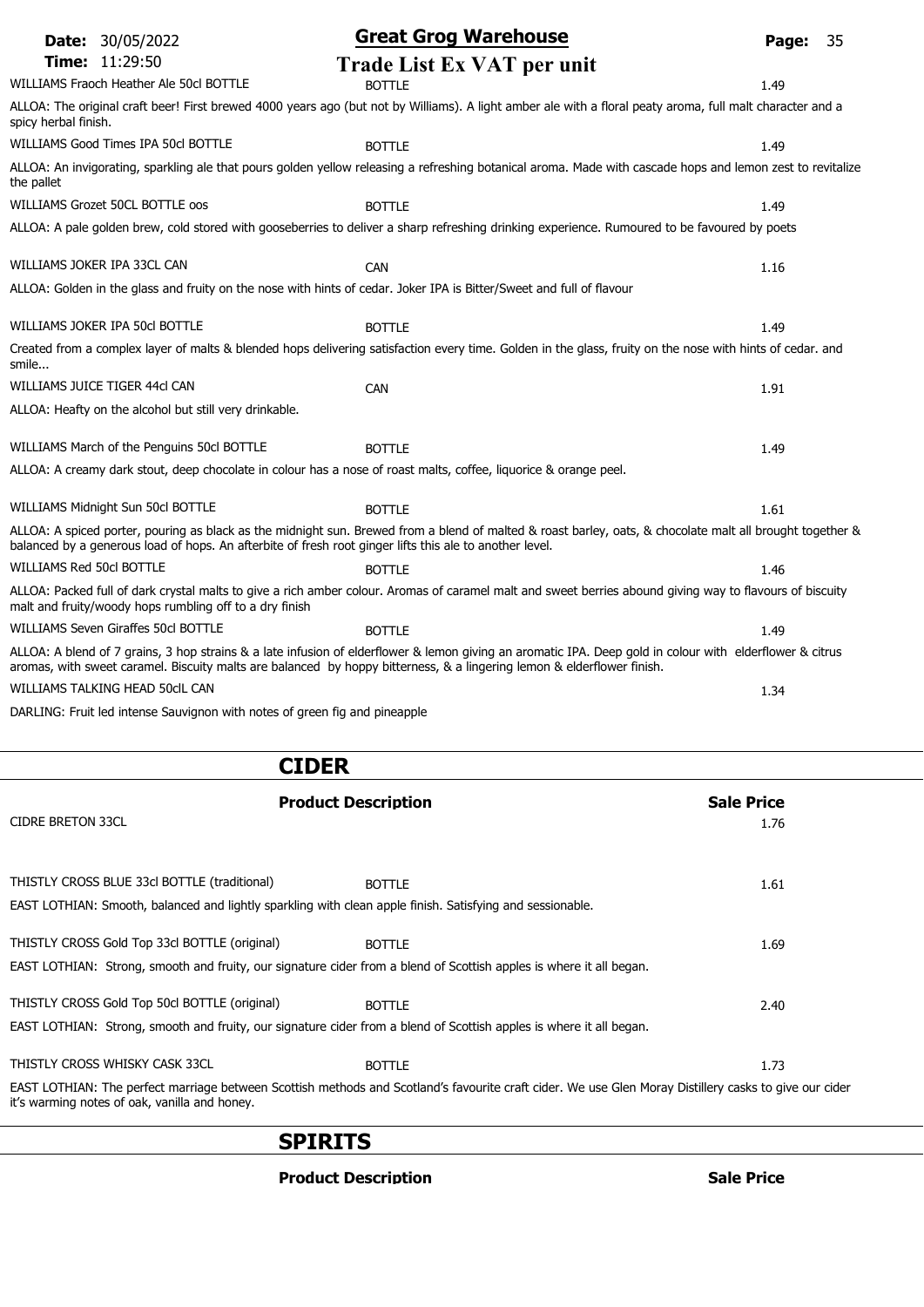|                                                 | <b>Date: 30/05/2022</b>                | <b>Great Grog Warehouse</b>                                                                        | Page: | 36 |
|-------------------------------------------------|----------------------------------------|----------------------------------------------------------------------------------------------------|-------|----|
| AULD ACQUAINTANCE WHISKY<br>60& MALT, 40% GRAIN | <b>Time: 11:29:50</b>                  | Trade List Ex VAT per unit                                                                         | 26.25 |    |
|                                                 | ELECTRIC SPIRIT GIN (Leith Distillery) |                                                                                                    | 30.75 |    |
| GINBEY GIN 70CL                                 |                                        |                                                                                                    | 21.67 |    |
| KINTYRE GIN 70CL                                |                                        | We use 12 botanicals in our core expression, Kintyre Gin, which have all been sustainably sourced. | 29.99 |    |
| LEITH GIN                                       |                                        |                                                                                                    | 24.22 |    |
| LEITH RUM 70CL                                  |                                        |                                                                                                    | 29.62 |    |
| LEITH VODKA 70CL                                |                                        |                                                                                                    | 20.62 |    |
| LIND & LIME GIN 70CL                            |                                        |                                                                                                    | 26.25 |    |
|                                                 | WHISKY ROW Rich and Spicy Malt         |                                                                                                    | 29.63 |    |
|                                                 | WHISKY ROW Smoke & Peat Malt           |                                                                                                    | 29.63 |    |
|                                                 | WHISKY ROW Smooth & Sweet Malt         |                                                                                                    | 29.63 |    |

# SUNDRIES ON WEB

| <b>Product Description</b>                                                                                                                                                          | <b>Sale Price</b> |
|-------------------------------------------------------------------------------------------------------------------------------------------------------------------------------------|-------------------|
| COFFEE 1Kg 100% ARABICA, BRAZILIAN SINGLE ESTATE                                                                                                                                    | 8.92              |
| COFFEE 250g 100% ARABICA ready-ground                                                                                                                                               | 3.26              |
| CRISPS - BLACK TRUFFLE by Torres 125gm<br>Amazing.                                                                                                                                  | 2.99              |
| EAST COAST CURED FENNEL SALAMI 120g                                                                                                                                                 | 4.05              |
| This Fennel salami combines pork with toasted fennel seeds, red wine, garlic and black pepper to create a smooth and well-balanced salami.                                          |                   |
| EAST COAST CURED PORCINI & TRUFFLE SALAMI 120g                                                                                                                                      | 5.85              |
| Pork, porcini mushrooms and truffle oil create this rich, earthy and indulgent, multi award winning, salami.                                                                        |                   |
| EAST COAST CURED SAUCISSON SEC 130q                                                                                                                                                 | 4.09              |
| The ultimate snacking salami, we like to cut Saucisson Sec into generous chunks and enjoy it with some fresh baked crusty bread or as the starting point in<br>a charcuterie board. |                   |